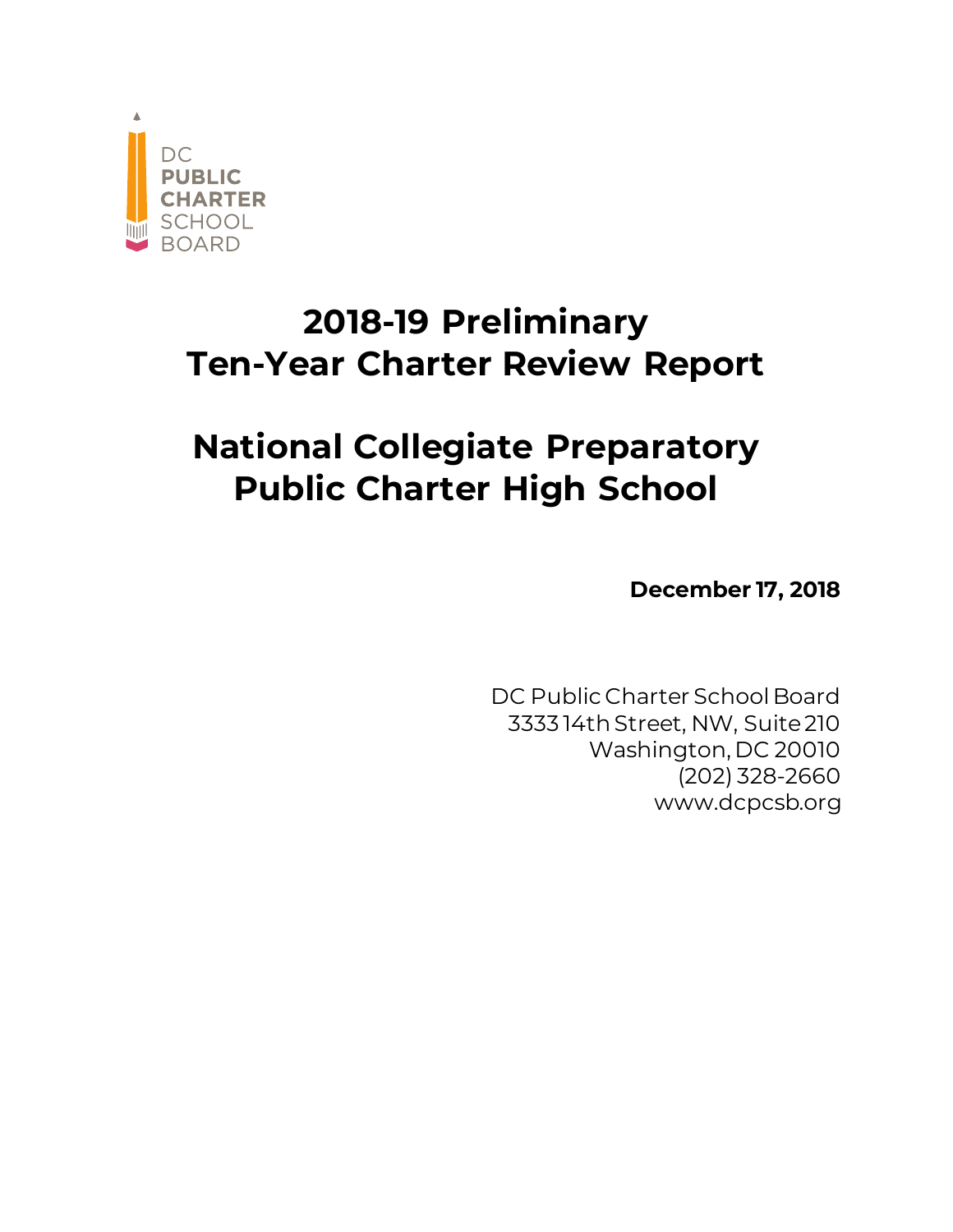# **TABLE OF CONTENTS**

| SECTION ONE: GOALS AND ACADEMIC ACHIEVEMENT EXPECTATIONS14 |  |
|------------------------------------------------------------|--|
| SECTION TWO: COMPLIANCE WITH CHARTER AND APPLICABLE LAWS35 |  |
|                                                            |  |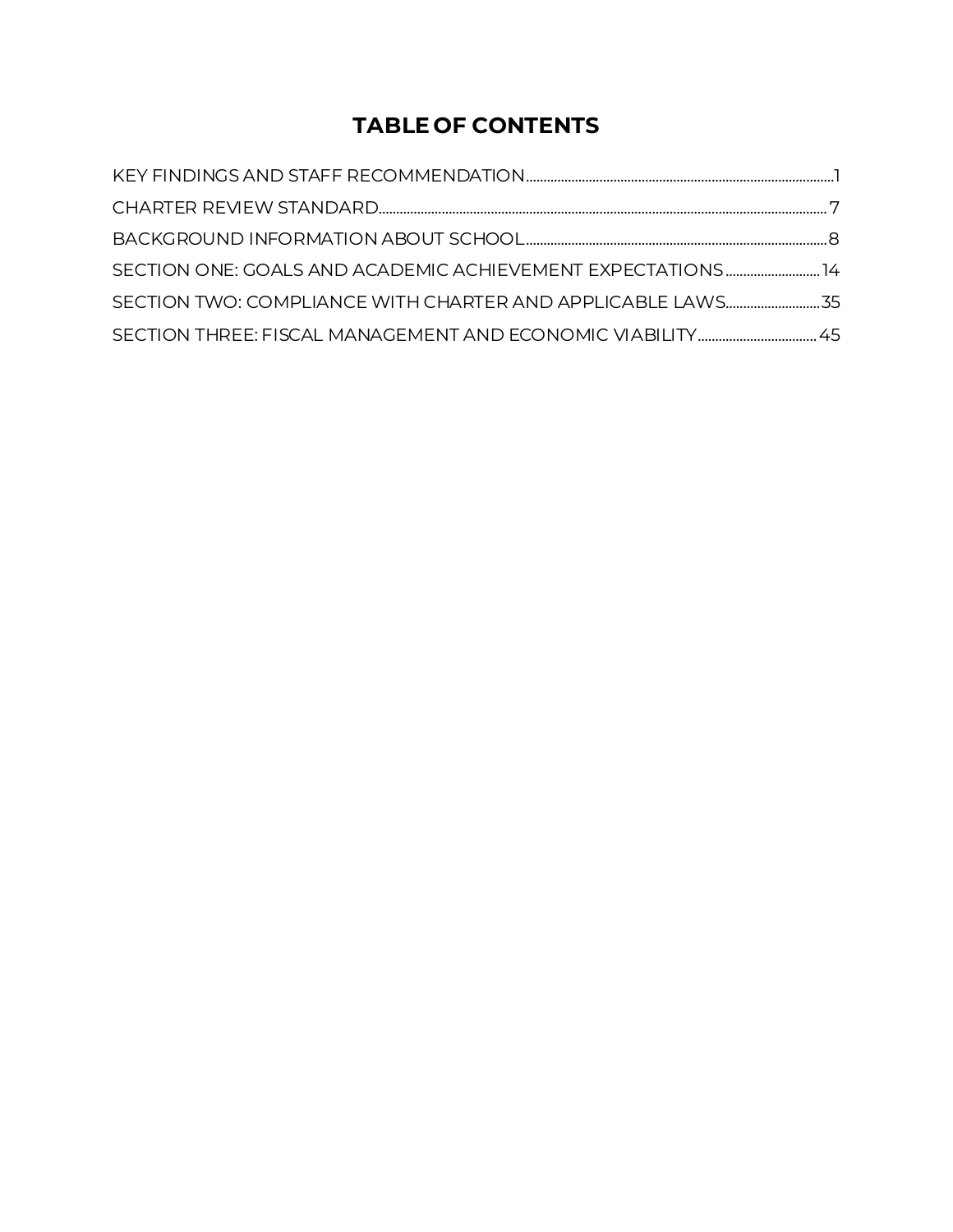# **KEY FINDINGS AND STAFF RECOMMENDATION**

<span id="page-2-0"></span>The District of Columbia Public Charter School Board (DC PCSB) staff conducted a ten-year charter review of National Collegiate Preparatory Public Charter High School (National Collegiate Prep PCHS) according to the standard required by the School Reform Act (SRA) and determined that the school did not meet two of its charter goals and student academic achievement expectations. At a ten-year charter review, the DC PCSB Board may, at its discretion, either revoke or conditionally continue the charter of a school that has not met all of its goals.<sup>1</sup> Due to the reasons outlined in this review report, staff recommends that the DC PCSB Board vote to initiate revocation proceedings of the school's charter, and that National Collegiate Prep PCHS close at the end of the 2018-19 school year should that be the final outcome of the revocation proceedings.

National Collegiate Prep PCHS is a single campus local education agency (LEA) that educates students in grades 9-12. On August 17, 2015, the school amended its goals and student academic achievement expectations to remove goals that it had not historically measured and to clarify business rules on others, a condition of its five-year charter review completed in July 2014. In the amended charter agreement, the school committed to meeting ten goals at its 10-year review. Of these ten, three were academic goals: one for English language arts (ELA), one for math, and one for science. DC PCSB considers academic goals to be critical in evaluating a school's performance and its student academic achievement; indeed, most DC public charter schools only have academic goals.<sup>2</sup> National Collegiate Prep PCHS did not meet its math goal. It partially met its ELA goal, and only on the strength of results from three and four years ago. For SY 2016-17 and SY 2017-18, the school performed far below city averages on the ELA state assessment, both overall and across all subgroups. The science goal could not be measured using state assessment data, as the State did not administer a valid science assessment during the review period.

Additionally, not all of the school's seven remaining non-academic goals were met. One non-academic goal was partially met, two were substantially met, and three were fully met, but the school did not meet its remaining non-academic goal regarding measuring teacher retention. In cases when goals are not fully met at a charter review, DC PCSB may either vote to continue the charter or vote to commence revocation, allowing the school an opportunity to address the findings through a public process.

l <sup>1</sup> D.C. Code § 38–1802.13(a).

<sup>&</sup>lt;sup>2</sup> This is consistent with the primary aim of any school, which must be the education of its students, and with the SRA's emphasis on academic performance. The SRA specifies that a school must be measured by its "goals *and student academic achievement expectations*." D.C. Code § 38–1802.13(a)(2). It is also consistent with DC PCSB past practice in reviewing school performance.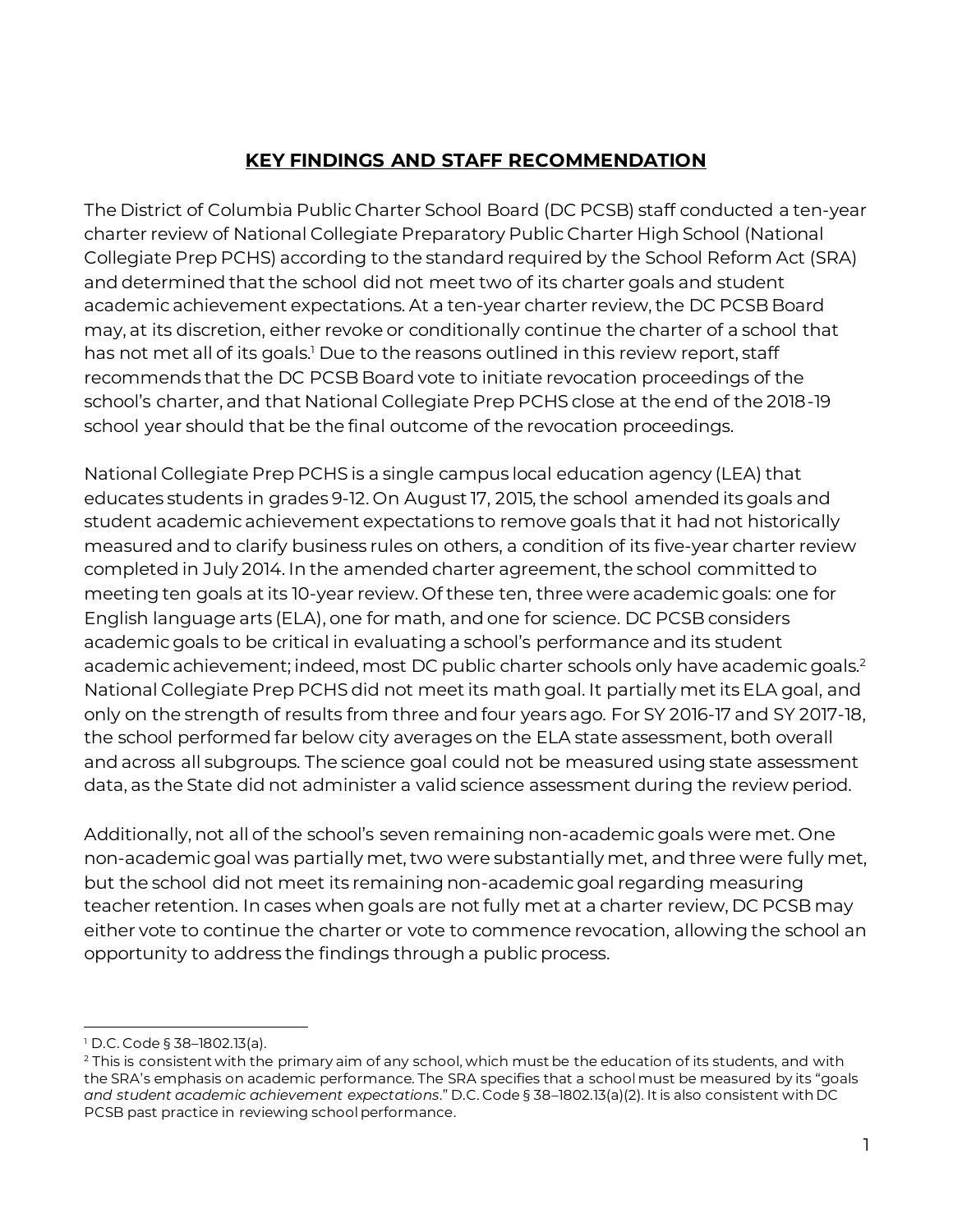The school's overall performance on numerous critical measures of quality—including academic proficiency rates, year-to-year student academic growth, high school graduation rates, attendance, and reenrollment rates—has been extremely low and on a steady decline since SY 2015-16. Though not tied to DC PCSB's assessment of goal attainment, the school's poor performance in these key areas weighs in favor of initiating charter revocation rather than exercising discretion to continue the school. For example:

- Excluding alternative schools,<sup>3</sup> National Collegiate Prep PCHS's SY 2017-18 four-year graduation rate of 59.3% is the second lowest of any non-alternative DC public charter high school, and its five-year rate of 63.6% is the lowest of any non-alternative DC public charter high school.<sup>4</sup>
- **EXPLORER SET AT ADDET SHOTE:** Since SY 2015-16, National Collegiate Prep PCHS has consistently performed below state averages in ELA and in math, both overall and across all subgroups on the state assessment, Partnership for Assessment of Readiness for College and Career (PARCC). The subpar performance is for both the percent of students Approaching or Meeting College and Career Ready (levels 3+) and those College and Career Ready (levels 4+).
- The school's SY 2017-18 re-enrollment rate, a key measure of student and family satisfaction and a leading indicator of high school dropouts, is at 71%, the lowest of any public charter high school in the District.

These measures are all components of DC PCSB's Performance Management Framework (PMF), a tool established in 2011 to evaluate all DC public charter schools along common metrics of quality. The High School PMF (HS PMF) has four components: Student academic progress in ELA and math, student academic achievement in ELA and math, gateway measures which predict college and career readiness (including 9th grade students on track to graduate, overall graduation rates, PSAT/SAT/ACT performance, college acceptance rates, and AP/IB/Dual Enrollment/Career and Technical Education Certificate results), and finally the school environment measures of attendance and re-enrollment.

In each of the past three years of this review period, National Collegiate Prep PCHS has earned the PMF's lowest rating—Tier 3—with scores (out of a possible 100%) of 32.9% in SY 2015-16, 27.9% in SY 2016-17, and 26.7% in SY 2017-18. In each of these years, the school was the lowest-scoring of more than 20 public charter high schools and among the three lowest-scoring of all public charter schools.

l <sup>3</sup> Schools with a mission to serve higher levels of at-risk and/or high-level special education students, and whose student population consists of at least 60% of students who meet at least one of various criteria (e.g. overage and under-credited, pregnant or mothering, homeless, involved in criminal justice system, been expelled, etc.). <sup>4</sup> See National Collegiate Prep PCHS adjusted cohort graduation rates, Appendix A.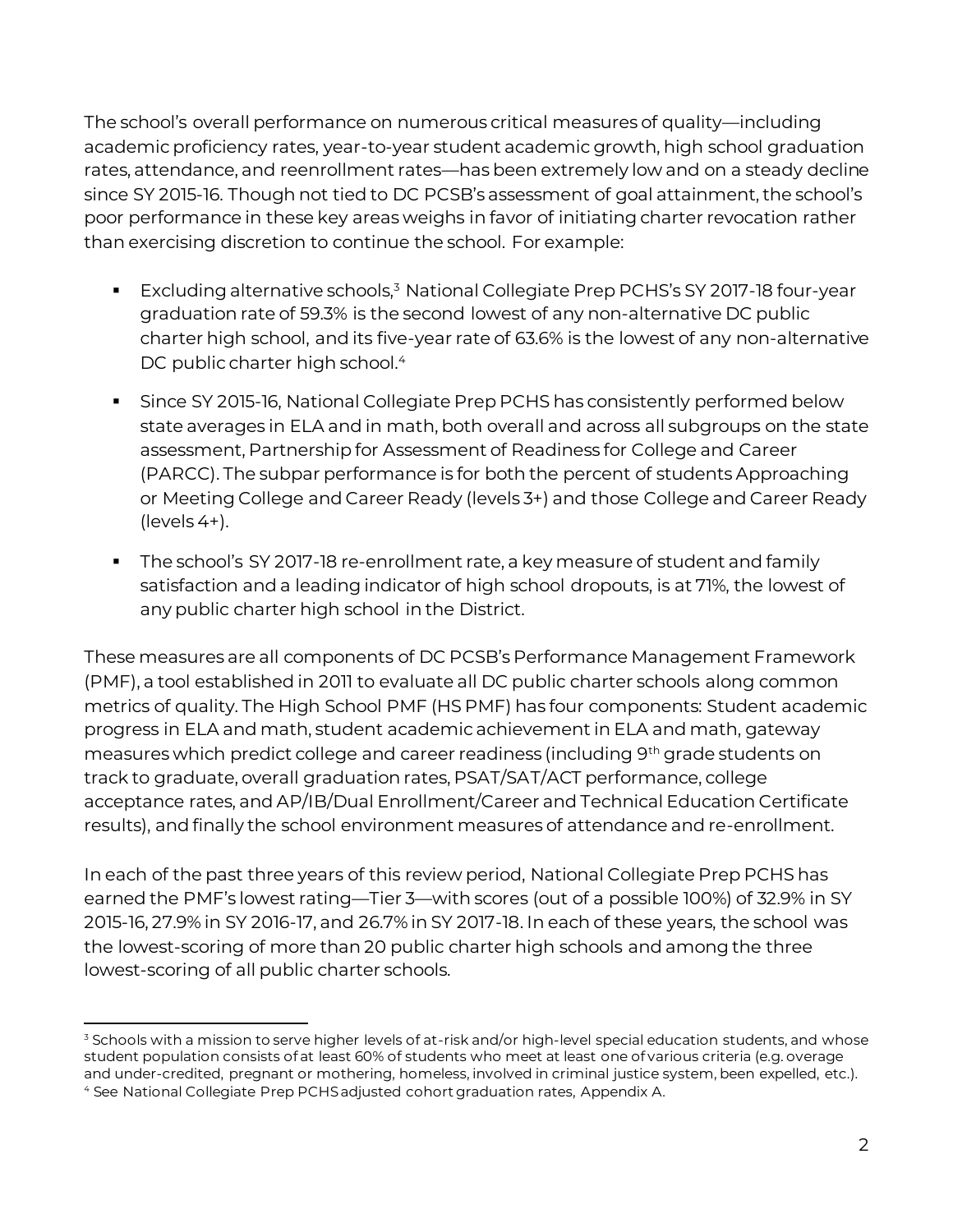When the DC PCSB Board established the PMF, it was clear that very low-performing or persistently low-performing schools on the PMF indicated low academic quality and should have their charters revoked.<sup>5</sup> As revocation of a school's charter under the SRA is based on failure to meet or show progress toward meeting all of its charter goals and not on PMF results, $^6$ the DC PCSB Board adopted the following policy on August 18, 2014: $^7$ 

Tier 3 PMF results that meet one or more of the following criteria may be subject to a high-stakes review as a Candidate for Charter Revocation to determine whether the school's charter should be revoked pursuant to the SRA.

- PK-8, HS, or AE PMF score of 20.0% or lower in the most recent year.
- PK-8, HS, or AE PMF score that is a 5.0% decrease or greater within Tier 3 from one year to the next.

# ▪ **Any school performing in Tier 3 for any three of the previous five years.**

Schools that are Candidates for Charter Revocation as a result of their Tier 3 status undergo a high-stakes review immediately to gather qualitative and quantitative evidence to determine whether the school has met its charter goals and is otherwise compliant with the SRA. Prior to the charter's expiration, the SRA gives DC PCSB discretion over whether or not to revoke a charter for failure to meet its charter goals. **In the case of Candidates for Charter Revocation, DC PCSB staff will generally recommend charter revocation if a school has failed to meet any of its charter goals. 8**

This policy was applicable last school year, when National Collegiate Prep PCHS was Tier 3 for two consecutive years with a 5.0% decrease in its PMF score from SY 2015-16 to SY 2016- 17. However, as the school was already slated for its ten-year review this year, DC PCSB allowed the school an additional year to demonstrate improvement in its performance. In SY 2017-18 the school's PMF performance declined further and for the third consecutive year National Collegiate Prep PCHS earned a Tier 3 score on the PMF. Consistent with the PMF policy, no other charter school in DC PCSB's history has remained open with persistent Tier 3 scores on the PMF for three consecutive years.

l <sup>5</sup> DC PCSB Press Release in September 2009 about the New Performance Framework[, http://bit.ly/2E0Et6X](http://bit.ly/2E0Et6X). <sup>6</sup> Though many public charter schools have adopted the PMF as their charter goals, pursuant to DC PCSB's

*Elect to Adopt the PMF as Charter Goals* Policy. <sup>7</sup> Note that while the quoted language was adopted in August 2014, a substantially similar policy was first

adopted in September 2013[, http://www.dcpcsb.org/sites/default/files/Release--](http://www.dcpcsb.org/sites/default/files/Release--2012_2013_PMF%20Guidelines%20revised%209%2012.pdf) [2012\\_2013\\_PMF%20Guidelines%20revised%209%2012.pdf.](http://www.dcpcsb.org/sites/default/files/Release--2012_2013_PMF%20Guidelines%20revised%209%2012.pdf)

<sup>8</sup> A copy of this policy may be found in the *2017 DC PCSB Performance Management Framework Technical Guide,* as well as all previous versions of this technical guide, [http://bit.ly/2DOk84q.](http://bit.ly/2DOk84q)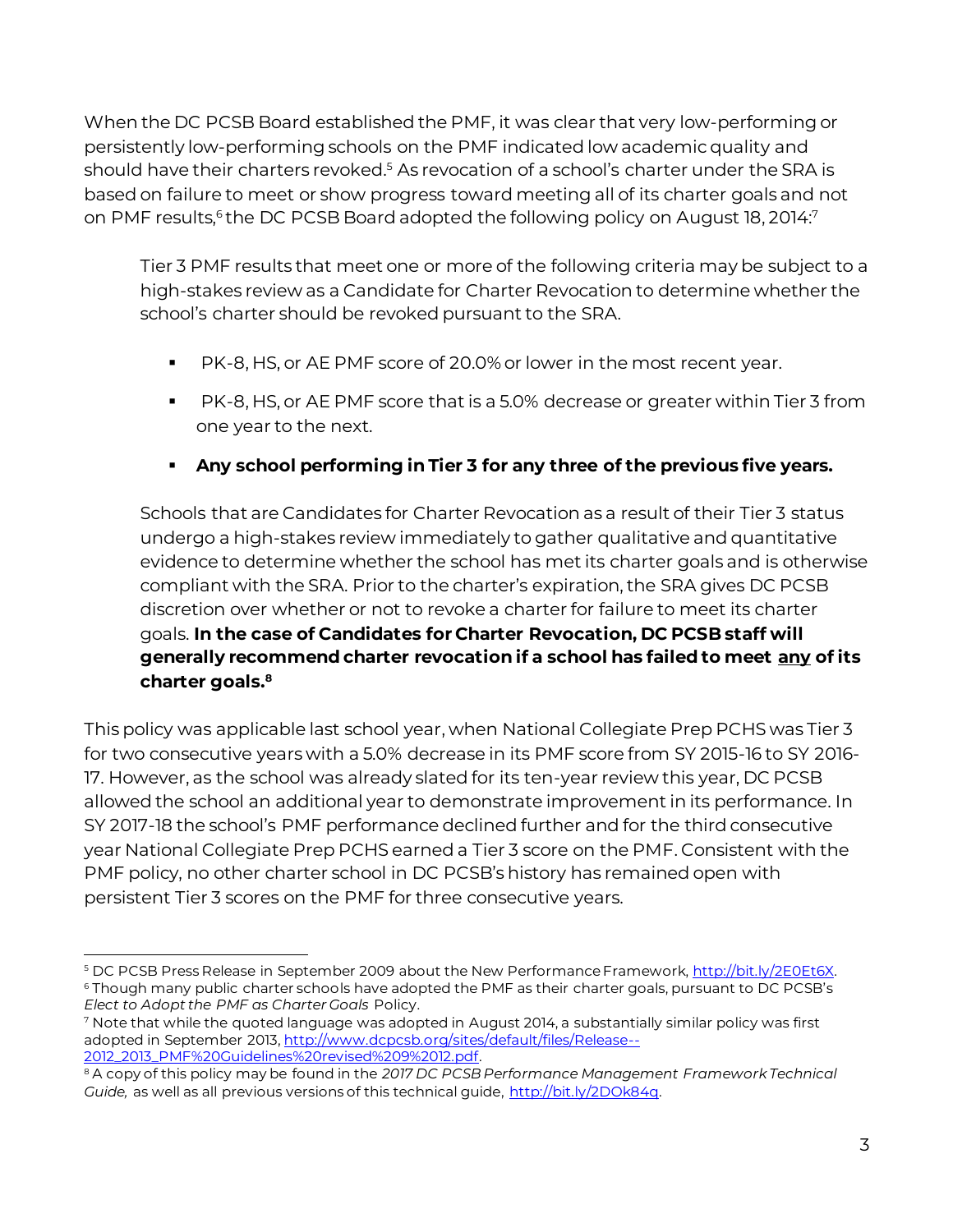In addition to these student academic achievement concerns, National Collegiate Prep PCHS has struggled to provide a special education program compliant with the Office of the State Superintendent of Education's (OSSE) compliance monitoring framework. OSSE has conducted a review of the school's compliance with federal requirements between SY 2014 and SY 2016 and has designated the school as "Needs Assistance" for three consecutive years, with the school's performance declining every year despite being on a corrective action plan<sup>9</sup> .

Furthermore, OSSE has found that the school has a significant discrepancy in the rate of long-term suspensions and expulsions between African-American students with disabilities and all students without disabilities. The school is also undergoing corrective action with OSSE for this issue.<sup>10</sup>

Indicative of the deteriorating performance of the school, OSSE recently issued National Collegiate Prep PCHS a notice due to the fact that "students' class schedules were not created and available to them on their first day of school on August 20, 2018, nor for much of the first week of school."<sup>11</sup> Since then, DC PCSB has conducted a partial audit of existing student schedules against their historical transcripts. Of the 32 students whose transcripts and schedules DC PCSB staff reviewed, 59% (19) had discrepancies, were incomplete, or their records required clarity. DC PCSB found the following issues in its partial audit: 1) Students are currently scheduled in courses for which they had previously passed and earned credits, 2) Students' transcripts with no information from previous grades, indicating poor recordkeeping, 3) Discrepancies between transcripts and students' schedules, and 4) Incomplete or missing transcripts for existing students. As a result, DC PCSB requested student transcripts and course schedules for all students to conduct a full audit of every student's records.<sup>12</sup> As of the time of this report, this audit is still underway.

Finally, it should be noted that many of DC PCSB's concerns about the school's performance are longstanding. At the school's five-year charter review, DC PCSB staff recommended charter continuance with the following warning:

This review also serves as notice to the school regarding these areas of weakness, which [DC] PCSB will review as part of the school's next charter review, which per the SRA PCSB is required to conduct at least once every five years. The school's failure to improve in these areas…may result in a finding of a material violation of the law and/or charter revocation…. Moreover, at the school's ten-year review, failure to meet

l <sup>9</sup> A copy of OSSE's findings per its compliance monitoring framework may be found at Appendix B.

<sup>&</sup>lt;sup>10</sup> See OSSE Results of Significant Discrepancy in Suspension and Expulsion Rates of Students with Disabilities, June 2018, Appendix C.

<sup>11</sup> OSSE letter to NCP PCHS found here[: https://dcpcsb.egnyte.com/dl/wLRRIVB3OO](https://dcpcsb.egnyte.com/dl/wLRRIVB3OO).

<sup>&</sup>lt;sup>12</sup> DC PCSB audit report: <u>https://dcpcsb.egnyte.com/dl/3DAPMeQ35H</u>.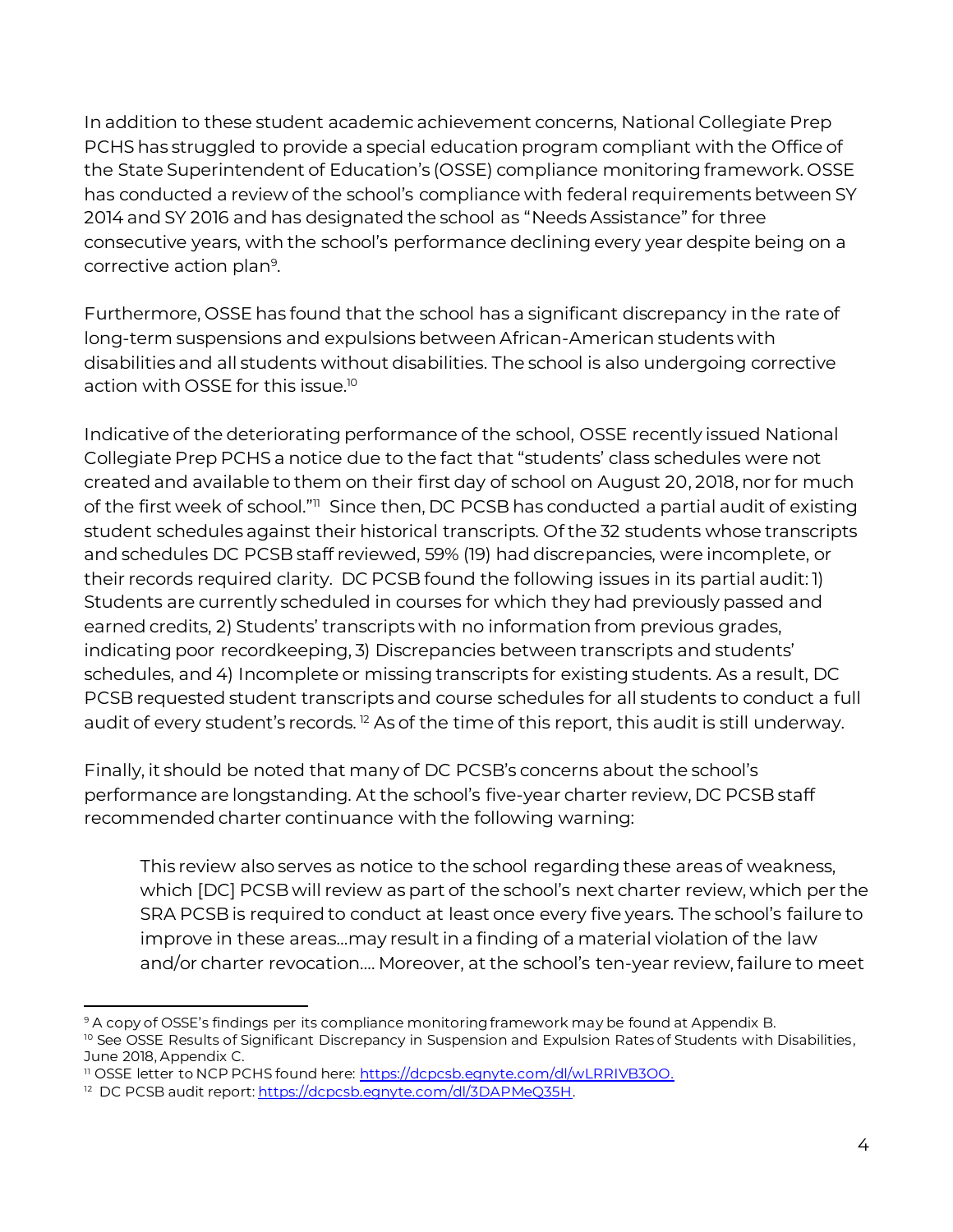one or more goal(s) due to insufficient evidence could be grounds for recommended charter revocation. 13

The areas of concern cited at the five-year charter review were:

- 1. Non-adherence to DC PCSB's policies regarding attendance/truancy data submission;
- 2. Non-adherence to the SRA and DC PCSB's Contract and Minute Submission policy regarding procurement contracts;
- 3. A high mid-year student withdrawal rate, especially for students with disabilities; and
- 4. Weak economic viability as measured by its fiscal liquidity and net assets.

Separate and apart from the school's goal attainment for this review period, National Collegiate Prep PCHS continues to struggle in two of the four areas noted above (2 and 3), as detailed later in this report.

As of this ten-year charter review, the school continues to have one of the highest mid-year student withdrawal rates in the city and has not fully complied with the Contract and Minute Submission Policy. 14

As documented later in this report, DC PCSB has communicated several times to the school during this review period its concerns about the school's poor academic results, along with other issues ranging from high suspension and expulsion rates to failure to submit timely information<sup>15</sup>. DC PCSB specifically called the school's attention to the fact that a school scoring Tier 3 for three out of five years could be subject to a high stakes charter review with the potential for revocation if the school did not meet one of its goals.<sup>16</sup>

Separate and apart from the determination of the school's attainment of goals and academic achievement expectations, DC PCSB staff has determined that the school has not committed a material violation of law or of its charter, though staff has serious concerns about the school's continued struggles to comply with laws relating to the education of students with disabilities. The school has also adhered to generally accepted accounting principles, has not engaged in a pattern of fiscal mismanagement, and is economically viable.

l <sup>13</sup> National Collegiate Prep PCHS Five-Year Charter Review, July 21, 2014,<http://bit.ly/2A4qaK5>.

<sup>&</sup>lt;sup>14</sup> As of July 23, 2018, this policy is now known as DC PCSB's Data and Document Submission Policy, [http://bit.ly/2TvAjsj.](http://bit.ly/2TvAjsj)

<sup>&</sup>lt;sup>15</sup> Refer to the 'Communication' section on page 12 of this report.

<sup>&</sup>lt;sup>16</sup> See DC PCSB Board to Board Invitation Letter to National Collegiate Prep PCHS, November 2017, Appendix D.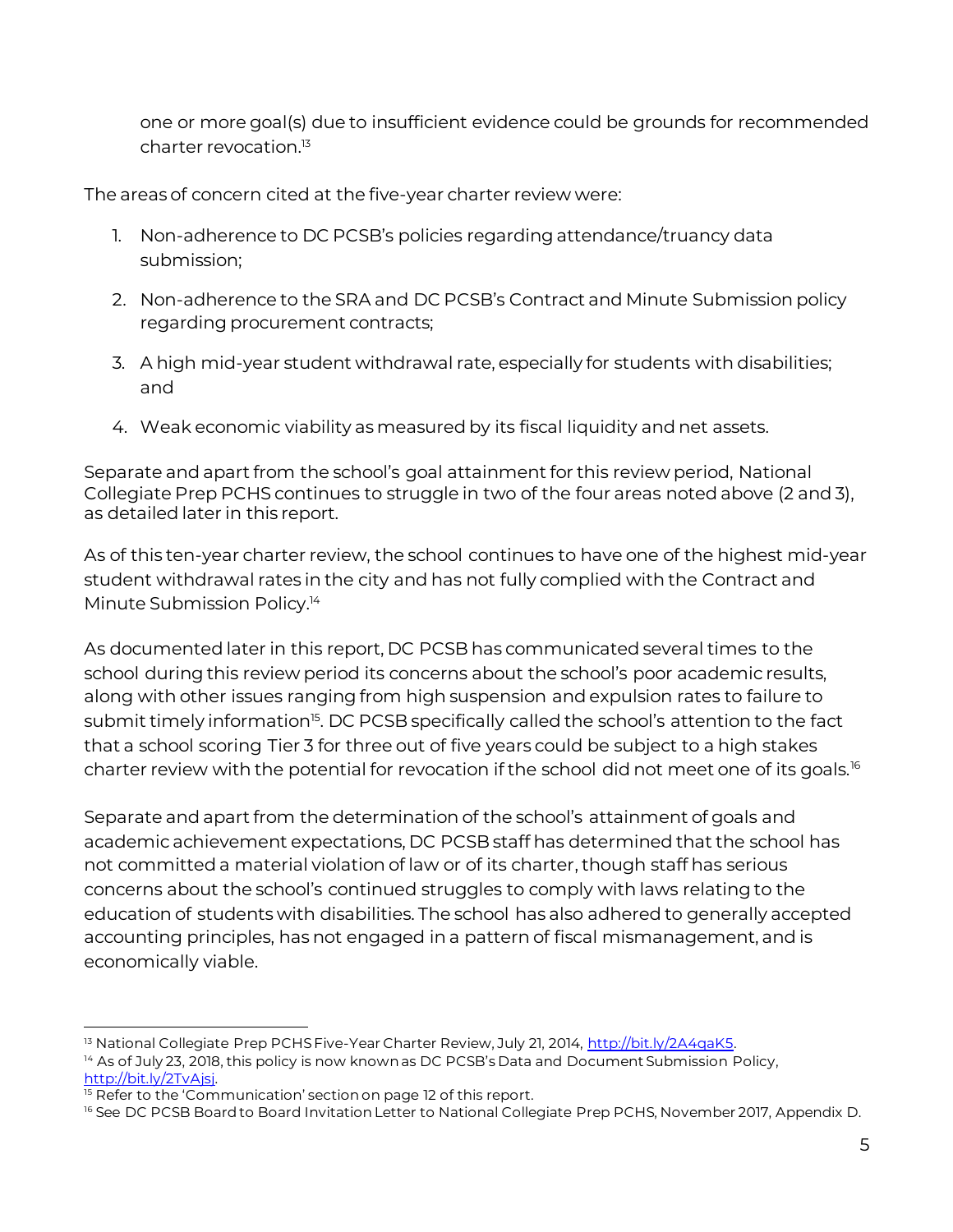Based on these findings, DC PCSB staff recommends that the DC PCSB Board vote to initiate revocation proceedings of the school's charter, with the school closing at the end of the 2018-19 school year.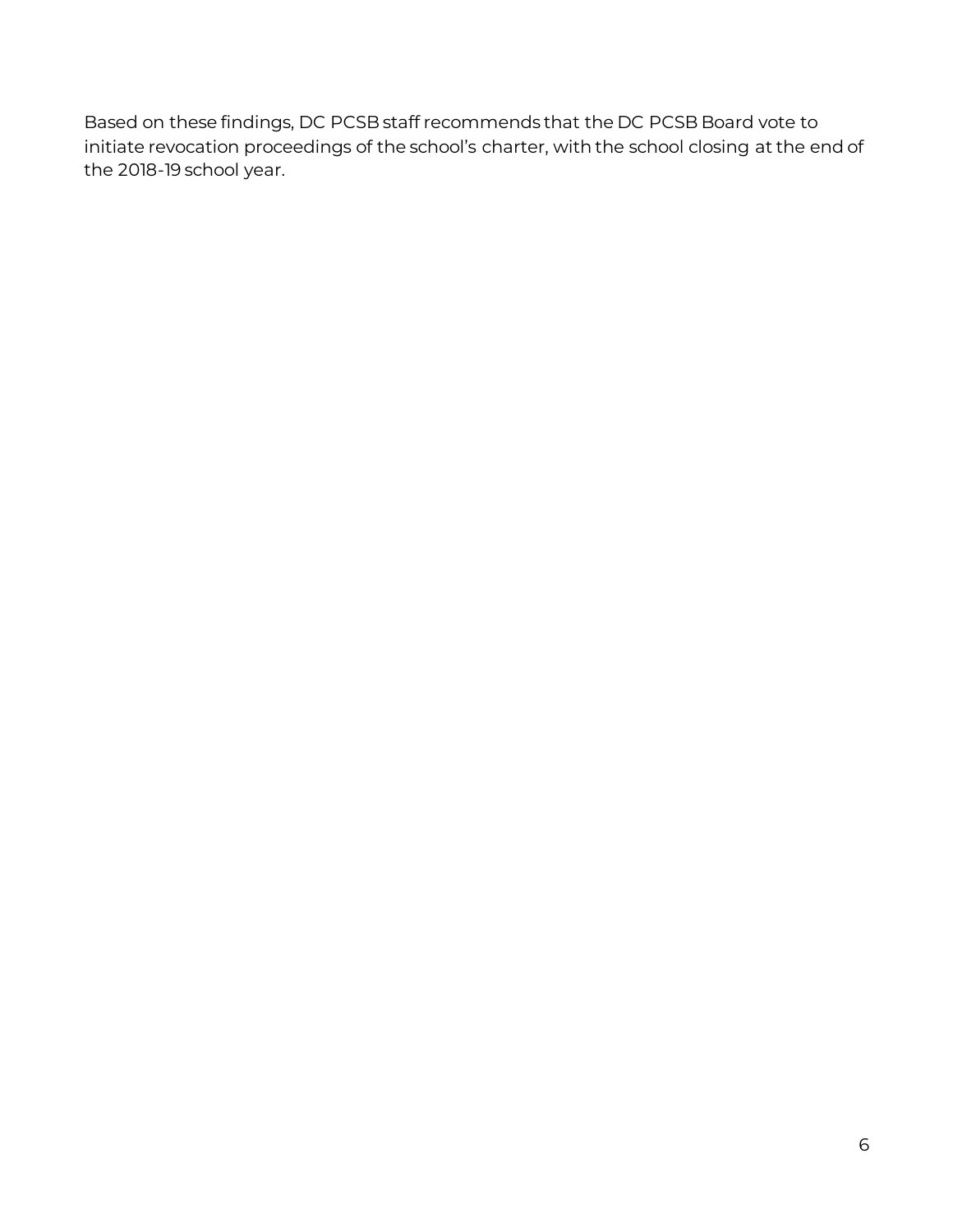### **CHARTER REVIEW STANDARD**

<span id="page-8-0"></span>The SRA stipulates that DC PCSB "shall review [a school's] charter at least once every [five] years."<sup>17</sup> As part of this review, DC PCSB must determine whether:

- (1) The school committed a violation of applicable law or a material violation of the conditions, terms, standards, or procedures set forth in its charter, including violations relating to the education of children with disabilities; and/or
- (2) The school failed to meet the goals and student academic achievement expectations set forth in its charter.<sup>18</sup>

If DC PCSB determines that a school has committed a violation of applicable law or a material violation of the terms of its charter, or has not met its goals and academic achievement expectations, it may, at its discretion, revoke the school's charter, or grant the school a conditional continuance.

Additionally, there is a fiscal component to the charter review. DC PCSB is required by the SRA to revoke a school's charter if DC PCSB determines in its review that the school: (1) has engaged in a pattern of nonadherence to generally accepted accounting principles, (2) has engaged in a pattern of fiscal mismanagement, and/or (3) is no longer economically viable.<sup>19</sup>

Given the SRA's standard for charter review, as well as DC PCSB's obligation to revoke a school's charter if it has engaged in the above fiscal misconduct, this report is organized into three sections. Sections One and Two are analyses of the school's academic performance and legal compliance, respectively, and serve as the basis for DC PCSB staff's recommendation. Section Three is an analysis of the school's fiscal performance.

l <sup>17</sup> D.C. Code § 38-1802.12(a)(3).

<sup>18</sup> D.C. Code § 38-1802.13(a).

<sup>19</sup> D.C. Code § 38-1802.13(b).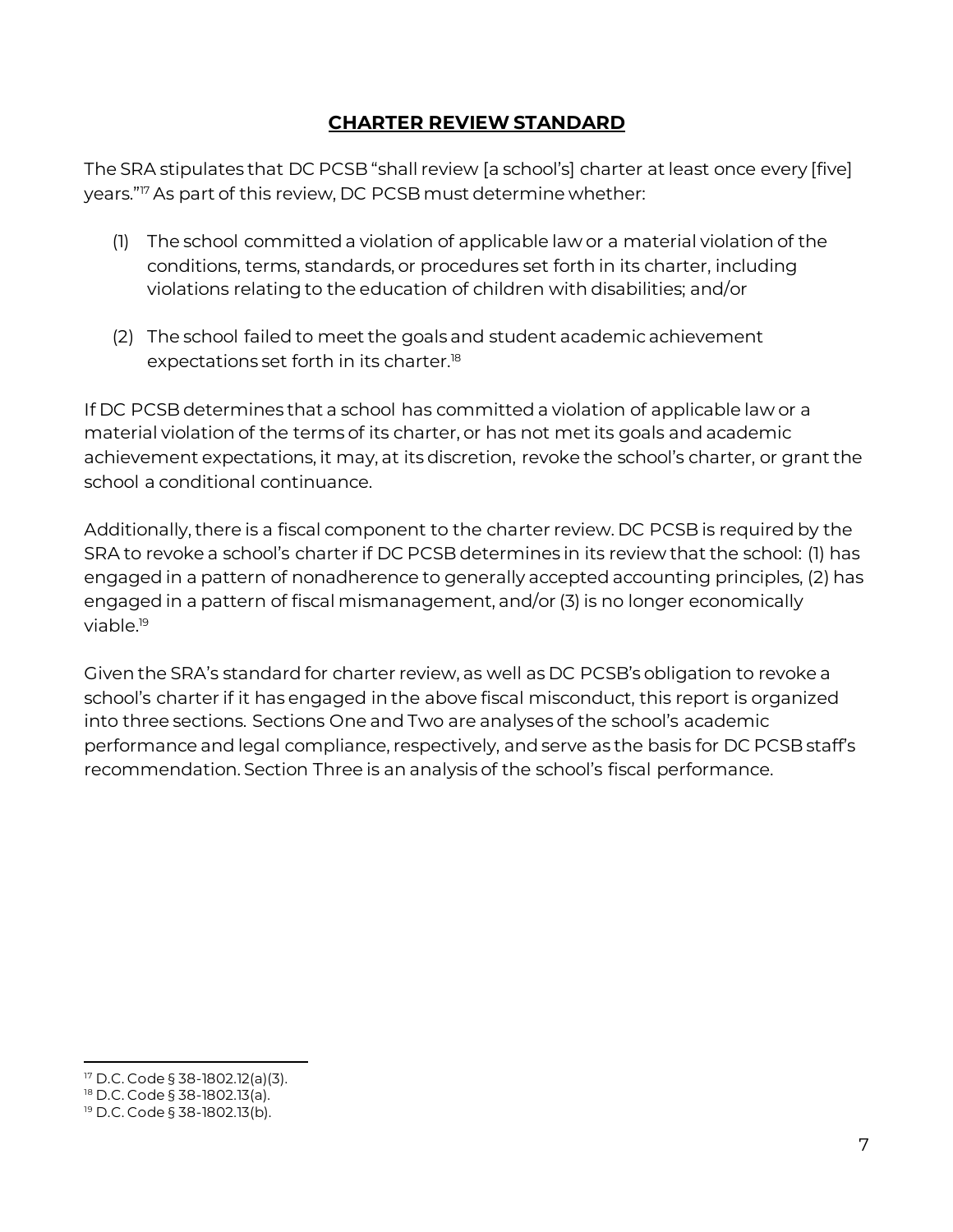# **BACKGROUND INFORMATION ABOUT SCHOOL**

#### <span id="page-9-0"></span>**School Overview**

National Collegiate Prep PCHS began operation in 2009 under authorization from DC PCSB. The school serves students in grades nine through twelve at a single campus in Ward 8 and is authorized to award International Baccalaureate (IB) diplomas. <sup>20</sup> Its mission is:

To offer a rigorous standards-based college preparatory curriculum, to maximize our students' academic achievement, provide an interdisciplinary curriculum that combines international studies themes that would offer an opportunity for an International Baccalaureate (IB) education, and prepare our students to be self-directed, lifelong learners equipped to be engaged citizens of their school, community, country, and world.<sup>21</sup>

As described on the school's website, National Collegiate Prep PCHS places an emphasis on college preparatory classes, electives, and experiences. <sup>22</sup> All National Collegiate Prep PCHS juniors are enrolled in an *SAT & ACT* class, while sophomores participate in a sevenweek skills building class on Saturdays where students work with teachers to improve skills in content areas such as science, technology, engineering, and math (STEM); geometry; and English.<sup>23</sup> Results of these initiatives are captured in the school's SAT/ACT and PSAT results, which show that National Collegiate Prep PCHS is consistently among the lowest scoring high schools in the charter sector for the PSAT and SAT/ACT standardized assessments.

National Collegiate Prep PCHS is also authorized to grant IB diplomas, which are awarded after students successfully complete a specialized course of study and various required assessments based on an international curriculum developed by the IB organization. The school is one of only two public charter schools and four public schools in the District of Columbia authorized to grant these diplomas. However, National Collegiate Prep PCHS has failed to award a single IB diploma in this entire review period because no students passed the rigorous IB requirements. To earn an IB diploma, a student must earn, on average, a passing score on six externally graded subjects and receive a passing grade in a course titled *Theory of Knowledge* and on the Extended Essay. Of fifty-six students at National Collegiate Prep PCHS who have attempted at least one IB assessment over the five years of this review period, only seven students passed the IB Psychology exam, one student passed the IB English Literature exam, and six students passed the IB Spanish exam. Not a single student has been eligible for the IB diploma at any time during this review period.

l <sup>20</sup> See International Baccalaureate Certificate of Authorization, issued to National Collegiate Prep PCHS, dated Feb. 7, 2012, attached to this report as Appendix E.

<sup>&</sup>lt;sup>21</sup> See National Collegiate Prep PCHS charter amendment, p. 4, attached to this report as Appendix F.

<sup>22</sup> See National Collegiate Prep PCHS Website, http://www.nationalprepdc.org/Home.php.

<sup>&</sup>lt;sup>23</sup> See National Collegiate Prep PCHS Website, http://www.nationalprepdc.org/Home.php.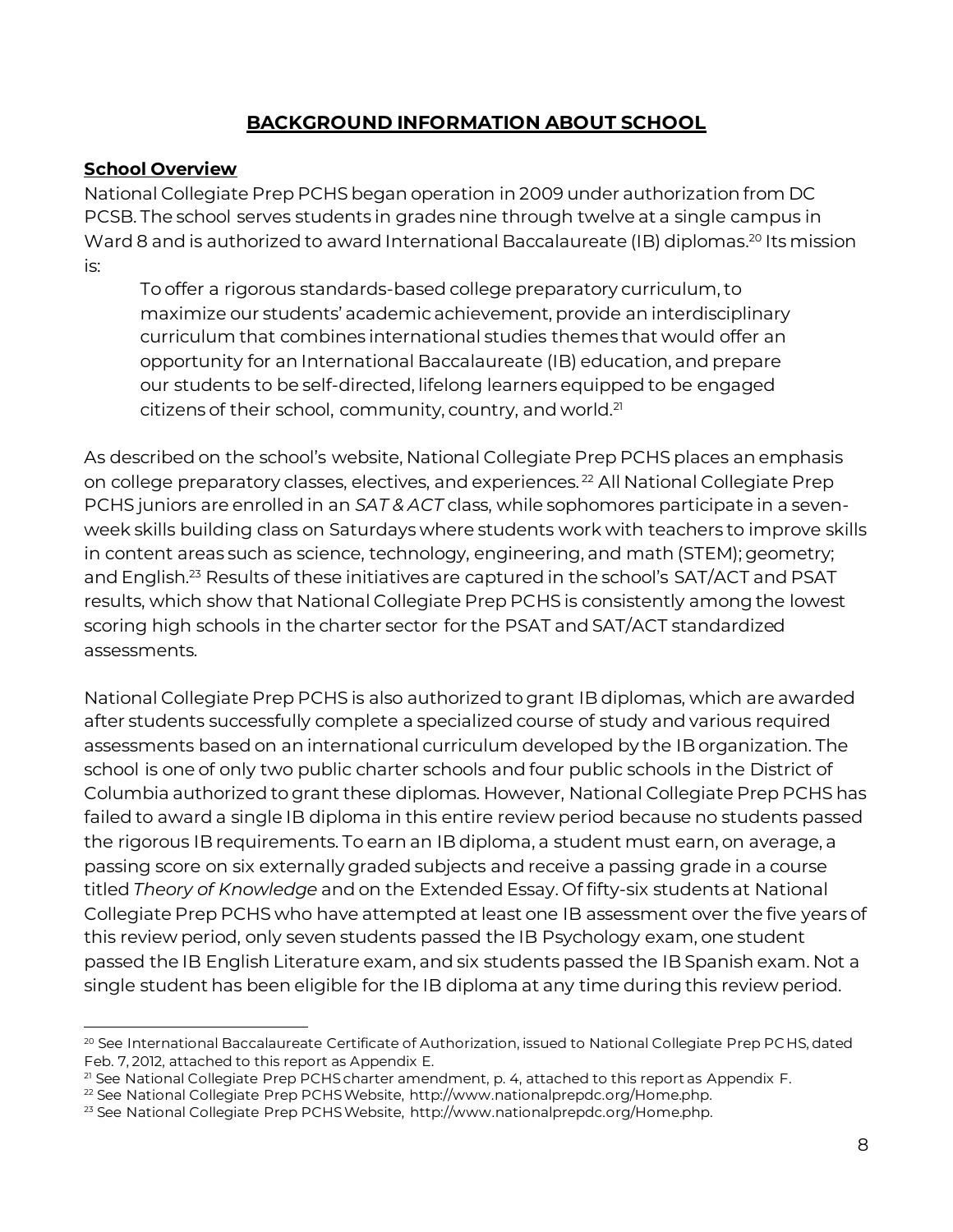#### **Enrollment and Demographic Trends**

National Collegiate Prep PCHS has a maximum enrollment ceiling of 500 students, and the school currently serves approximately half its approved ceiling. National Collegiate Prep PCHS's enrollment has declined since SY 2014-15 and the school has failed to meet its enrollment projections each year. In SY 2017-18, the school served a population that was 99.3% African American, with 69.9% of the student body being defined as at-risk.<sup>24</sup> The map below shows where National Collegiate Prep PCHS students live in relation to the school, which is marked by a large red dot. Each student is represented by a blue dot for SY 2017- 18. The charts provided on the right shows the school's enrollment trends over the past five years, and its student demographics in SY 2017-18.

National Collegiate Preparatory PCHS

l



| <b>National Collegiate Prep PCHS - Enrollment</b> |         |         |         |         |         |  |  |
|---------------------------------------------------|---------|---------|---------|---------|---------|--|--|
| <b>School Year</b>                                | 2014-15 | 2015-16 | 2016-17 | 2017-18 | 2018-19 |  |  |
| <b>Audited</b><br><b>Enrollment</b>               | 306     | 280     | 275     | 276     | 25325   |  |  |
| <b>Enrollment</b><br><b>Projections</b>           | 350     | 350     | 330     | 290     | 300     |  |  |



<sup>&</sup>lt;sup>24</sup> OSSE defines at-risk students as follows: "students who are homeless, in the District's foster care system, qualify for Temporary Assistance for Needy Families (TANF) or the Supplemental Nutrition Assistance Program (SNAP), or high school students that are one year older, or more, than the expected age for the grade in which the students are enrolled." Students in adult and alternative programs are not eligible to be identified as at-risk. See [http://bit.ly/2FuwDnu.](http://bit.ly/2FuwDnu)

<sup>25</sup> Unaudited enrollment per the 2018 October count.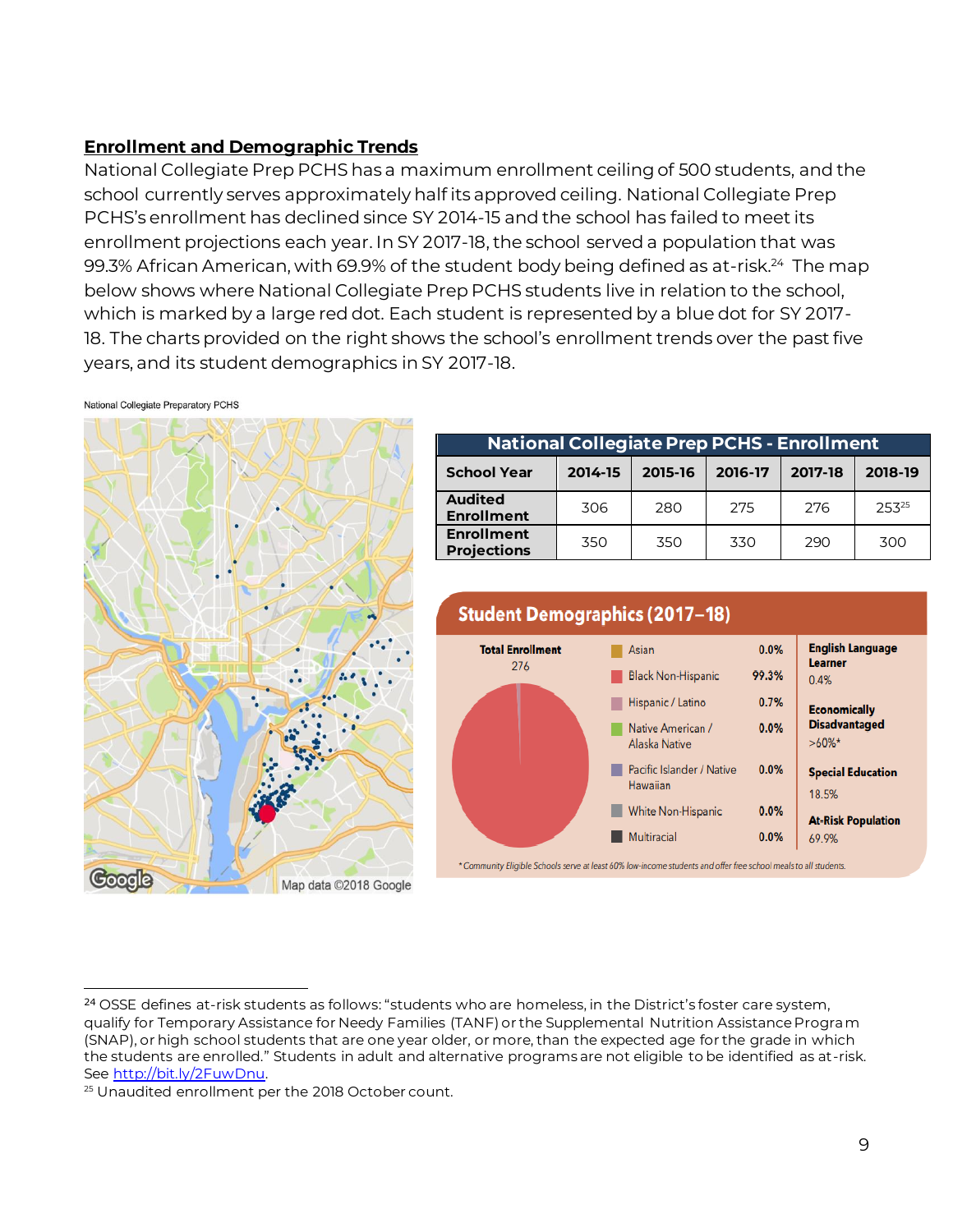#### **Performance Management Framework Outcomes**

National Collegiate Prep PCHS's overall performance data on the HS PMF is summarized below<sup>26</sup> . Since the school's five-year charter review in SY 2013-14, National Collegiate Prep PCHS's PMF scores have been on a downward trajectory. In SY 2015-16 the school declined from Tier 2 status on the PMF to Tier 3, due primarily to its decreasing performance in 1) student achievement on the PARCC assessment, 2) its re-enrollment rates, and 3) the percentage of ninth grade students on track to graduate in four years. Since then, the school has scored Tier 3 two additional times, with SY 2017-18 being its lowest score yet.

While National Collegiate Prep PCHS has not adopted the PMF as its charter goals, the school has earned a Tier 3 rating for three consecutive years, qualifying it as a candidate for charter revocation pursuant to DC PCSB's policy. <sup>27</sup> As further described below, the school has failed to meet two of its charter goals, including its math goal, and has only partially met its ELA goal. Consistent with DC PCSB's policy, staff recommends the Board vote to initiate charter revocation.

| National Collegiate Prep PCHS - PMF Outcomes |                                          |        |        |        |  |  |
|----------------------------------------------|------------------------------------------|--------|--------|--------|--|--|
| 2013-14                                      | 2017-18<br>2015-16<br>2016-17<br>2014-15 |        |        |        |  |  |
| Tier 2                                       |                                          | Tier 3 | Tier 3 | Tier 3 |  |  |
| 51.4%                                        | $N/A^{28}$                               | 32.9%  | 27.9%  | 26.7%  |  |  |

# **Adjusted Cohort Graduation Rate (ACGR)<sup>29</sup>**

Because a fundamental purpose of any high school is to graduate qualified students, DC PCSB awards ten out of the 100 possible points on the PMF for a school's graduation rates, with up to four points awarded for a school's four-year rate, and up to six points for a school's five-year rate.

National Collegiate Prep PCHS earned zero points for this measure on the PMF in both the SY 2016-17 and SY 2017-18 PMFs, indicating the school's graduation rates are well below the charter sector average. Notably, the school's graduation rates are also below the federal standard of 67% established in the Every Student Succeeds Act (ESSA). <sup>30</sup> OSSE must designate all schools failing to graduate more than one-third of their students within four or five years as requiring Comprehensive Support type 2 (CS2). In SY 2017-18, National Collegiate Prep PCHS's four-year rate of 58.3% and its five-year rate of 63.6% fell below this standard, which automatically designates the school as needing CS2 given its four-year

l <sup>26</sup> See description of HS PMF measures on page 2 of this report.

<sup>27</sup> See page 8 of the 2017-18 PMF Policy Technical Guide, http://bit.ly/2DOk84q.

 $28$  Due to the change in the state assessment, scores and tiers were not displayed in 2014–15.

<sup>&</sup>lt;sup>29</sup> The cohort for both the four-year ACGR and five-year ACGR is the same. The four-year ACGR accounts for students earning a diploma in four-years or fewer whereas the five-year rate includes students who earn a diploma in five years or fewer.

<sup>&</sup>lt;sup>30</sup> ESSA is a federal statute with implementing regulations.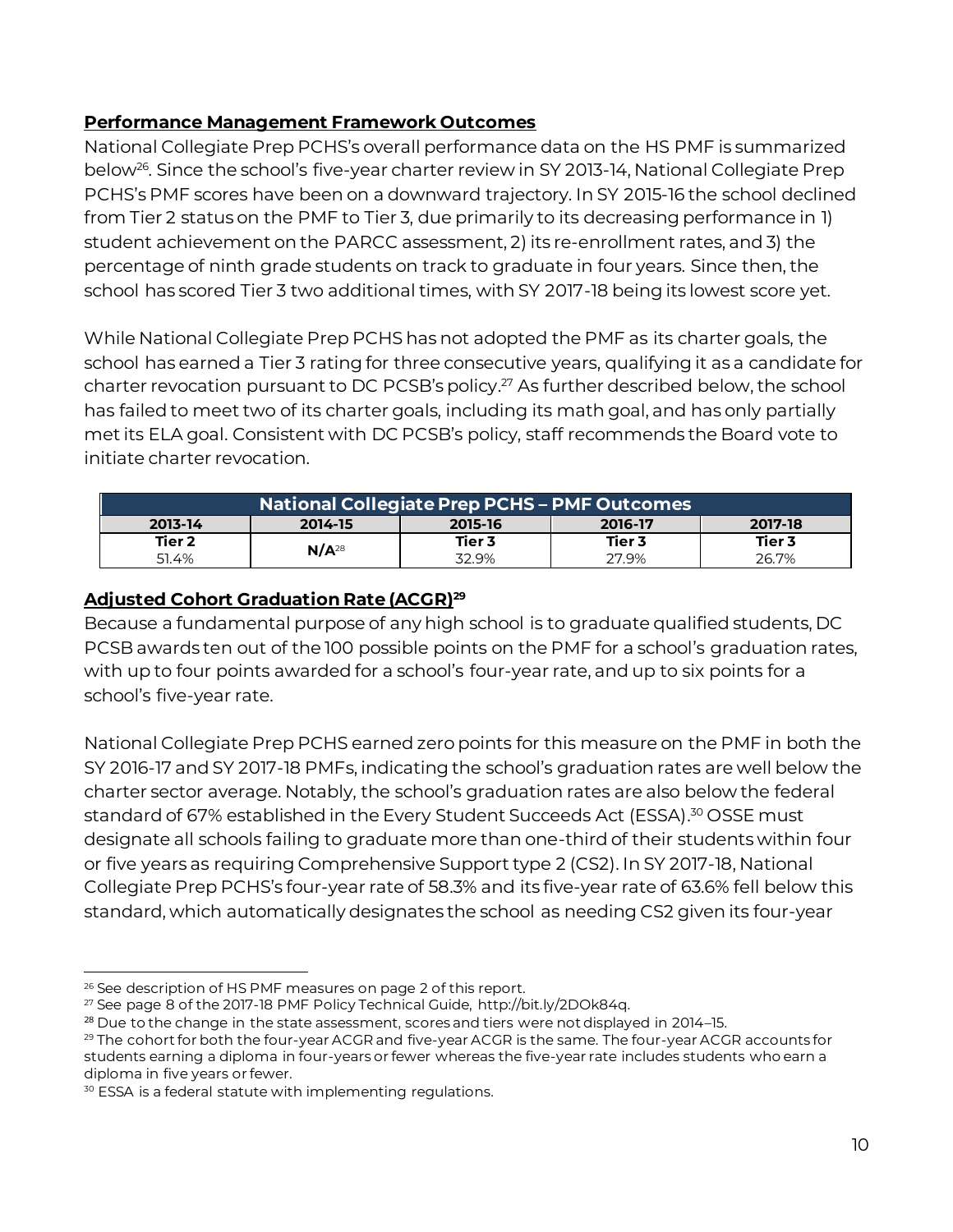and five-year Adjusted Cohort Graduation Rates (ACGR)<sup>31</sup> were below 67%. National Collegiate Prep PCHS is the only traditional charter high school to receive this designation. As part of the Memorandum for Understanding between OSSE and DC PCSB, DC PCSB is responsible for the oversight of schools under Comprehensive Support.<sup>32</sup>

# **Five Year Charter Review**

In SY 2013-14, DC PCSB conducted a five-year charter review<sup>33</sup> of National Collegiate Prep PCHS and determined that of the school's twelve goals at the time, only seven were measurable with sufficient evidence. Of those, the school fully met one goal, partially met five goals, and did not meet one goal. Given there was insufficient evidence for nearly half the school's goals at the time of its five-year review, DC PCSB recommended that the school amend its goals and student academic achievement expectations to ensure the school's goals moving forward were "measurable using among other indicators externally valid and reliable assessments, including the state assessment." <sup>34</sup> Staff noted that at National Collegiate Prep PCHS's ten-year review, DC PCSB may recommend charter revocation if the school fails to meet one or more of its goals due to insufficient evidence. Beyond the compliance issues noted in its 2013-14 review report, National Collegiate Prep PCHS's students performed strongly in student proficiency and academic growth from SY 2008-09 through SY 2012-13, the school years assessed in its five-year review.

Given National Collegiate Prep PCHS's mission states the school offers an IB program, DC PCSB staff noted it was unable to assess the school's academic progress for the IB program because the data had not been released by the time of its five-year review. As such, National Collegiate Prep PCHS was required to submit the data as part of its upcoming annual report and the school complied.

Also, as part of its five-year review, DC PCSB staff noted four areas of concern:

- 1. Non-adherence to DC PCSB's policies regarding attendance/truancy data submission;
- 2. Non-adherence to the SRA and DC PCSB's Data and Document Submission Policy, formerly known as the Contract and Minute Submission policy, regarding procurement contracts;
- 3. A high mid-year student withdrawal rate, especially for students with disabilities; and
- 4. Weak economic viability as measured by its fiscal liquidity and net assets.

l <sup>31</sup> ACGR is the percentage of first-time 9th-graders in a public high school who graduate with a regular diploma within 4 or 5 years.

<sup>&</sup>lt;sup>32</sup> [DC PCSB and OSSE Memorandum of Understanding for ESSA Support](file:///C:/Users/scheatham/AppData/Local/EgnyteWebEdit/temp/Final%20Documents/COS%20PCSB%20ESSA%20Accountability%20MOU_08.21.18.pdf)

<sup>33</sup> See National Collegiate Prep PCHS Five-Year Review Report, as Appendix G.

<sup>34</sup> See Page 10 of National Collegiate Prep PCHS's SY 2013-14 Five-Year Review Report, http://bit.ly/2A4qaK5.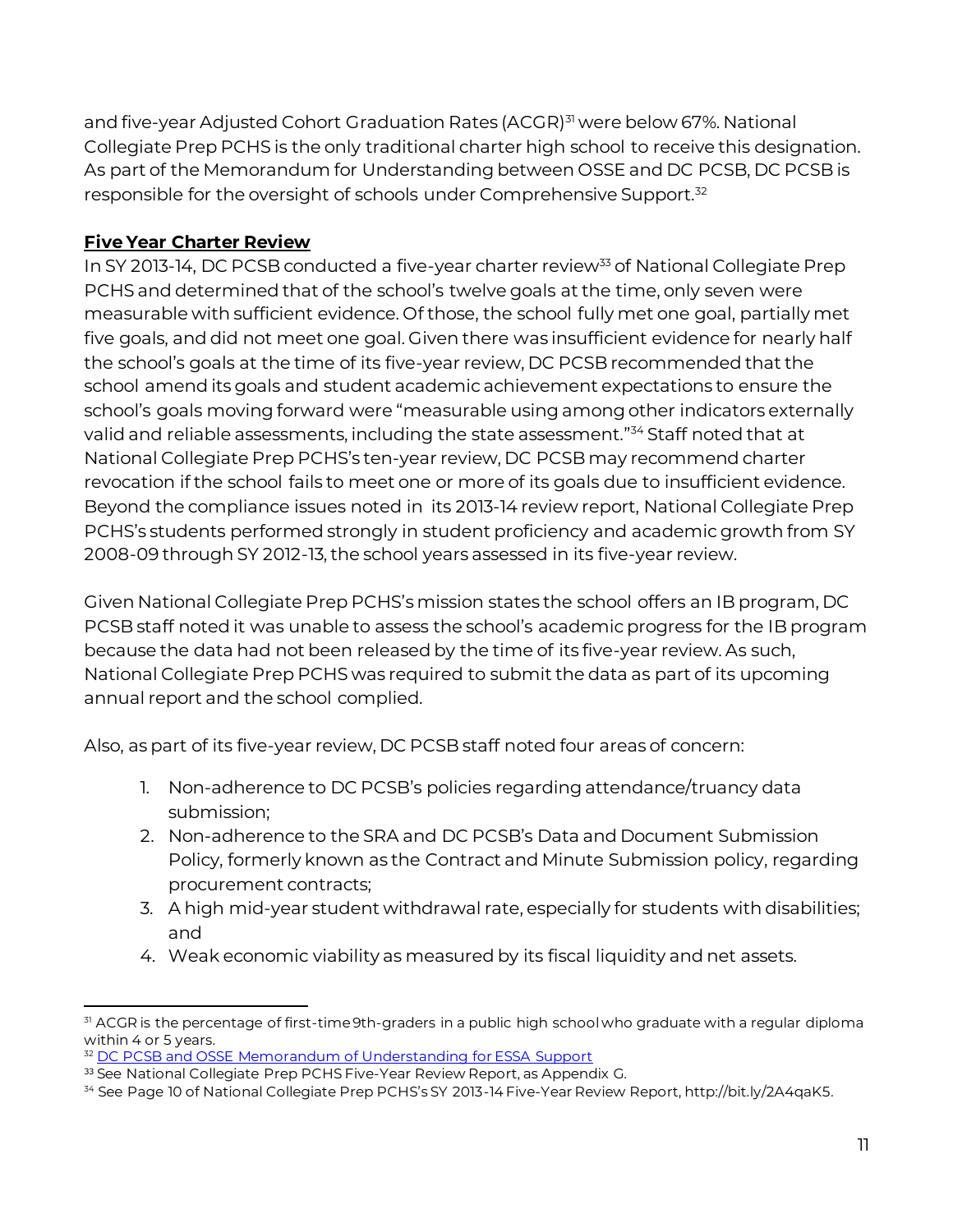As a result, DC PCSB staff recommended that National Collegiate Prep PCHS be issued a notice of concern<sup>35</sup> in July 2014 for its violation of DC PCSB's data submission policy, and that the Board approve the school's continuance contingent on National Collegiate Prep PCHS bringing itself into compliance with the SRA and DC PCSB's data submission policy. Specifically, DC PCSB staff stated that the school should adhere to requirements to not change data after validation windows have closed, submit all necessary contract procurement documentation and to retain this documentation for review purposes, and collect and keep all data necessary to assess the school's goals.

The following chart documents the school's performance since its five-year review in SY 2013-14, with respect to addressing the four areas of concern that were identified as part of that review. Green indicates noticeable improvement, red indicates no improvement or decline.

| ltem                                                                                                                        | Assessment                                                                                                                                                                                                                                                                                                                                                                                                                                                                                                                                                                                                                                                                         |
|-----------------------------------------------------------------------------------------------------------------------------|------------------------------------------------------------------------------------------------------------------------------------------------------------------------------------------------------------------------------------------------------------------------------------------------------------------------------------------------------------------------------------------------------------------------------------------------------------------------------------------------------------------------------------------------------------------------------------------------------------------------------------------------------------------------------------|
| Non-adherence to DC<br>PCSB's policies regarding<br>attendance/truancy data<br>submission                                   | On July 21, 2014, NCP PCHS was issued a Notice of Concern for violation of<br>PCSB's Data Management Policy. <sup>36</sup> DC PCSB staff discovered via an Attendance<br>Audit conducted on February 19, 2014 that the school was changing student<br>absent/ present statuses past the time frame permissible. DC PCSB staff<br>conducted a follow up audit on December 9, 2014 and found the concerns had<br>been remedied. The Notice of Concern was lifted at the January 2015 board<br>meeting. <sup>37</sup> Since this time, there have been no concerns with attendance data<br>submission, and the school has not received an Out of Compliance Notice for<br>attendance. |
| Non-adherence to the<br>SRA and DC PCSB's<br>Contract and Minute<br>Submission policy<br>regarding procurement<br>contracts | The school's compliance with DC PCSB's procurement contract reporting<br>requirements has been mixed; specifically, the school has not fully submitted<br>procurement contracts on time, receiving a notice of concern. This is further<br>described in Section Two of this report.                                                                                                                                                                                                                                                                                                                                                                                                |
| A high mid-year student<br>withdrawal rate,<br>especially for students<br>with disabilities                                 | The mid-year withdrawal rates for students with disabilities declined in SY 2014-<br>15, and then increased steadily through SY 2017-18. Mid-year withdrawal rates for<br>all students and students with disabilities have exceeded comparable rates for<br>high school students in all years except SY 2014-15. The gap between rates for all<br>students and students with disabilities also widened since SY 2015-16, both<br>within the school and as compared to students with disabilities city-wide.                                                                                                                                                                        |
| Weak economic viability<br>as measured by its fiscal<br>liquidity and net assets                                            | National Collegiate Prep PCHS's financial condition has improved since its last<br>review. Overall, the school's financial performance is healthy, with positive net<br>assets of \$653K, sufficient liquidity, and low debt leverage. Additional details<br>regarding the school's financial performance may be found in Section Three of<br>this report.                                                                                                                                                                                                                                                                                                                         |

<sup>36</sup> Board document issuing NCP PCHS an Attendance Submission Notice of Concern (includes the February 2014 Attendance Audit that led to the Notice of Concern)[: https://dcpcsb.egnyte.com/dl/PlookVYUJm](https://dcpcsb.egnyte.com/dl/PlookVYUJm)

l <sup>35</sup> See National Collegiate Prep PCHS Notice of Concern Issued on July 21, 2014, Appendix H.

<sup>&</sup>lt;sup>37</sup> Board document lifting NCP PCHS's Attendance Notice of Concern (includes the December 2014 Attendance Audit that led to the lifting of the Notice of Concern)[: https://dcpcsb.egnyte.com/dl/wKFJsj4OtR](https://dcpcsb.egnyte.com/dl/wKFJsj4OtR)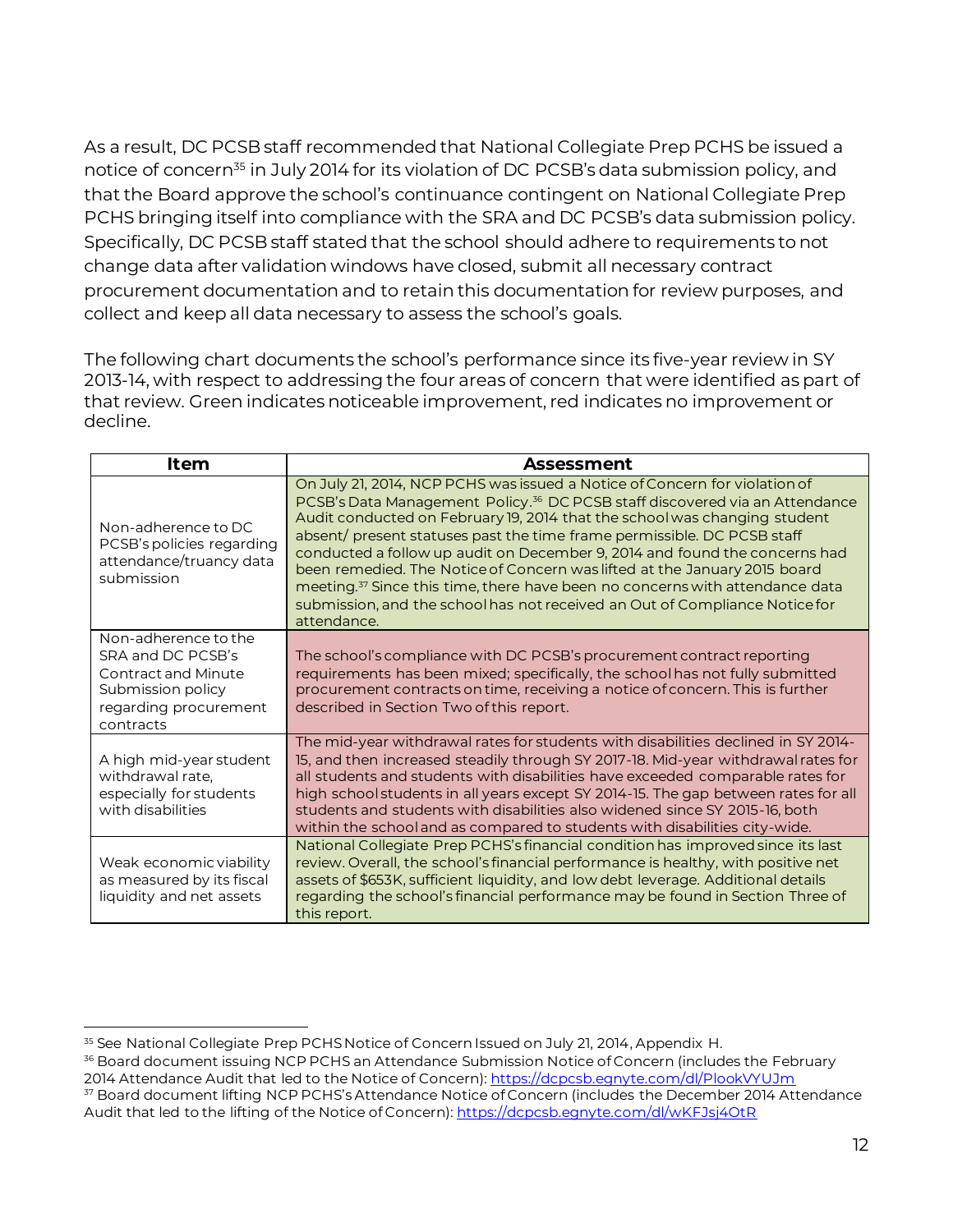#### **Communication with the School**

DC PCSB staff and Board members discussed performance in formal meetings with the school twice over the past five school years—on June 28, 2017 and December 14, 2017. During both meetings, participants discussed the school's charter goals in preparation for its ten-year charter review. Additionally, DC PCSB staff addressed concerns regarding National Collegiate Prep PCHS's decline in performance on the PARCC and PMF, as well as the school's decreasing re-enrollment and graduation rates. DC PCSB also discussed the school's higher than average suspension and expulsion rates and other non-academic trends. In this process, DC PCSB informed the school that it was a potential candidate for charter revocation, and specifically pointed the school toward the policy stated in the *DC PCSB Performance Management Framework Technical Guide* that a school scoring Tier 3 for three out of five years could be subject to a high stakes charter review with the potential for revocation if the school did not meet one of its goals.<sup>38</sup>

On March 8, 2018, DC PCSB staff met with National Collegiate Prep PCHS to discuss the 10 year review process and data needs. DC PCSB and school leaders also had a subsequent virtual meeting on June 18, 2018 and a conference call on October 18, 2018 to finalize the business rules and discuss how DC PCSB would validate data for the school's review report.

#### **Ongoing Audits and Concerns**

In SY 2018-19, National Collegiate Prep PCHS failed to comply with submission deadlines and requirements as set by DC PCSB and OSSE regarding student schedules. The school entered into a corrective action plan with OSSE in October 2018 and is still under OSSE monitoring that is required under this plan.<sup>39</sup>

As follow-up to learning about the school's noncompliance with students' schedules, on August 27, 2018, DC PCSB commenced a partial audit of the school's course schedules and transcripts for thirty-two students currently enrolled at National Collegiate Prep PCHS. After comparing each student's transcript with their course schedule for SY 2018-19, DC PCSB found multiple discrepancies, including missing grades on students' transcripts, erroneous double scheduling for courses that students had already completed and earned course credit, and incomplete or missing transcripts for students currently enrolled. Of the thirty-two students whose transcripts and schedules DC PCSB staff reviewed, nineteen (or approximately 59%) had discrepancies or their records required further clarity. As a result, on November 16, 2018, DC PCSB shared its findings with the school and requested that National Collegiate Prep PCHS submit student transcripts and course schedules for *all* students currently enrolled so DC PCSB may conduct a full audit of every student's records.<sup>40</sup>

l 38 See DC PCSB Board to Board Invitation Letter to National Collegiate Prep PCHS, November 2017, Appendix D. <sup>39</sup> See Letter to Hanseul Kang, State Superintendent, from Jennifer L. Ross, National Collegiate Prep PCHS CEO, October 2018, Appendix I.

<sup>40</sup> DC PCSB audit report[: https://dcpcsb.egnyte.com/dl/3DAPMeQ35H](https://dcpcsb.egnyte.com/dl/3DAPMeQ35H).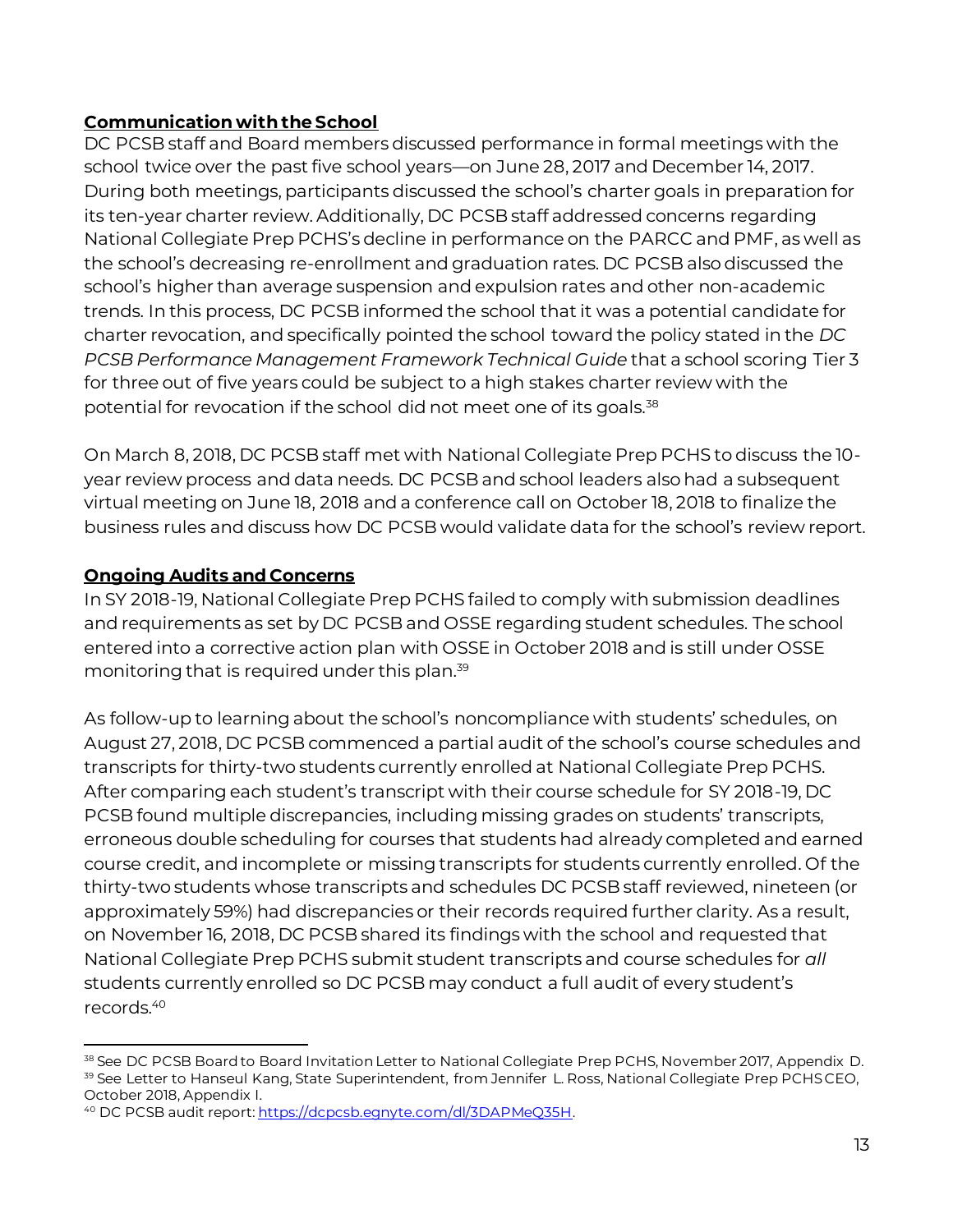# **SECTION ONE: GOALS AND ACADEMIC ACHIEVEMENT EXPECTATIONS**

<span id="page-15-0"></span>The SRA requires DC PCSB to review whether a school has met its goals and academic achievement expectations at least once every five years. Goals and academic achievement expectations are considered part of the review analysis only if they were included in a school's charter or charter amendment approved by the DC PCSB Board.

In August 2015, National Collegiate Prep PCHS amended its goals and student academic achievement expectations to comply with conditions from its five-year review to make its goals measurable.

The chart below summarizes DC PCSB's determinations of whether the school's academic program met its respective goals and academic achievement expectations. These determinations are further detailed in the body of this report. The first three goals represent the school's student academic achievement.

|                | <b>Goals and Academic Expectations</b>                                                                                                                                                                                                                                                                                                     | Met?                 |
|----------------|--------------------------------------------------------------------------------------------------------------------------------------------------------------------------------------------------------------------------------------------------------------------------------------------------------------------------------------------|----------------------|
|                | Students will demonstrate proficiency and/or content mastery in English (i.e.<br>reading and writing)                                                                                                                                                                                                                                      | Partially met        |
| 2              | Students will demonstrate proficiency and/or content mastery in<br>mathematics                                                                                                                                                                                                                                                             | Not met              |
| $\overline{3}$ | Students will demonstrate proficiency and/or content mastery in science                                                                                                                                                                                                                                                                    | N/A                  |
| 4              | Student satisfaction with the school's programs and ability to demonstrate                                                                                                                                                                                                                                                                 | Substantially        |
|                | an understanding of Honor, Scholarship and Leadership values                                                                                                                                                                                                                                                                               | met                  |
| 5              | Teacher satisfaction with the school's operations and programs                                                                                                                                                                                                                                                                             | Not met              |
| 6              | Family/parents' support of the school and its mission                                                                                                                                                                                                                                                                                      | Partially met        |
| 7              | The Board of Trustees will ensure that National Collegiate Prep is financially<br>viable and demonstrates fiduciary responsibility for all monies received by<br>and for the school                                                                                                                                                        | Met                  |
| 8              | The Board of Trustees will ensure that National Collegiate Prep PCHS has<br>access to appropriate and quality human and capital resources to support<br>the education program                                                                                                                                                              | Met                  |
| 9              | The Board of Trustees will ensure that National Collegiate Prep maintains<br>and enforces its fiscal and organizational policies                                                                                                                                                                                                           | Substantially<br>met |
| 10             | The School Corporation will earn at least 8% of the possible points on the<br>College Readiness Indicator, which includes Advance Placement,<br>International Baccalaureate, and Dual Enrollment Achievement, in school<br>year (SY) 2015-16, 10% in SY 2016-17, 11% in SY 2017-18, and 12% in SY 2018-19 (its<br>10th year of operation). | Met                  |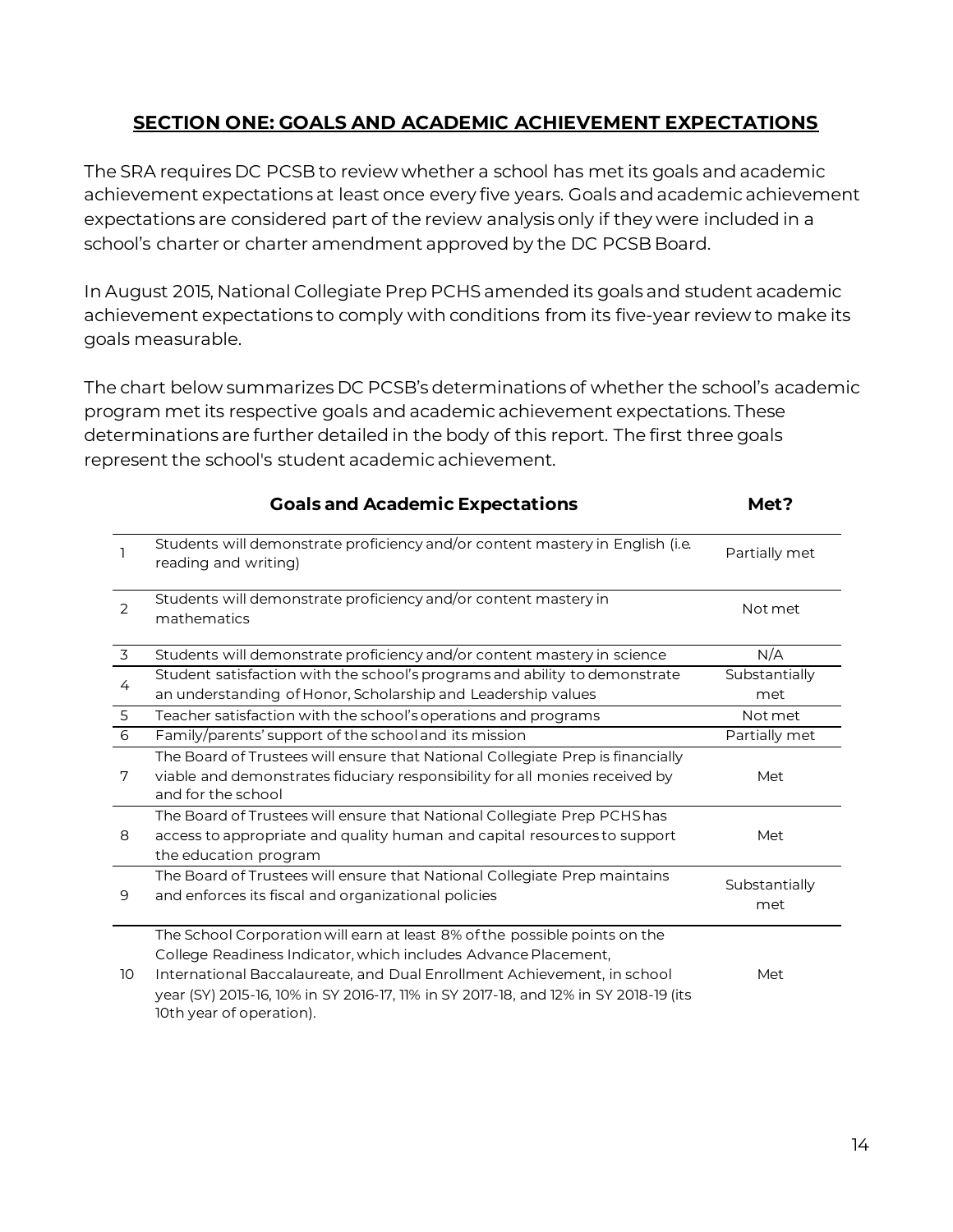### Note on Data Collection and Goal Attainment

The school's goals 1, 2, and 3 state that students will "demonstrate proficiency and/or content mastery" in three subjects—English, math, and science. During the period under review, Washington, DC did not administer a science assessment. However, while the primary source of data is unavailable, it is worth noting that the school administered 38 externally validated science tests for its IB students over the five-year review period and no students passed.

At the school's five-year review, DC PCSB analyzed National Collegiate Prep PCHS's state assessment performance in English and math in both achievement and growth, using Median Growth Percentile (MGP)<sup>41</sup>, to determine proficiency in each subject. The school's charter states that the measurement tool in SY 2018-19 for these academic goals will follow measures used in the SY 2013-14 five-year review report.

However, while achievement data on the state assessment is available, *growth* data was not available for every year of the review. Since changing state assessments to the PARCC in SY 2014-15, DC has not had a high school growth measure for the state assessment until SY 2017-18. Therefore, DC PCSB offered National Collegiate Prep PCHS the opportunity to submit alternative data demonstrating student academic growth. The school reported that it regularly administered the Northwest Evaluation Association's Measures of Academic Progress (NWEA MAP) assessment, which tracks progress over time, and asked to submit this data to support goal attainment for ELA and math.<sup>42</sup> NWEA MAP reports growth as a conditional growth percentile (CGP). A student score of 50 indicates that the student tested better than half of the national testing population with the same starting grade and starting level. Similar to MGP, DC PCSB looks at the median CGP to determine if the school's students are growing similarly to the national rate.

Ultimately, National Collegiate Prep PCHS submitted its NWEA MAP data to DC PCSB in two ways: 1) For all the students tested during years of this review period when no state MGP was available, and 2) For SY 2017-18, the first year the state produced MGP for high schools using the PARCC assessment. DC PCSB accepted the NWEA MAP data provided by the school as supplemental evidence toward its goal attainment. DC PCSB considered all submissions for goal attainment as detailed in this report.

In addition to state assessment data for all years, student growth using MGP for SY 2017-18, and student growth for all years from NWEA MAP data, DC PCSB has access to the school's

l <sup>41</sup> MGP measures a student's year-to-year growth in ELA and math, as compared to other students in the same grades and with the same initial state assessment performance.

<sup>42</sup> The NWEA MAP assessment is a widely-used assessment for grades K-12. The rules for how DC PCSB assesses such data are detailed in the 2017-18 PMF Policy and Technical Guide on page 30 and mirror exactly how DC PCSB has used NWEA MAP data in grades Kindergarten to second grade on the Prekindergarten (PK)-8 PMF.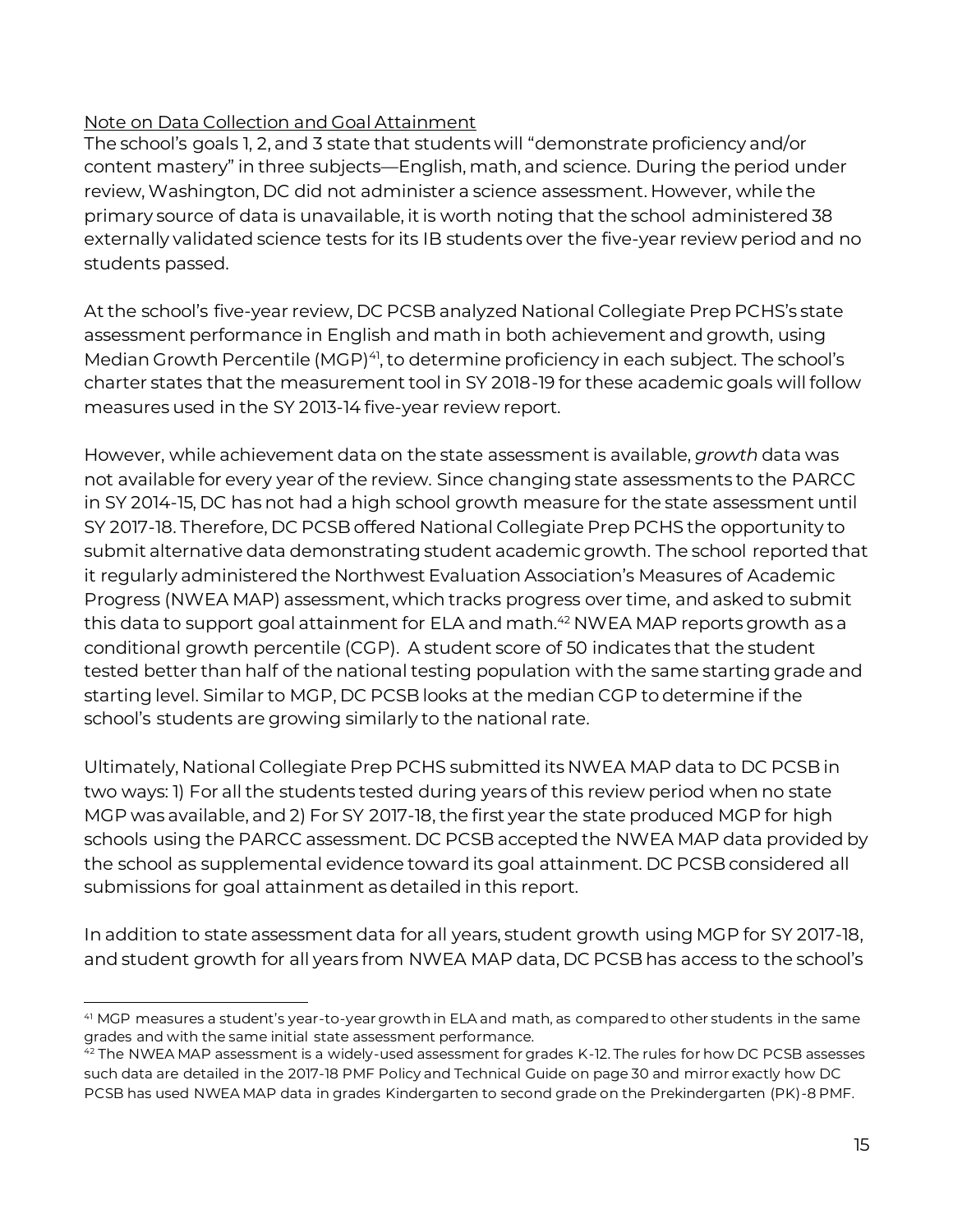performance on IB exams. At its five-year review, the school claimed not to have IB data at the time of review. However, at this review, the data are available. These results will be included as additional context throughout the report but are not included in staff determination of goal attainment.

|                   |                | <b>KEY for Campus Rate Data Charts</b>                                                                                                                         |
|-------------------|----------------|----------------------------------------------------------------------------------------------------------------------------------------------------------------|
| 3+                | ٠<br>٠         | A PARCC score of 3 = Approaching College and Career Ready<br>3+ denotes the percentage of students who obtained a 3, 4, or 5 on the PARCC                      |
| 4+                | ٠<br>٠<br>٠    | A PARCC score of 4 = College and Career Ready<br>4+ denotes the percentage of students who obtained a 4 or 5 on the PARCC<br>4+ is considered to be proficient |
| n-size            | ٠              | Number of students who took the state assessment at this school                                                                                                |
| <b>Green</b>      | ٠              | Greater than the state average or charter sector average of the same grade band                                                                                |
|                   | ٠              | Greater than target set in school's charter agreement                                                                                                          |
|                   | ٠              | Less than the state average or charter sector average of the same grade band                                                                                   |
| Red               | ٠              | Less than the target set in the school's charter agreement                                                                                                     |
|                   | $\blacksquare$ | Discipline rate is <i>higher</i> than subgroup counterpart                                                                                                     |
|                   |                | Data from 2014-15, when the state transitioned to PARCC and the school performed                                                                               |
|                   |                | below the state average. (Note – as stated above, if the school did better than the state                                                                      |
|                   |                | average, this is colored green.)                                                                                                                               |
| <b>No Shading</b> | ٠              | Consortium MGP data in 2017-18 was optional for the school to include on the PMF.                                                                              |
|                   |                | (Note – as stated above, if the school did better than the consortium average, this is                                                                         |
|                   |                | colored green.)                                                                                                                                                |

Many charts are color coded. Please use the following key:

#### **Goal 1: Students will demonstrate proficiency and/or content mastery in English (i.e. reading and writing).**

Per the school's charter agreement, DC PCSB will use the "measures used in the SY 2013-14 Review Report Analysis" to measure this goal. The measures used in the SY 2013-14 report are:

- English language arts proficiency on the state assessment
- **English growth using MGP, comparing to the standard of 50** $43$
- Qualitative Evidence from the QSR<sup>44</sup>

Assessment: **National Collegiate Prep PCHS partially met this goal.** The school fell below the state average proficiency rates in three out of five years of the review, contributing to the school's Tier 3 performance on the PMF for three consecutive years. However, the school maintained above-average proficiency rates in SY 2014-15 and SY 2015-16, as well as above-average growth in SY 2013-14 on the previous state assessment, the DC CAS. Taking into consideration the totality of the evidence, the school partially met this goal.

l

<sup>43</sup> This is the standard used in the school's five-year review

<sup>44</sup> National Collegiate Prep PCHS Five-Year Report, Appendix G.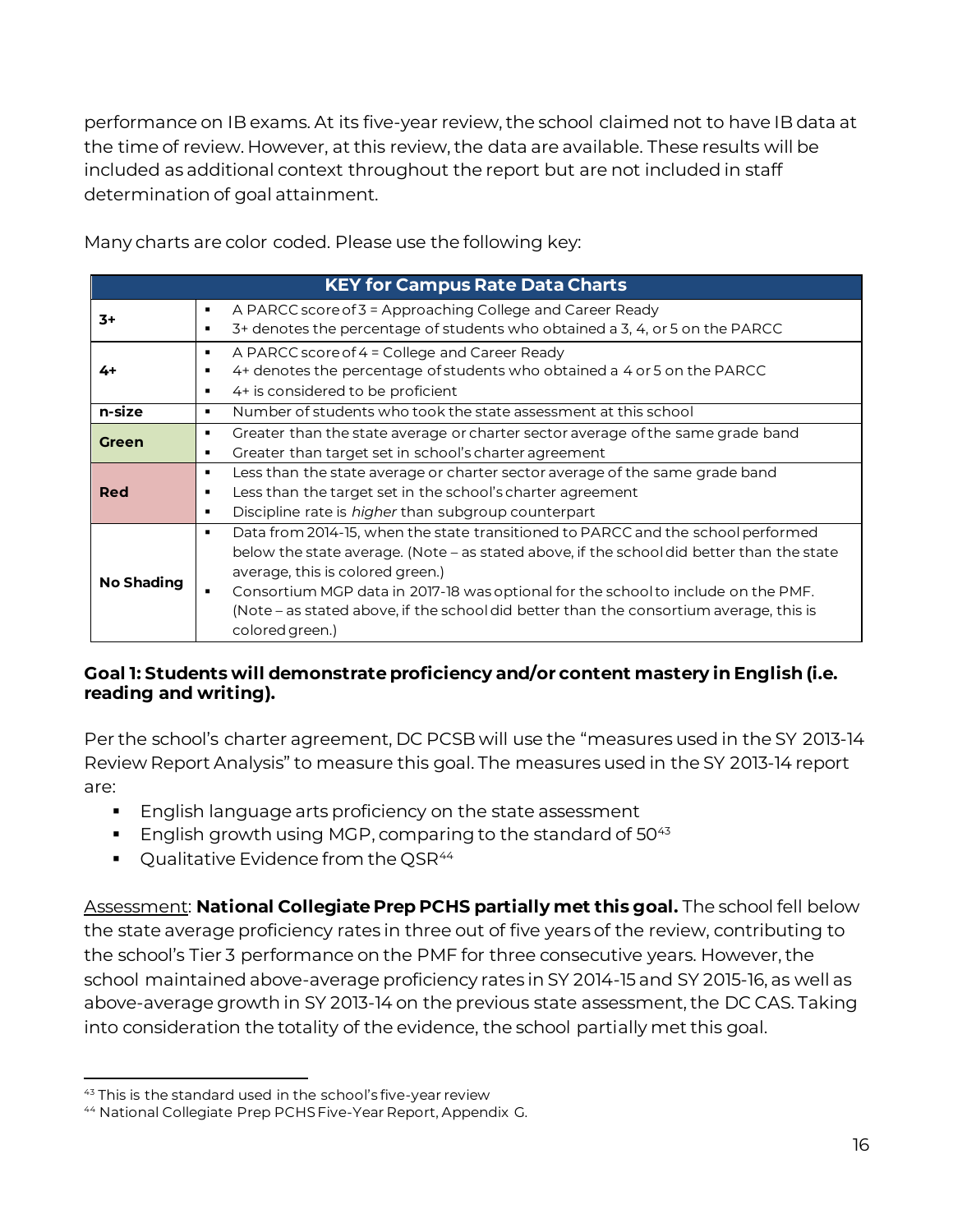#### ELA Proficiency

After underperforming the state proficiency rate in the last year of DC CAS, the school remained above the state average for the first two years of the PARCC assessment for both measures considered when analyzing PARCC proficiency: The percent of students who are Approaching College and Career Ready or higher (level 3+) and the percent of students who are College and Career Ready or higher (level 4+). The school is not demonstrating progress toward meeting this goal as National Collegiate Prep PCHS had a marked decline in the most recent two school years, with rates of 7.7% and 14.3% for level 4+ in SY 2016-17 and SY 2017-18, respectively. In both of these years, the school was also below the state average in students earning level 3+ and level 4+ across all subgroups. The overall percent of students earning level 3+ was over 10 points below the city average last year, and nearly 20 points below in SY 2016-17. In SY 2017-18, two-thirds of all test-takers scored a level 1 or 2 on the state assessment in ELA.

| <b>ELA Proficiency Grades 9-12</b> |                     |              |             |                           |              |                           |              |                           |              |                           |              |
|------------------------------------|---------------------|--------------|-------------|---------------------------|--------------|---------------------------|--------------|---------------------------|--------------|---------------------------|--------------|
|                                    | 2013-2014<br>DC CAS |              |             | 2014-2015<br><b>PARCC</b> |              | 2015-2016<br><b>PARCC</b> |              | 2016-2017<br><b>PARCC</b> |              | 2017-2018<br><b>PARCC</b> |              |
|                                    | School              | <b>State</b> |             | School                    | <b>State</b> | School                    | <b>State</b> | School                    | <b>State</b> | School                    | <b>State</b> |
|                                    | 33.3                | 49.3         | $% 3 +$     | 51.3                      | 42.4         | 50.9                      | 36.9         | 24.6                      | 43.8         | 33.3                      | 46.7         |
| All                                |                     |              | $%4+$       | 32.9                      | 25.1         | 26.4                      | 21.0         | 7.7                       | 27.3         | 14.3                      | 29.3         |
|                                    | 69                  |              | denominator | 76                        |              | 53                        |              | 65                        |              | 63                        |              |
|                                    | 33.3                | 45.9         | $% 3 +$     | 51.3                      | 37.6         | 50.9                      | 33.1         | 24.6                      | 39.1         | 33.3                      | 41.6         |
| <b>Black Non-</b><br>Hispanic      |                     |              | $%4+$       | 32.9                      | 19.6         | 26.4                      | 17.4         | 7.7                       | 21.3         | 14.3                      | 22.7         |
|                                    | 69                  |              | denominator | 76                        |              | 53                        |              | 65                        |              | 63                        |              |
| Students<br>with                   | 0.0                 | 15.2         | $%3 +$      | N/A                       | 11.3         | 8.3                       | 9.4          | 6.7                       | 13.7         | N/A                       | 13.8         |
|                                    |                     |              | $%4 +$      |                           | 3.8          | 0.0                       | 3.9          | 0.0                       | 5.1          |                           | 3.8          |
| <b>Disabilities</b>                | 73                  |              | denominator | n < 70                    |              | 12                        |              | 75                        |              | n < 70                    |              |
|                                    | 20.7                | 41.7         | $% 3 +$     | 45.7                      | 34.9         | 48.1                      | 29.6         | 18.8                      | 35.6         | 22.6                      | 36.8         |
| Male                               |                     |              | $%4+$       | 20.0                      | 19.2         | 22.2                      | 15.2         | 3.1                       | 19.9         | 6.5                       | 22.7         |
|                                    | 29                  |              | denominator | 35                        |              | 27                        |              | 32                        |              | 37                        |              |
|                                    | 42.5                | 56.4         | $% 3 +$     | 56.1                      | 49.7         | 53.8                      | 44.1         | 30.3                      | 52           | 43.8                      | 56.8         |
| Female                             |                     |              | $%4+$       | 43.9                      | 30.7         | 30.8                      | 26.6         | 12.1                      | 34.7         | 21.9                      | 35.9         |
| 40                                 |                     |              | denominator | 47                        |              | 26                        |              | 33                        |              | 32                        |              |
|                                    |                     |              | $% 3 +$     |                           |              | 44.1                      | 25.0         | 24.0                      | 29.3         | 27.5                      | 31.0         |
| At-Risk                            |                     |              | $%4+$       |                           |              | 26.5                      | 11.6         | 6.0                       | 14.6         | 12.5                      | 15.8         |
|                                    |                     |              | denominator |                           |              | 34                        |              | 50                        |              | 40                        |              |

# **National Collegiate Prep PCHS -**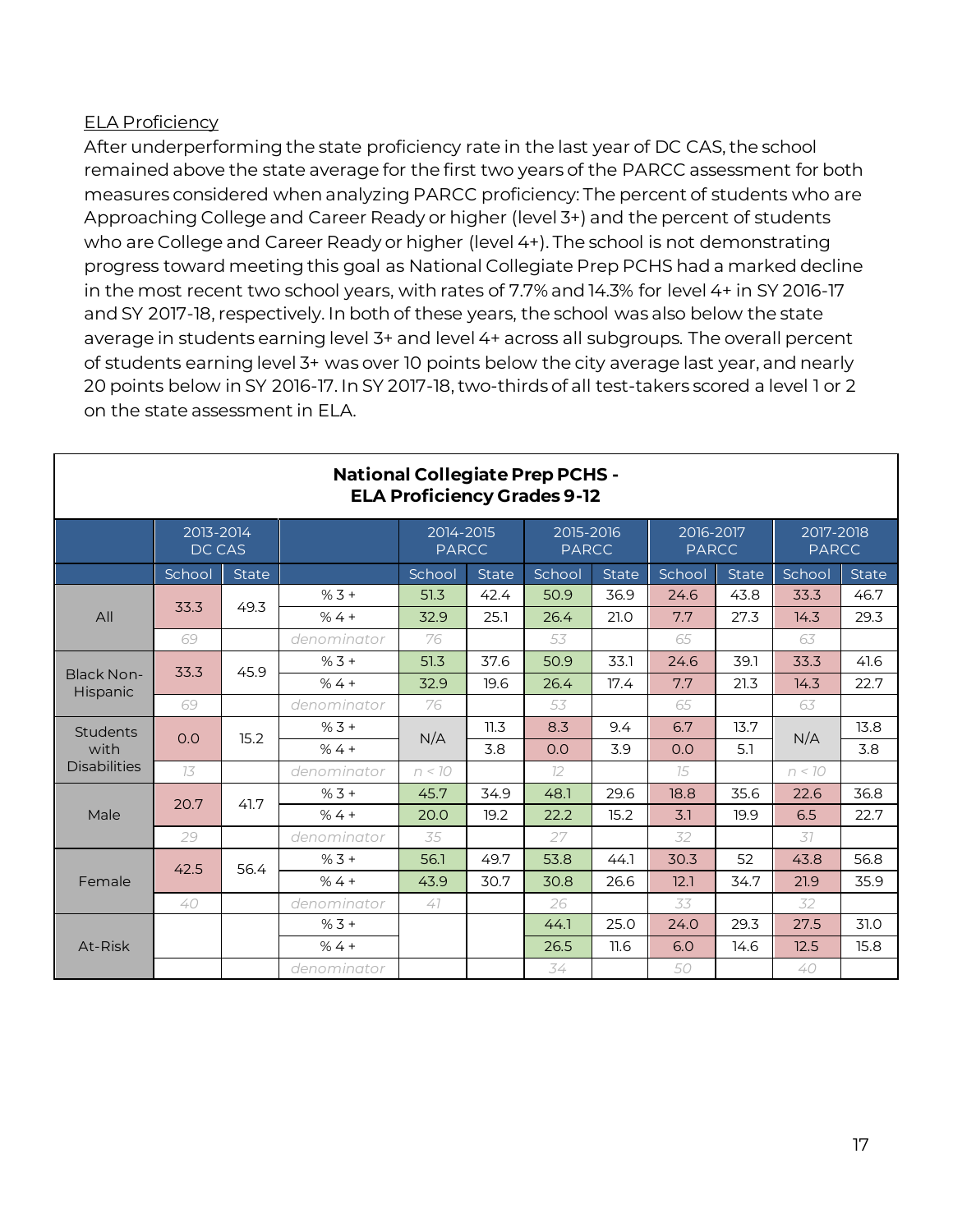#### ELA Growth

An MGP score of 50 indicates that a school's students have average year-to-year growth in ELA, as compared to other students in the same grades and with the same initial state assessment performance. Whereas an MGP score above 50 indicates that the school's students have above-average year-to-year growth and an MGP score below 50 indicates below-average growth.

In SY 2013-14, during DC CAS administration, the school maintained above-average growth across all subgroups. Growth on the state assessment was unavailable for high schools in SY 2014-15, SY 2015-16 and SY 2016-17. <sup>45</sup> In SY 2017-18, growth scores were reintroduced using consortium MGP and was optional for all high schools to include on the PMF because charter schools did not know growth would be available until the end of the 2017-18 school year. National Collegiate Prep PCHS's MGP score was 35, indicating that the school's students are learning at a much lower rate than average. The school chose not to include ELA growth on the SY 2017-18 PMF. The scores from SY 2013-14 provide some basis for a relatively strong ELA program; however, the most recent scores do not show evidence that the school is making progress toward or meeting its ELA goal.

| <b>National Collegiate Prep PCHS-</b><br><b>ELA MGP Grades 9-12</b>                                                                     |    |          |     |  |    |  |
|-----------------------------------------------------------------------------------------------------------------------------------------|----|----------|-----|--|----|--|
| 2014-2015<br>2015-2016<br>2013-2014<br>2017-2018<br>2016-2017<br><b>PARCC</b><br><b>PARCC</b><br><b>PARCC</b><br><b>PARCC</b><br>DC CAS |    |          |     |  |    |  |
| All                                                                                                                                     | 62 | 35       |     |  |    |  |
| <b>Black Non-Hispanic</b>                                                                                                               | 62 |          |     |  | 35 |  |
| <b>Students with Disabilities</b>                                                                                                       | 54 |          | N/A |  |    |  |
| Male                                                                                                                                    | 60 | 29<br>36 |     |  |    |  |
| Female                                                                                                                                  | 67 |          |     |  |    |  |
| At-Risk                                                                                                                                 |    |          |     |  | 38 |  |

As discussed above, while not part of the standard for review, DC PCSB offered to review alternative student growth data, given that MGP was not available. In order to use consistent and reliable measures in a way that is consistent with how MGP is calculated, DC PCSB proposed to the school to use NWEA MAP growth as detailed in the PMF Policy & Technical Guide, <sup>46</sup> specifically spring-to-spring data for students who returned to National Collegiate Prep PCHS each year, and fall-to-spring data for each student who was new to the school. For students without a valid NWEA MAP growth score, the technical guide states students will be included with a growth score of zero. The reason the PMF Policy & Technical Guide cites an absent growth score as zero is because the school sets its own testing windows in alignment with the publisher's recommendation and can re-test students who do not have a valid test score or who are absent. Additionally, these

l <sup>45</sup> During those years, DC did not have high school cohorts with test-progressions large enough for valid growth measures.

<sup>46</sup> SY 2018-19 PMF Policy Tech Guide, https://bit.ly/2E5JNG6. Page 31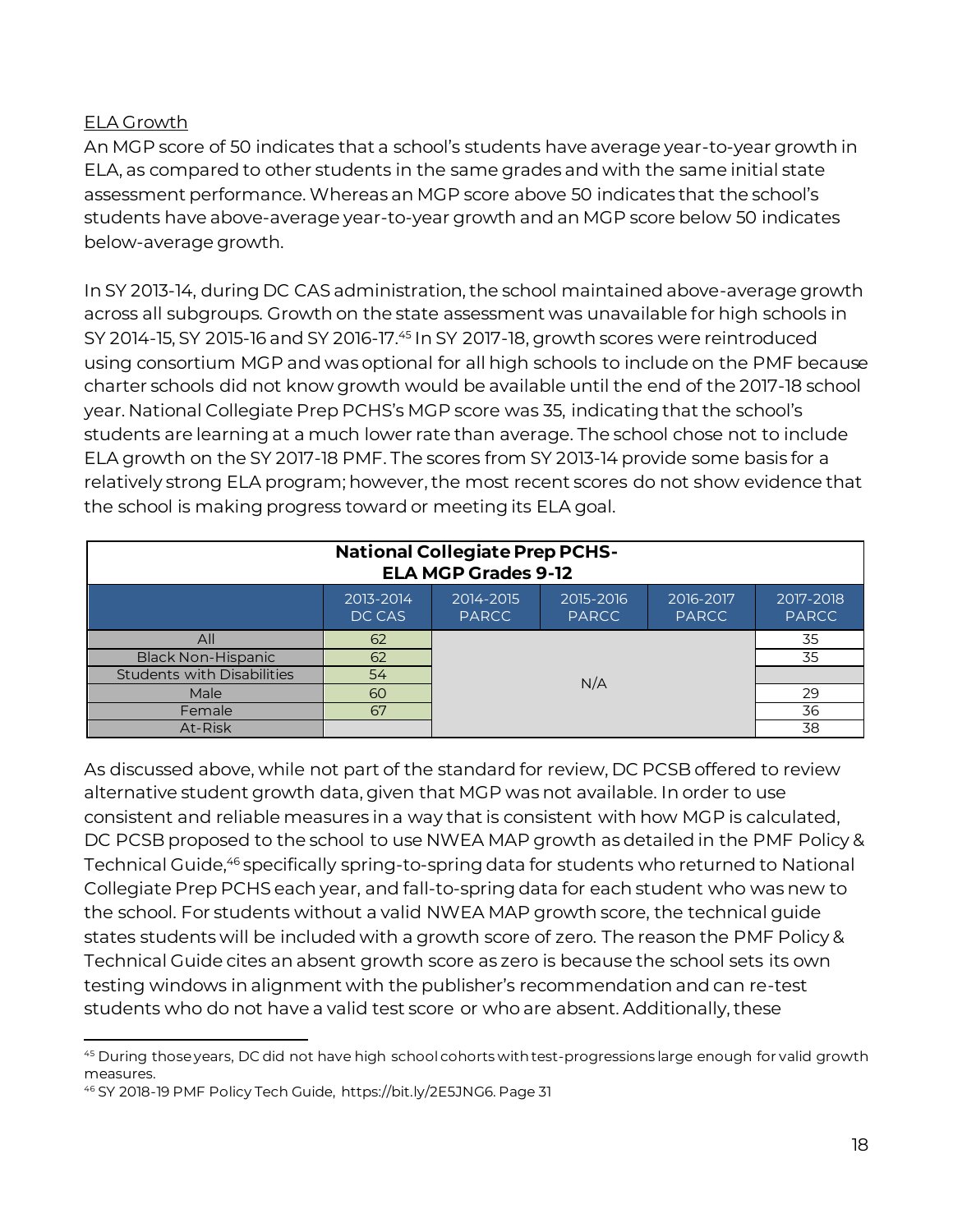assessments are not externally monitored like the state assessment. To offer parity, DC PCSB offered to review the school's growth data following these agreed-upon, publishrecommended guidelines in the spring of 2018<sup>47</sup>. DC PCSB discussed optional high school growth measures with the High School PMF Task Force on February 28, 2018, including using NWEA MAP as a potential growth option on the PMF. DC PCSB proposed and the school provided data for students in grades 9 and 10.

In response, the school submitted NWEA MAP data for the years that no growth data are available, and for DC PCSB to consider as an alternative to PARCC growth for SY 2017-18. In addition to the spring-to-spring and fall-to-spring growth data, the school also submitted fall-to-fall growth data for DC PCSB to consider. In assessing all the data submitted by the school, DC PCSB found that National Collegiate PCHS only tested anywhere from 20%-73% of students who attended the school for the Full Academic Year (FAY)of a given school year. Taking into consideration sample-sizes and the percent of students tested (often fewer than a quarter of eligible students), the results are not conclusive. Without a full set of student results, the supplemental NWEA MAP growth data are not compelling evidence to use to determine goal attainment.

The results of DC PCSB staff's analysis of these data are shown in the table below. When DC PCSB calculated the median growth values using DC PCSB's established business rules, given the low participation rate, the school earned a score of 0% each year. However, to provide transparency, the following charts show the results of students for whom the school submitted growth scores. As stated above, the evidence is inconclusive because not all students had scores. However, even when using this sub-set of students and the established business rules, the school only has a score above 50 in SY 2015-16 when fewer than half of its eligible students were tested. In the most recent years, the school's scores and percent of students tested declined. When reviewing the school's fall-to-fall data, both scores and participation rates are higher, but in no year did at least three-fourths of its eligible students have growth scores.

l <sup>47</sup> DC PCSB proposed NWEA MAP growth rules given to the school: https://bit.ly/2QnOgd4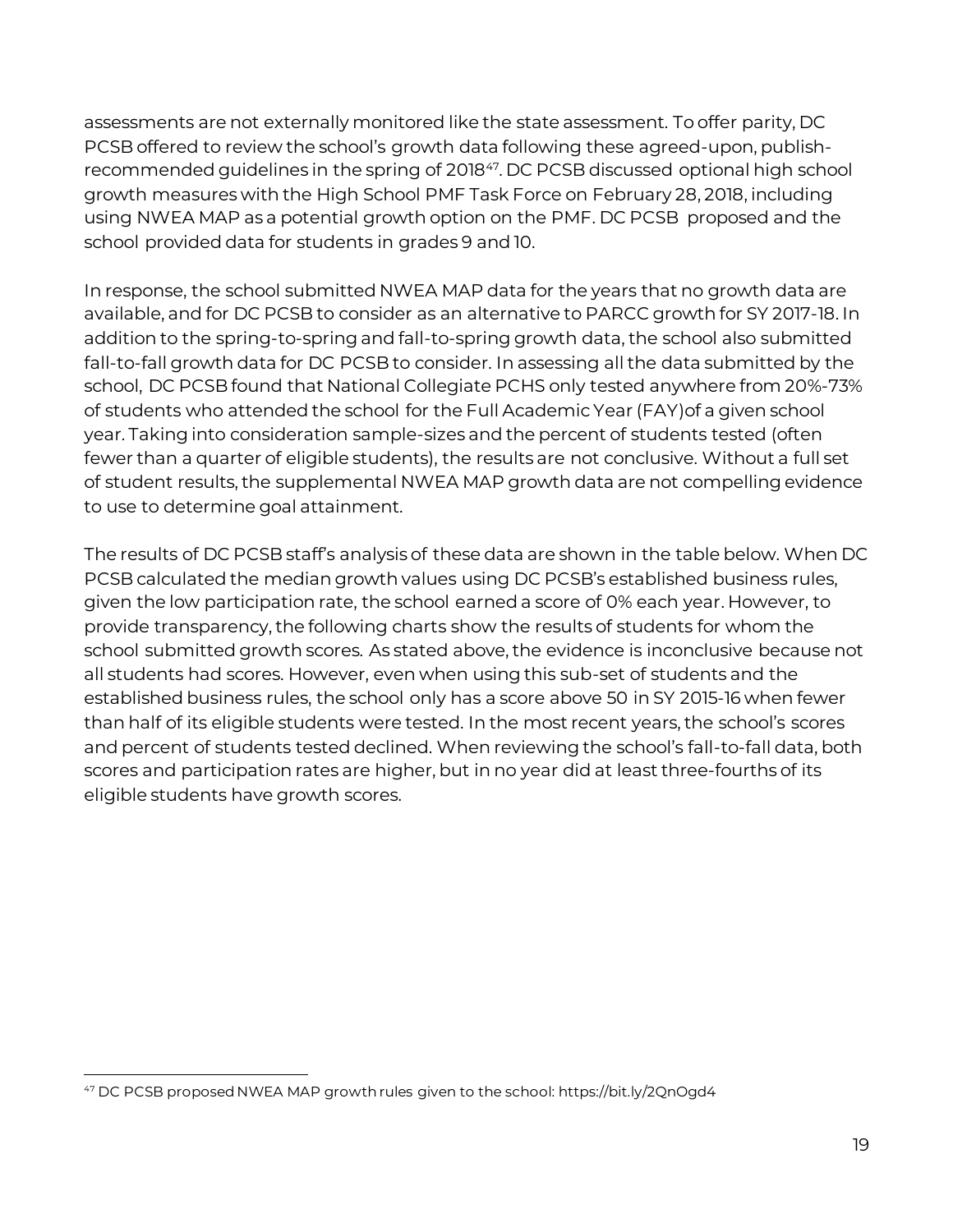| <b>National Collegiate-</b><br><b>NWEA MAP Reading Growth Grades 9 &amp; 10</b><br>Spring-to-Spring for Returning and Fall-to Spring for New Students <sup>48</sup> |              |            |              |            |  |  |
|---------------------------------------------------------------------------------------------------------------------------------------------------------------------|--------------|------------|--------------|------------|--|--|
|                                                                                                                                                                     | SY 2014-1549 | SY 2015-16 | SY 2016-1750 | SY 2017-18 |  |  |
| Median CGP <sup>51</sup>                                                                                                                                            | 35.0         | 56.0       | 21.5         | 42.5       |  |  |
| Number of FAY<br>Students w/CGP                                                                                                                                     | 31           | 53         | 36           | 30         |  |  |
| Total Number of<br><b>FAY Students</b>                                                                                                                              | 150          | 118        | 141          | 141        |  |  |
| Participation<br>$Rate^{52}$                                                                                                                                        | 20.7%        | 44.9%      | 25.5%        | 21.2%      |  |  |

| <b>National Collegiate -</b><br>NWEA MAP Reading Growth Grades 10 & 1153<br><b>School's Fall-to-Fall Approach</b> |                              |                              |                              |                              |  |  |
|-------------------------------------------------------------------------------------------------------------------|------------------------------|------------------------------|------------------------------|------------------------------|--|--|
|                                                                                                                   | SY 2014-15                   | SY 2015-16                   | SY 2016-17                   | SY 2017-18                   |  |  |
|                                                                                                                   | Returning from<br>SY 2013-14 | Returning from<br>SY 2014-15 | Returning from<br>SY 2015-16 | Returning from<br>SY 2016-17 |  |  |
| Median CGP                                                                                                        | 46.5                         | 58.0                         | 59.0                         | 45.0                         |  |  |
| Number of<br><b>Returning FAY</b><br>Students w/CGP                                                               | 80                           | 78                           | 63                           | 68                           |  |  |
| Total Number of<br><b>Returning FAY</b><br><b>Students</b>                                                        | 139                          | 115                          | 86                           | 114                          |  |  |
| <b>Participation Rate</b>                                                                                         | 57.6%                        | 67.8%                        | 73.2%                        | 59.6%                        |  |  |

#### IB Performance in ELA

Another way to review ELA performance is through the school's IB program, which provides important context on the school's overall performance and success or failure in meeting its mission as an IB school. During this five-year review period, 40 students received an externally-validated IB grade in English. These courses include English Language and Literature in both the Standard and High Levels. A score of 4 or higher is

 $53$  To assess fall-to-fall growth, a student's growth in 9<sup>th</sup> grade is displayed on the 10<sup>th</sup> grade fall post-test.

 $\overline{a}$ <sup>48</sup> DC PCSB's proposed approach includes spring-to-spring growth for students returning to the LEA and fall-tospring growth for students new to the LEA. In this table, DC PCSB did not include zeros for students who did not have a growth score because the median growth value would be zero every year.

<sup>49</sup> The school did not report Spring-to-Spring CGPs for student during SY 2014-15. The Median CGP is reflection of Fall-to-Spring 9th grade students only and any  $10<sup>th</sup>$  grade students new to the LEA.

<sup>50</sup> The school did not report Spring-to-Spring CGPs for student during SY 2016-17. The Median CGP is reflection of Fall-to-Spring 9<sup>th</sup> grade students only and any  $10<sup>th</sup>$  grade students new to the LEA.

<sup>51</sup> A CGP score below 50 indicates that the student tested lower than the national testing population with the same starting grade and starting level.

<sup>&</sup>lt;sup>52</sup> Participation rate should be at least 75% to make the data compelling.

Similarly, 10 grade growth is displayed on the 11th grade fall post-test. NWEA MAP does not produce a CGP for 12<sup>th</sup> graders.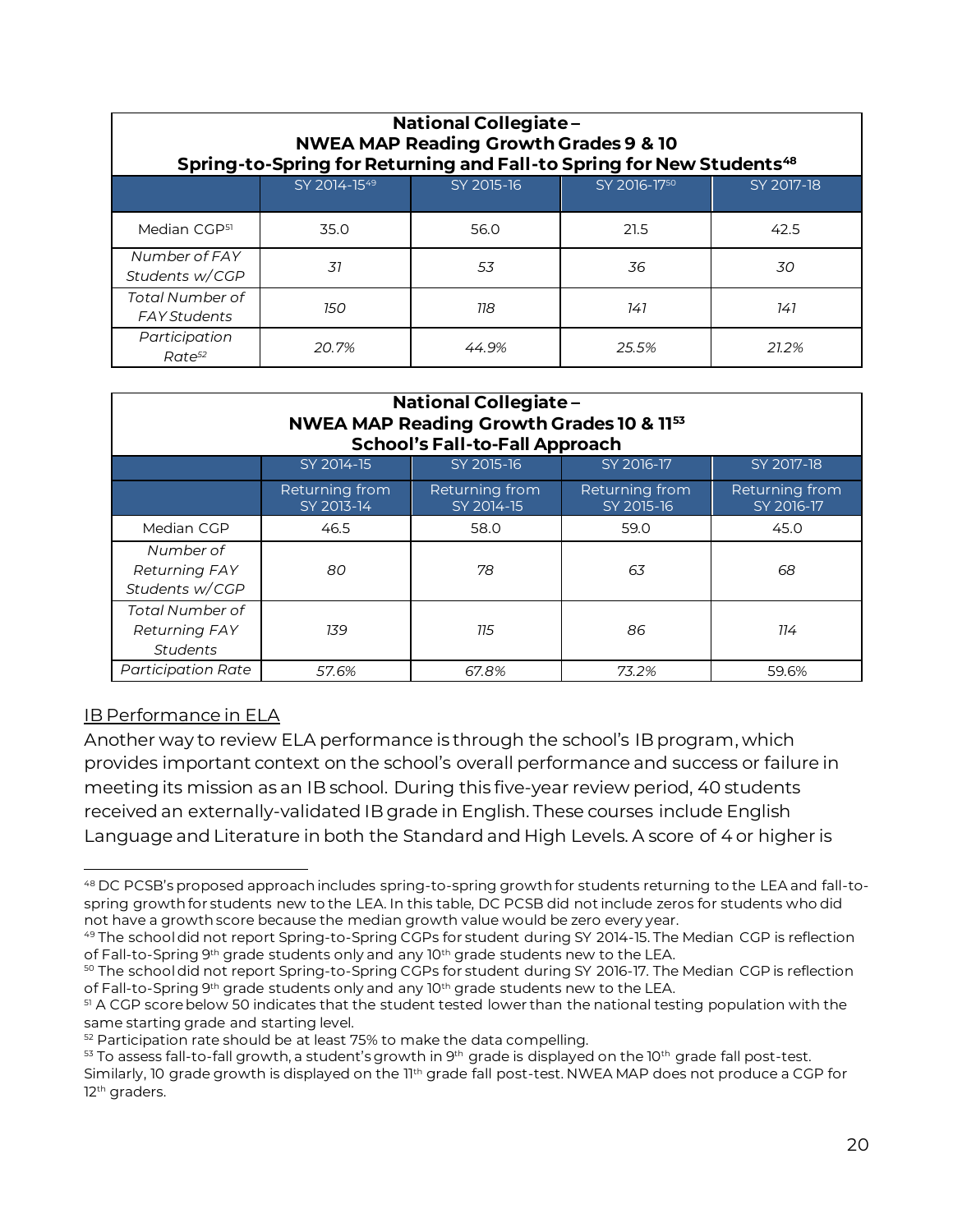considered a passing grade. Only one student earned a passing grade. The score distribution is as follows.

| <b>National Collegiate Prep PCSH-</b><br><b>IB Score Distribution in ELA</b> |          |  |  |    |  |  |  |  |
|------------------------------------------------------------------------------|----------|--|--|----|--|--|--|--|
| Score                                                                        | $N^{54}$ |  |  |    |  |  |  |  |
| Number of<br>Students                                                        |          |  |  | 29 |  |  |  |  |

# Qualitative Site Review (QSR) Evidence: ELA

In QSRs, each observed classroom is assigned an Unsatisfactory, Basic, Proficient, or Distinguished rating in classroom environment<sup>55</sup> and instruction<sup>56</sup> according to the Charlotte Danielson *Framework for Teaching*. DC PCSB conducted four unannounced English (reading and writing) observations during the February 26, 2018 – March 16, 2018 QSR.

Sixty-seven percent of English observations were rated as distinguished or proficient in the Classroom Environment domain, while fifty-six percent of English observations were rated as proficient and none as distinguished in the Instruction domain. These rates are lower than the rates at the school's five-year review, in which seventy-five percent and sixty-five percent of observations were either distinguished or proficient for Environment and Instruction, respectively.

During the most recent QSR, the following was observed for all classrooms, not just English:

- The QSR team observed a rigorous, standards-based college preparatory curriculum concentrated in the IB and a select few other classes. In the vast majority of classes, however, the team noted a striking lack of rigor. While students in IB classes participated in highly engaging Socratic seminars and scientific experiments, the majority participated in activities that were significantly below grade level or did not require them to engage intellectually.
- **•** Other students were given activities that lacked an evident instructional purpose and were neither rooted in a standards-based nor college preparatory curriculum.

l 54 Per IB's website, a grade of N in a subject means that IB could not provide a grade for the given subject because requirements have not been met.

<sup>55</sup> To assess classroom environment, DC PCSB observed whether teachers (a) create an environment of respect and rapport; (b) establish a culture for learning; (c) manage classroom procedures; and (d) manage student behavior.

<sup>&</sup>lt;sup>56</sup> To assess instruction, DC PCSB observes how teachers (a) communicate with students; (b) use questioning/prompts and discussion techniques; (c) engage students in learning; and (d) use assessment in instruction.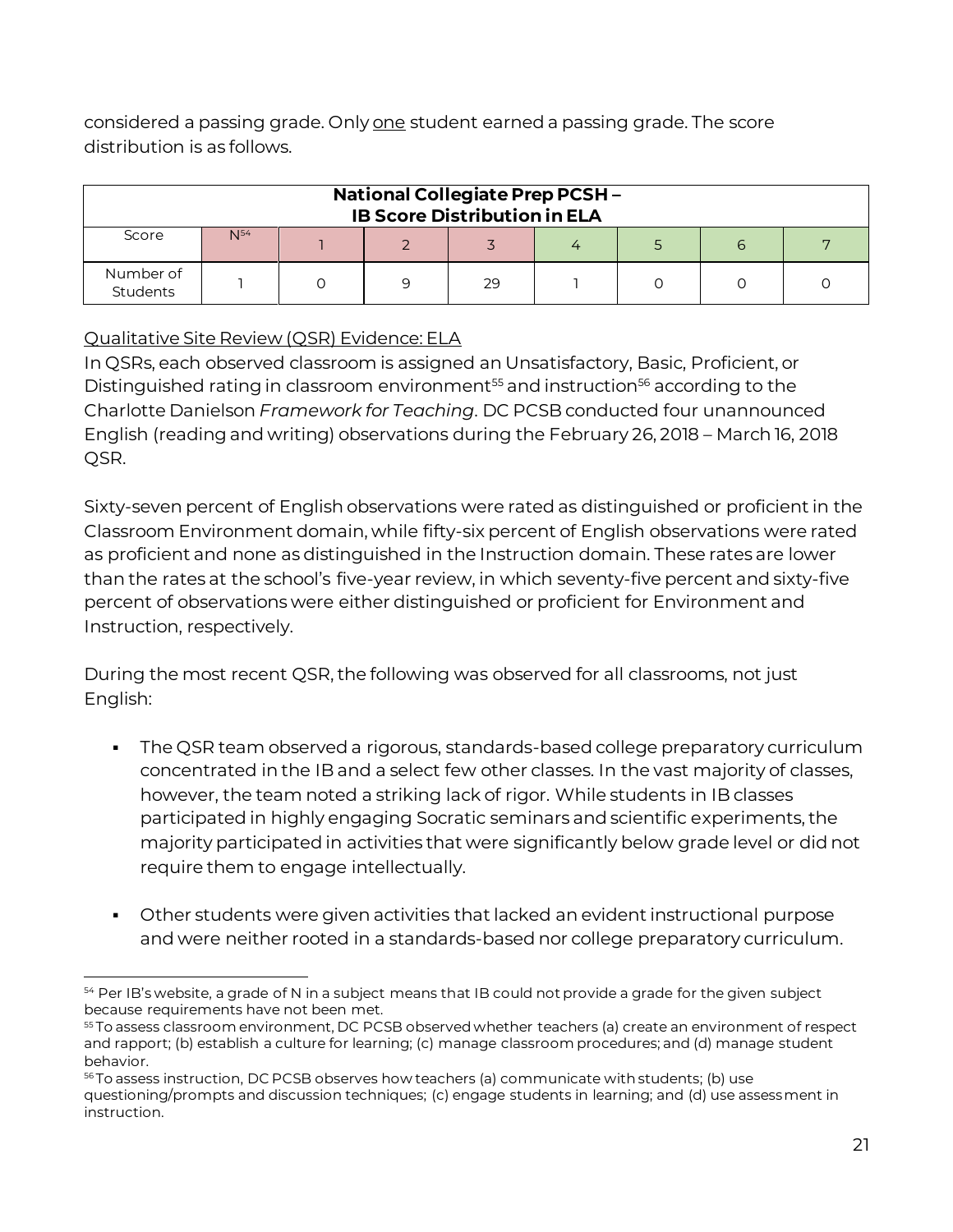One class responded to a writing prompt without any writing instruction, feedback, or assessment criteria. In another observation students were instructed to create a presentation about a topic without any instructions or instructional purpose. Students spent the entire class simply copying and pasting text from the internet onto their presentations.

| <b>National Collegiate Prep PCHS-</b><br><b>Historical QSR Results</b>                                                                                                                                                                                                         |                             |                             |  |  |  |  |
|--------------------------------------------------------------------------------------------------------------------------------------------------------------------------------------------------------------------------------------------------------------------------------|-----------------------------|-----------------------------|--|--|--|--|
| <b>Percent of Observations Scored</b><br><b>Percent of Observations Scored</b><br>Year<br><b>Proficient or Distinguished in the</b><br><b>Proficient or Distinguished in the</b><br><b>Classroom Environment<sup>57</sup> Domain</b><br><b>Instruction<sup>58</sup> Domain</b> |                             |                             |  |  |  |  |
| <b>April 2018</b>                                                                                                                                                                                                                                                              | 59%                         | 50%                         |  |  |  |  |
| <b>April 2017</b>                                                                                                                                                                                                                                                              | 52%                         | 35%                         |  |  |  |  |
| <b>May 2015</b>                                                                                                                                                                                                                                                                | $N/A$ – "Strategies" Report | $N/A$ – "Strategies" Report |  |  |  |  |
| November 2014                                                                                                                                                                                                                                                                  | N/A - "Strategies" Report   | N/A - "Strategies" Report   |  |  |  |  |
| <b>July 2014</b>                                                                                                                                                                                                                                                               | N/A - "Strategies" Report   | N/A - "Strategies" Report   |  |  |  |  |
| February 2014 <sup>59</sup>                                                                                                                                                                                                                                                    | 75%                         | 60%                         |  |  |  |  |

### **Goal 2: Students will demonstrate proficiency and/or content mastery in mathematics.**

Per the school's charter agreement, DC PCSB will use the "measures used in the SY 2013-14 Review Report Analysis" to measure this goal. The measures used in SY 2013-14 report are:

- Math proficiency on state assessment
- Math growth using MGP
- $\bullet$  Qualitative Evidence from the QSR<sup>60</sup>

Assessment: **National Collegiate Prep PCHS did not meet this goal.** The school had proficiency rates below the state average overall and across all subgroups for every year of the review period. In SY 2017-18, when the student growth measure MGP was reintroduced, the school tied for the lowest growth on MGP in the charter sector. In the most recent QSR, no observations of math were rated as distinguished in the Instruction domain (see QSR Evidence: Math below). Out of three years<sup>61</sup> of PARCC assessment data, only three out of 175 students met or exceeded College and Career Readiness (level 4+), and 34 additional students scored Approaching College and Career Ready (level 3+). In school years 2015-16, 2016-17, and 2017-18, the school earned less than 20% of the total possible points for Math Proficiency on the PMF, contributing to the school's Tier 3 performance for the past three

l

<sup>57</sup> See Footnote 56.

<sup>58</sup> See Footnote 57.

 $59$  The school was asked to participate in the QSR because the school was designated as a "Focus school" in August of 2013 by the Office of the State Superintendent for Education (OSSE) under DC's Elementary and Secondary Education Act (ESEA) Flexibility Waiver based on the performance of the school's African American and Economically Disadvantaged subgroups. See National Collegiate Prep PCHS QSR Report, February 2014, Appendix J.

<sup>60</sup> National Collegiate Prep PCHS Five-Year Report, Appendix G.

<sup>61</sup> SY 2014-15 PARCC results are hold harmless due to the change in state assessments.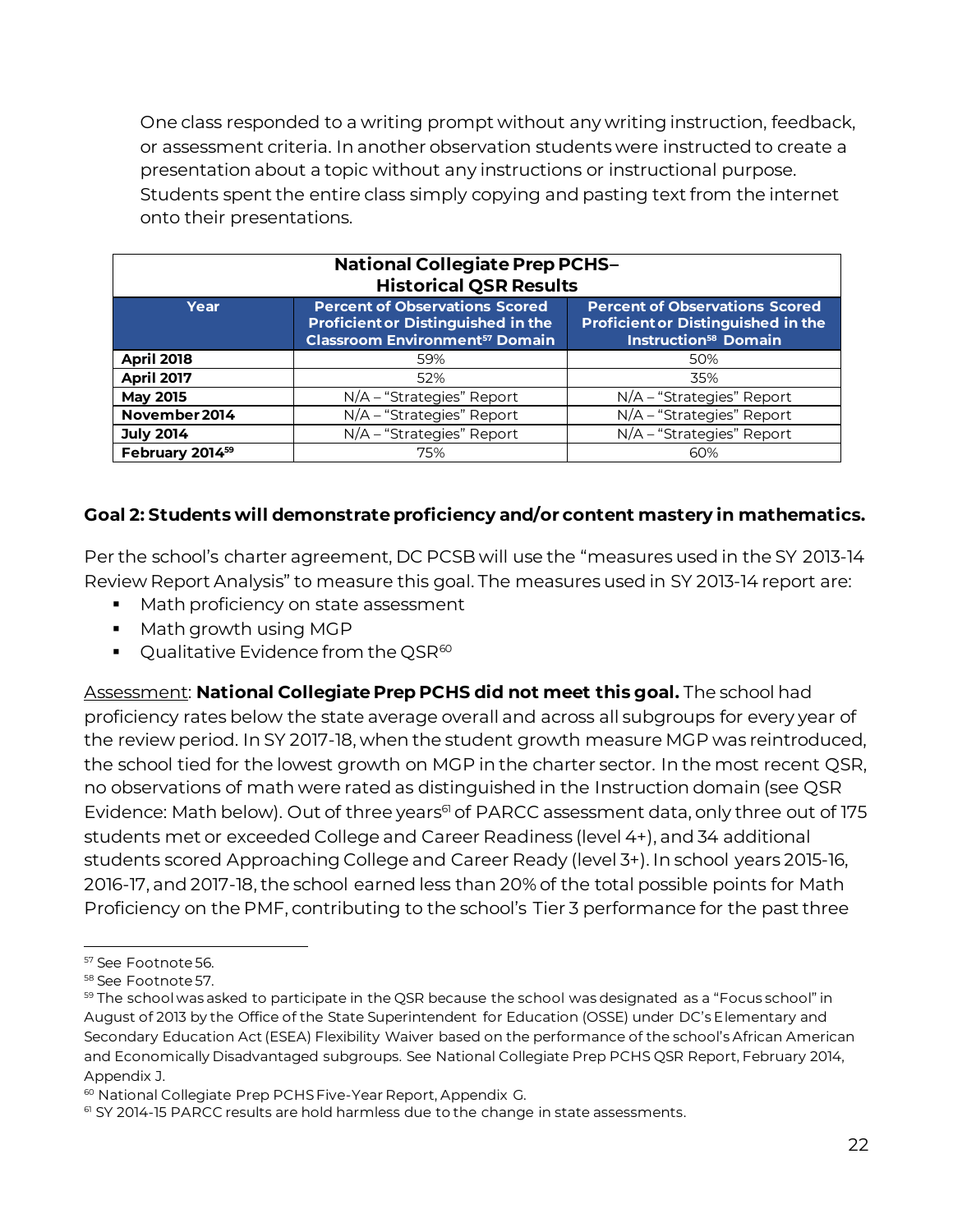school years. Taking all of this evidence into consideration, the school did not meet this goal.

# Math Proficiency

The school's math proficiency rate is significantly under the state average in all years of the review period. In the most recent year of PARCC testing, 89.2% of tested students (approximately 58 out of 65 students) scored level 1 or 2. The school's best year of math PARCC performance was in SY 2015-16, when 30.6% (or 15 students) scored at level 3. Not a single test-taker scored College and Career Ready (level 4+) that year, and the remaining students scored in the lowest two levels. In fact, since PARCC testing began, only four students have been identified as College and Career Ready.

|                     | <b>National Collegiate Prep PCHS -</b><br><b>Math Proficiency Grades 9-12</b> |              |             |                           |       |                           |       |                           |              |                           |       |  |
|---------------------|-------------------------------------------------------------------------------|--------------|-------------|---------------------------|-------|---------------------------|-------|---------------------------|--------------|---------------------------|-------|--|
|                     | 2013-2014<br>DC CAS                                                           |              |             | 2014-2015<br><b>PARCC</b> |       | 2015-2016<br><b>PARCC</b> |       | 2016-2017<br><b>PARCC</b> |              | 2017-2018<br><b>PARCC</b> |       |  |
|                     | School                                                                        | <b>State</b> |             | School                    | State | School                    | State | School                    | <b>State</b> | School                    | State |  |
|                     | 26.1                                                                          | 51           | $%3 +$      | 13.5                      | 39.2  | 30.6                      | 38.7  | 19.7                      | 41.6         | 10.8                      | 42.6  |  |
| All                 |                                                                               |              | $%4+$       | 1.4                       | 14.0  | 0.0                       | 16.5  | 1.6                       | 19.0         | 3.1                       | 21.1  |  |
|                     | 69                                                                            |              | denominator | 74                        |       | 49                        |       | 67                        |              | 65                        |       |  |
| <b>Black Non-</b>   | 26.1                                                                          | 47.3         | $%3 +$      | 13.5                      | 30.0  | 30.6                      | 28.6  | 19.7                      | 31.9         | 10.8                      | 33.6  |  |
| <b>Hispanic</b>     |                                                                               | $%4+$        | 1.4         | 6.3                       | 0.0   | 7.7                       | 1.6   | 10.3                      | 3.1          | 11.2                      |       |  |
|                     | 69                                                                            |              | denominator | 74                        |       | 49                        |       | 67                        |              | 65                        |       |  |
| Students            | 0.0                                                                           | 18.3         | $% 3 +$     | N/A                       | 9.6   | 0.0                       | 9.4   | 0.0                       | 8.7          | 10.0                      | 10.8  |  |
| with                |                                                                               |              | $%4+$       |                           | 1.4   | O.O                       | 2.6   | 0.0                       | 1.4          | 0.0                       | 1.7   |  |
| <b>Disabilities</b> | 73                                                                            |              | denominator | n < 10                    |       | 70                        |       | 74                        |              | 70                        |       |  |
|                     | 31.0                                                                          | 45.6         | $%3 +$      | 5.7                       | 36.2  | 33.3                      | 36.0  | 18.8                      | 40.3         | 9.4                       | 38.8  |  |
| Male                |                                                                               |              | $%4+$       | 0.0                       | 13.0  | O.O                       | 15.3  | 3.1                       | 18.2         | 3.1                       | 18.7  |  |
|                     | 29                                                                            |              | denominator | 35                        |       | 24                        |       | 32                        |              | 32                        |       |  |
|                     | 22.5                                                                          | 56.0         | $% 3 +$     | 20.5                      | 42.1  | 28.0                      | 41.0  | 20.7                      | 42.8         | 12.1                      | 46.4  |  |
| Female              |                                                                               |              | $%4+$       | 2.6                       | 14.9  | 0.0                       | 17.5  | 0.0                       | 19.7         | 3.0                       | 23.5  |  |
|                     | 40                                                                            |              | denominator | 39                        |       | 25                        |       | 29                        |              | 33                        |       |  |
|                     |                                                                               |              | $% 3 +$     |                           |       | 25.8                      | 19.2  | 15.2                      | 22.7         | 9.5                       | 24.6  |  |
| At-Risk             |                                                                               |              | $%4+$       |                           |       | O.O                       | 4.5   | 0.0                       | 5.5          | 0.0                       | 6.1   |  |
|                     |                                                                               |              | denominator |                           |       | 37                        |       | 46                        |              | 42                        |       |  |

#### Math Growth

In SY 2013-14 and SY 2017-18, during both DC CAS and PARCC administration, the school earned scores below 50 overall and for all subgroups, indicating that students are learning at slower rates than their peers at other schools in the city for DC CAS, and across all states who give PARCC in the most recent school year. The school's student growth results in SY 2017-18 were exceptionally low, the school did not opt to include math growth on the 2017- 18 PMF.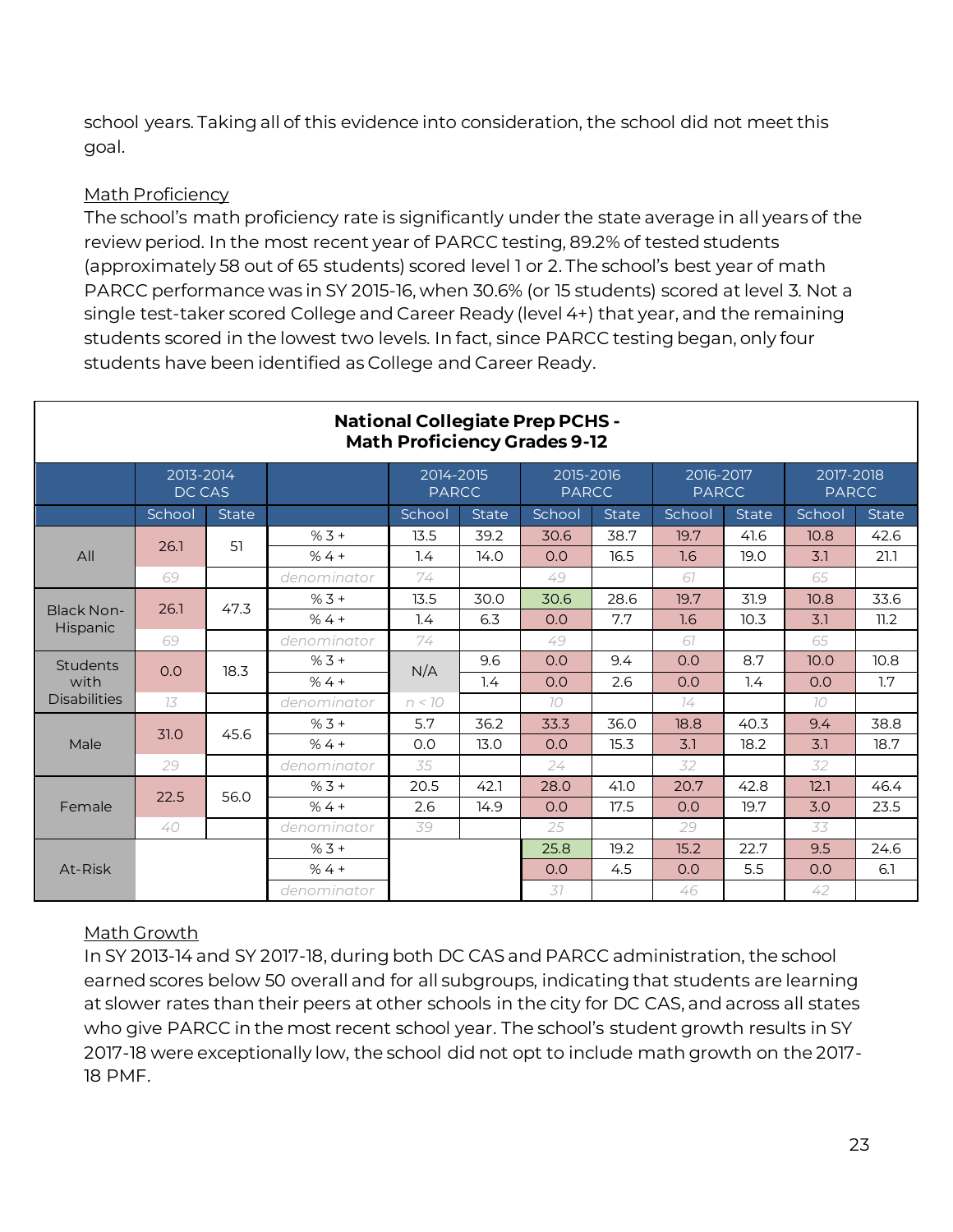| <b>National Collegiate Prep PCHS -</b><br><b>Math MGP Grades 9-12</b>                                                                   |     |                 |  |  |        |  |  |  |  |
|-----------------------------------------------------------------------------------------------------------------------------------------|-----|-----------------|--|--|--------|--|--|--|--|
| 2014-2015<br>2013-2014<br>2015-2016<br>2017-2018<br>2016-2017<br><b>PARCC</b><br><b>PARCC</b><br>DC CAS<br><b>PARCC</b><br><b>PARCC</b> |     |                 |  |  |        |  |  |  |  |
| All                                                                                                                                     | 46  | 29              |  |  |        |  |  |  |  |
| <b>Black Non-Hispanic</b>                                                                                                               | 45  |                 |  |  | 29     |  |  |  |  |
| <b>Students with Disabilities</b>                                                                                                       | 38  |                 |  |  | N < 10 |  |  |  |  |
| Male                                                                                                                                    | 45  | N/A<br>37<br>28 |  |  |        |  |  |  |  |
| Female                                                                                                                                  | 48  |                 |  |  |        |  |  |  |  |
| At-Risk                                                                                                                                 | N/A |                 |  |  | 32     |  |  |  |  |

The supplemental NWEA MAP data submitted by the school revealed similar performance as with ELA but with even lower participation rates. The school produced records for a subset of eligible students, often fewer than one-third of 9<sup>th</sup> and 10<sup>th</sup> graders when viewing DC PCSB's established approach to growth. As discussed earlier in the report, with participation rates this low, following DC PCSB's growth approach, which includes untested students as a zero, the median growth each year is zero. However, to provide transparency, the following charts show the data that the school supplied. The results are not reliable and thus do not present compelling evidence to use to determine goal attainment. However, even using the spring-to-spring results for returning students and fall-to-spring for new students to the LEA, which is similar to the state's MGP, the school showed only one year at 50 (with data available for fewer than one-third of eligible students). In this year, SY 2017-18, the PARCC MGP, on which at least 95% of eligible students were tested, showed a very low result of 29.

| <b>National Collegiate -</b><br><b>NWEA MAP Math Growth Grades 9 &amp; 10</b><br>Spring-to-Spring for Returning and Fall-to Spring for New Students <sup>62</sup> |            |            |            |            |  |  |  |  |
|-------------------------------------------------------------------------------------------------------------------------------------------------------------------|------------|------------|------------|------------|--|--|--|--|
|                                                                                                                                                                   | SY 2014-15 | SY 2015-16 | SY 2016-17 | SY 2017-18 |  |  |  |  |
| Median CGP <sup>63</sup>                                                                                                                                          | 37.0       | 20.0       | 33.0       | 50.0       |  |  |  |  |
| Number of FAY Students w/CGP                                                                                                                                      | 32         | .39        | 25         | 46         |  |  |  |  |
| <b>Total Number of FAY Students</b>                                                                                                                               | 150        | 118        | 141        | 141        |  |  |  |  |
| Participation Rate <sup>64</sup>                                                                                                                                  | 21.3%      | 33.0%      | 17.7%      | 32.6%      |  |  |  |  |

l  $62$  DC PCSB's proposed approach includes spring-to-spring growth for students returning to the LEA and fall-tospring growth for students new to the LEA. In this table, DC PCSB did not include zeros for students who did not have a growth score because the median growth value would be zero every year.

 $63$  A CGP score below 50 indicates that the student tested lower than the national testing population with the same starting grade and starting level.

 $64$  Participation rate should be at least 75% to make the data reliable and compelling.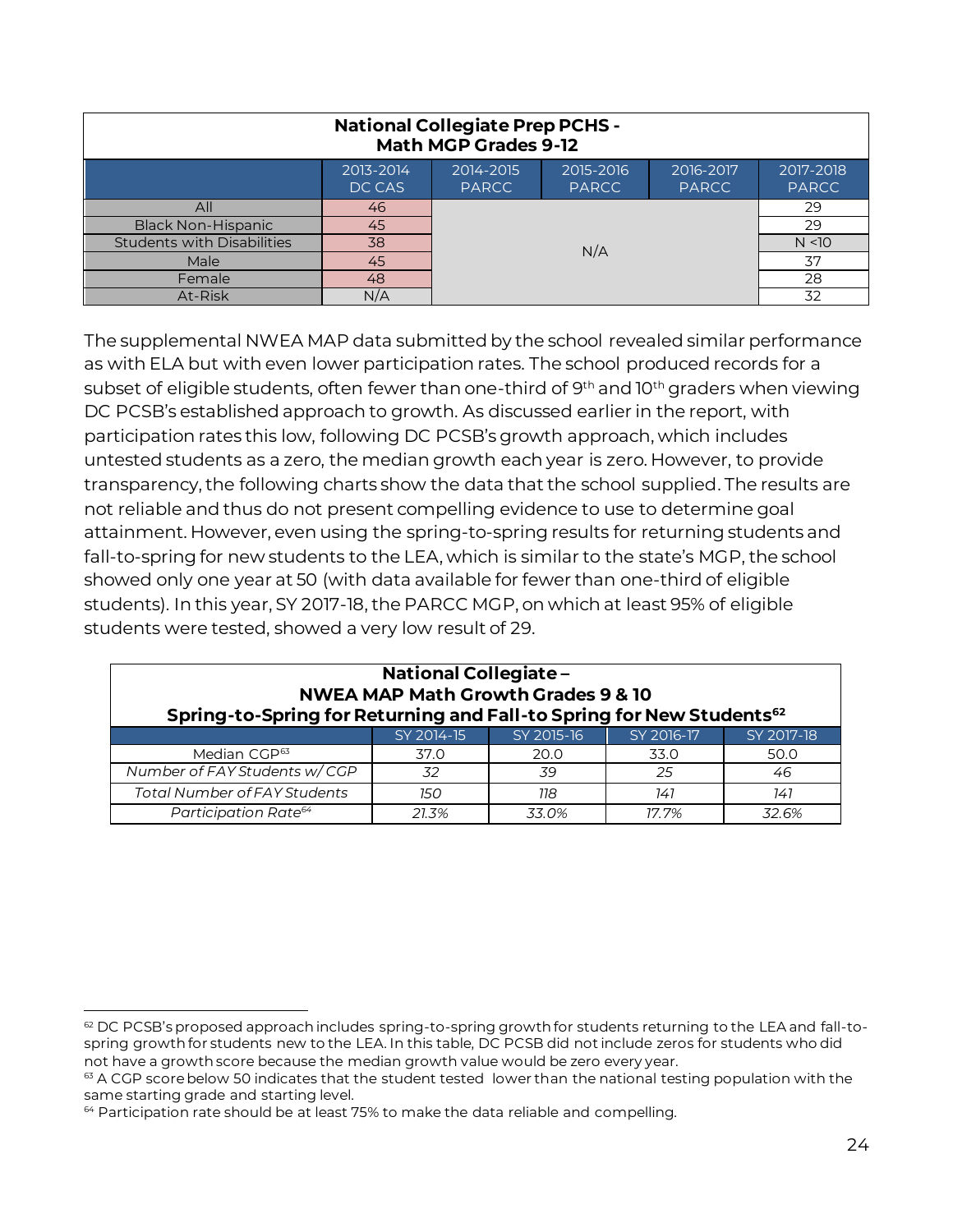| <b>National Collegiate -</b><br><b>NWEA MAP Math Growth Grades 10 &amp; 11</b><br><b>School's Fall-to-Fall Approach</b> |                              |                              |                              |                              |  |  |  |  |
|-------------------------------------------------------------------------------------------------------------------------|------------------------------|------------------------------|------------------------------|------------------------------|--|--|--|--|
|                                                                                                                         | SY 2014-15                   | SY 2015-16                   | SY 2016-17                   | SY 2017-18                   |  |  |  |  |
|                                                                                                                         | Returning from<br>SY 2013-14 | Returning from<br>SY 2014-15 | Returning from<br>SY 2015-16 | Returning from<br>SY 2016-17 |  |  |  |  |
| Median CGP                                                                                                              | 67.0                         | 33.0                         | 59.0                         | 49.5                         |  |  |  |  |
| Number of Returning<br>FAY Students w/CGP                                                                               | 81                           | 77                           | 47                           | 46                           |  |  |  |  |
| <b>Total Number of</b><br><b>Returning FAY Students</b>                                                                 | 139                          | 115                          | 86                           | 114                          |  |  |  |  |
| <b>Participation Rate</b>                                                                                               | 58.3%                        | 67.0%                        | 54.7%                        | 40.4%                        |  |  |  |  |

### IB Performance in Math

During the five-year review period, 35 students received an externally-validated IB grade in Math Studies<sup>65</sup>. The course taken was Math Studies at the Standard Level. A score of 4 or higher is considered a passing grade. No students earned a passing grade. Score distribution is as follows.

| Score                 | $\sqrt{66}$ |             |    |  |  |  |
|-----------------------|-------------|-------------|----|--|--|--|
| Number of<br>Students |             | $\sim$<br>L | 18 |  |  |  |

#### QSR Evidence: Math

l

DCPCSB conducted five unannounced math observations during the February 26, 2018 – March 16, 2018 QSR. Fifty-five percent of observations were rated as distinguished or proficient in the Classroom Environment domain, while 40% of observations were rated as distinguished or proficient in the Instruction domain.

#### **Goal 3: Students will demonstrate proficiency and/or content mastery in science.**

Per the school's charter agreement, DC PCSB will use the "measures used in the SY 2013-14 Review Report Analysis" to measure goal attainment. The measures used in this report are:

- **EXECO FOREX SERVIER** Science proficiency on state assessment
- $\bullet$  Qualitative Evidence from the QSR $^{67}$

#### Assessment: **State science assessment results were unavailable during this review period; the measure is therefore not applicable in evaluating the attainment of this**

**goal.** DC PCSB does not have state science assessment data and only very limited QSR evidence relevant to this goal. Accordingly, this goal is not applicable as DC PCSB does not have sufficient evidence to evaluate its attainment.

<sup>65</sup> Math Studies is the most basic of four mathematics options offered by the IB: Math Studies, Standard-Level Math, Higher-Level Math, and Further Higher-Level Math

<sup>66</sup> A score of 'N' means no score was awarded for the subject because all requirements *have not* been met.

<sup>67</sup> National Collegiate Prep PCHS Five-Year Report, Appendix G.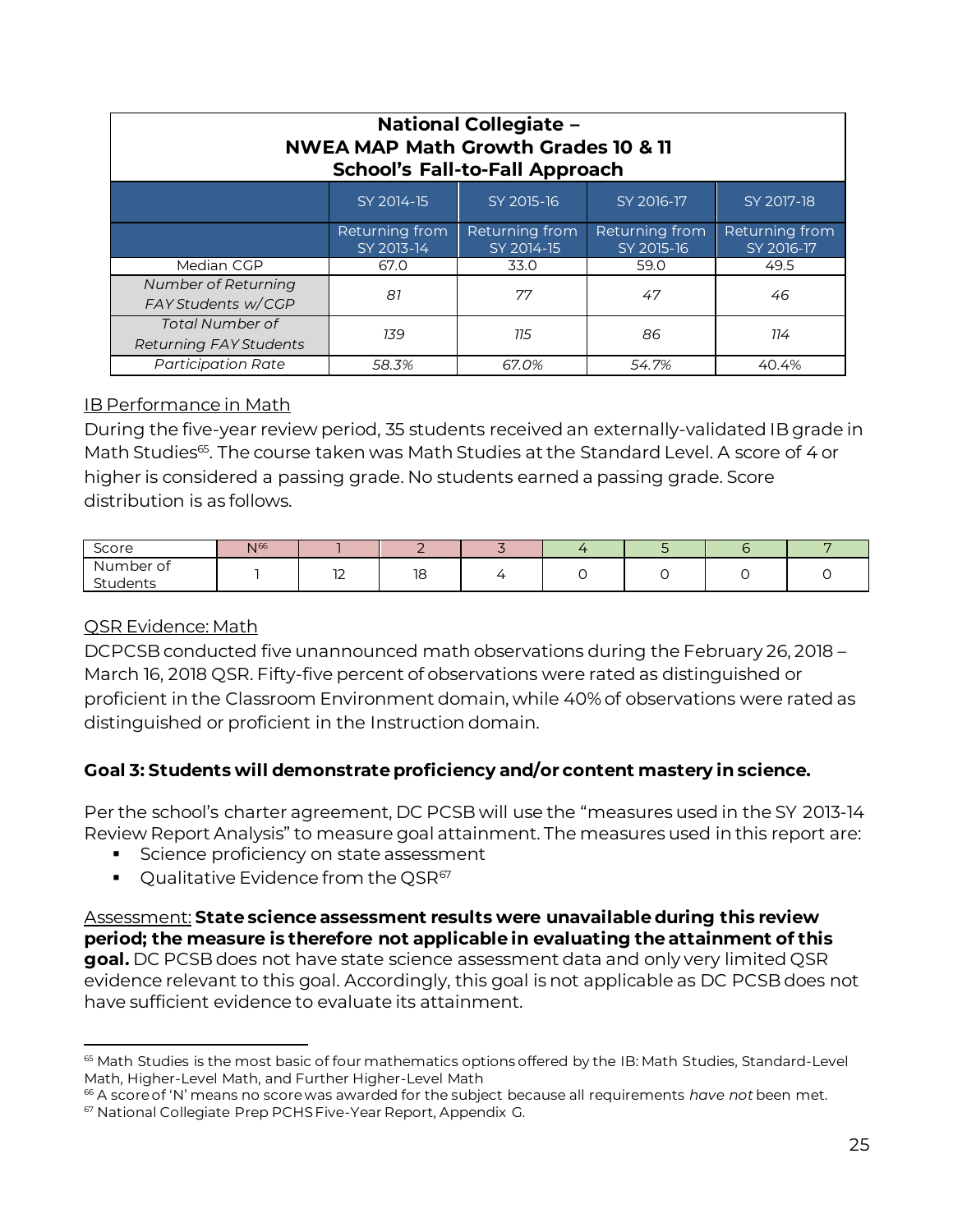#### IB Performance in Science

During the five-year review period, 38 students received an externally-validated IB grade in a science subject as indicated by the school's course catalogue each year, which included only Biology at both the Standard and High Levels. A score of 4 or higher is considered a passing grade. No students earned a passing grade. Score distribution is as follows.

| Grade                 | N <sub>168</sub> |     |     |  |  |  |
|-----------------------|------------------|-----|-----|--|--|--|
| Number of<br>Students |                  | - - | _ _ |  |  |  |

#### QSR Evidence: Science

DC PCSB conducted two unannounced science observations during the February 26, 2018 – March 16, 2018. Fifty percent of observations were rated distinguished or proficient in both the Classroom Environment and Instruction domain.

#### **Goal 4: Student satisfaction with the school's programs and ability to demonstrate an understanding of Honor, Scholarship and Leadership values.**

Per the school's charter agreement, "this goal will be measured [using] the percentage of the School's students being suspended as reported in the Equity Reports; fewer than 10% is this measurement's target."

Assessment: **National Collegiate Prep PCHS partially met this goal.** The suspension rate was under 10% in two years of the review period. In SY 2016-17, the school had its highest suspension rate of the review period—more than double the state average suspension rate for high schools, which is 13.1%. Additionally, it should be noted that the school has had a much higher suspension rate for its students with disabilities compared to the school-wide rate for every year of the review period until the most recent. The school was notified about this disproportionality in an outlier email in September 2017. $\degree$ 

| <b>National Collegiate Prep PCHS - Suspension Rate (%)</b> |               |         |         |         |  |  |  |  |
|------------------------------------------------------------|---------------|---------|---------|---------|--|--|--|--|
| 2013-14                                                    | $2014 - 1570$ | 2015-16 | 2016-17 | 2017-18 |  |  |  |  |
| 5.2%                                                       | See footnote  | 22.5%   | 31.6%   | 3.3%    |  |  |  |  |

l <sup>68</sup> See Footnote 55.

<sup>69</sup> See National Collegiate Prep PCHS Preliminary Discipline Data Outlier Email, September 2017, Appendix K.  $70$  The 5.0% reported by the school in SY 2014-15 is not an accurate reflection of the percent of students who were suspended from the school. During this year, the school had a program in which students were removed from the classroom and assigned to attend after school classes for disciplinary reasons. Such instances represented one-day and multi-day occurrences when students were not permitted to attend class during the regular school day. These students were not recorded as out-of-school suspensions. DC PCSB informed the school of DC PCSB policy which states that these removals constituted out-of-school suspensions, and the school retired the practice.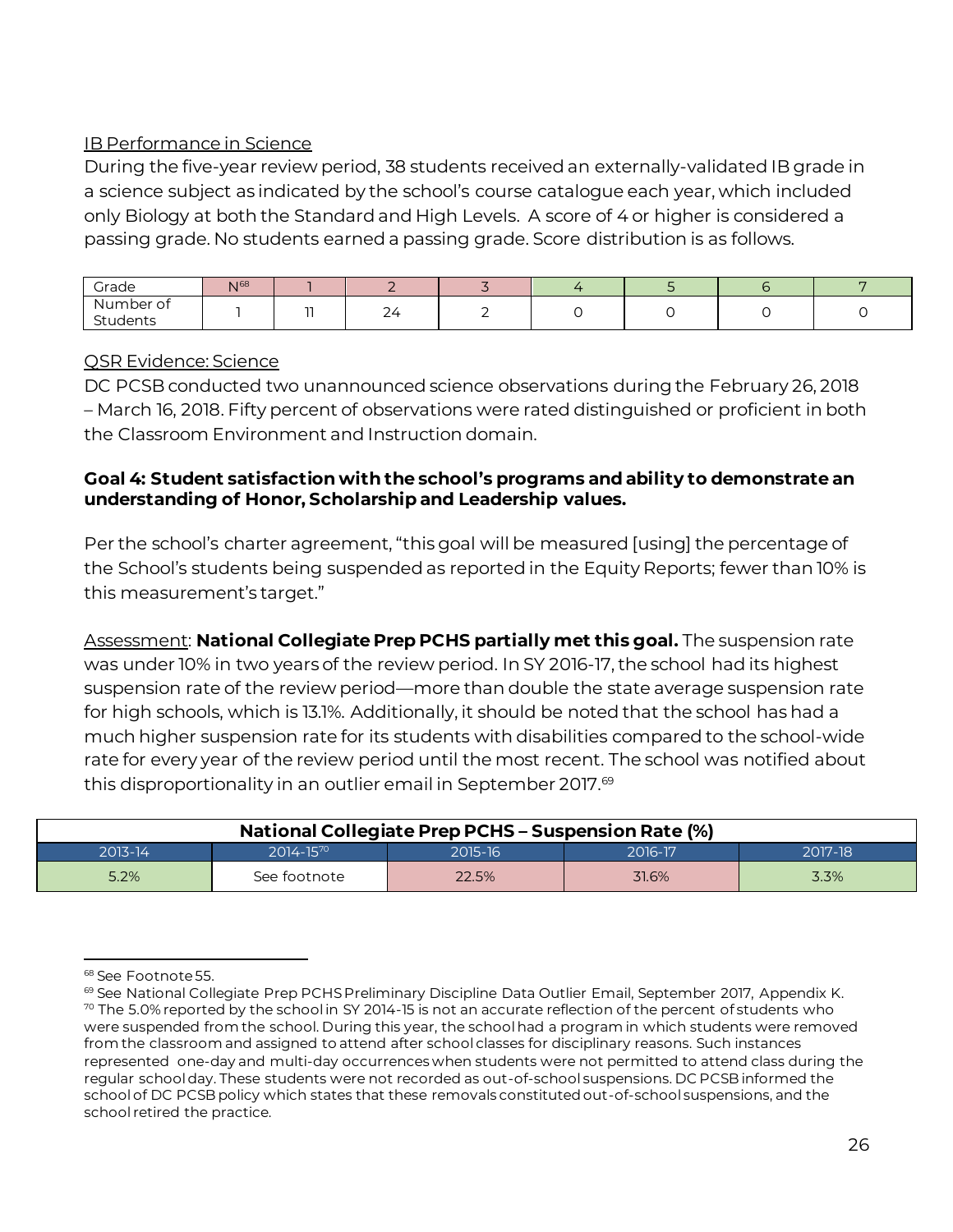| National Collegiate Prep PCHS - Subgroup Suspension Rate Disproportionality (%) |             |                        |                         |                     |             |                        |             |                        |             |                        |
|---------------------------------------------------------------------------------|-------------|------------------------|-------------------------|---------------------|-------------|------------------------|-------------|------------------------|-------------|------------------------|
|                                                                                 |             | 2013-14                | $2014 - 157$<br>2015-16 |                     |             | 2016-17                |             | 2017-18                |             |                        |
|                                                                                 | <b>SPED</b> | Non-<br><b>SPED</b>    | <b>SPED</b>             | Non-<br><b>SPED</b> | <b>SPED</b> | Non-<br><b>SPED</b>    | <b>SPED</b> | Non-<br><b>SPED</b>    | <b>SPED</b> | Non-<br><b>SPED</b>    |
| Students<br>with                                                                | 7.1%        | 4.7%                   | 17.5%                   | 2.4%                | 43.5%       | 16.5%                  | 48.2%       | 27.4%                  | 3.9%        | 3.1%                   |
| <b>Disabilities</b>                                                             | .57         | 274                    | 56                      | 249                 | 62          | 218                    | 56          | 219                    | 57          | 225                    |
|                                                                                 | At-Risk     | Non-At-<br><b>Risk</b> | At-Risk                 | Non-<br>At-Risk     | At-Risk     | Non-At-<br><b>Risk</b> | At-Risk     | Non-At-<br><b>Risk</b> | At-Risk     | Non-At-<br><b>Risk</b> |
| At-Risk                                                                         |             |                        | 6.3%                    | 2.4%                | 25.7%       | 14.1%                  | 34.2%       | 25.3%                  | 3.6%        | 2.5%                   |
|                                                                                 |             |                        | 222                     | 84                  | 202         | 78                     | 196         | 79                     | 79.5        | 81                     |

### **Goal 5: Teacher satisfaction with the school's operations and programs.**

Per the school's charter agreement, "this goal will be measured by the percentage of the School's teachers being asked to return in order to renew their contracts; 90% or greater, as reported in a statement included in the school's annual report, is this measurement's target."

Assessment: **National Collegiate Prep PCHS did not meet this goal.** The school did not ask 90% or greater of its teachers to return during any year of the review period. On average, the school has asked about 64% of its teachers to return over the last five school years. The table below shows the number of teachers that were asked to return during each year of the review period. The denominator is the total number of teachers each year.

| <b>National Collegiate Prep PCHS-</b><br><b>Teacher Renewal Offers</b>     |         |         |         |         |         |  |  |  |  |
|----------------------------------------------------------------------------|---------|---------|---------|---------|---------|--|--|--|--|
|                                                                            | 2013-14 | 2014-15 | 2015-16 | 2016-17 | 2017-18 |  |  |  |  |
| % of Teachers asked to<br>58.372<br>64.3<br>64.7<br>65.0<br>71.0<br>Return |         |         |         |         |         |  |  |  |  |
| denominator                                                                |         |         |         |         |         |  |  |  |  |

In its annual report each year since SY 2013-14, the school reported the percent of teachers who returned the next school year after being asked to do so.<sup>73</sup> Of those teachers asked to return, the school reported that the vast majority who were asked to return did return as displayed in the table below. Of the 34 teachers employed in SY 2013-14, the first year of this five-year review period, 29.4% have continued at National Collegiate Prep PCS. Of all teachers ever employed at the school, only 31.2% returned for more than two years.

l  $\eta$  As noted in the footnote above, this data may exclude students with disabilities required to attend school after hours.

 $72$  The school did not submit information for four of the teachers and DC PCSB removed them from the numerator and denominator.

 $73$  The school did not report in its annual reports on the metric measured by the goal, which is the percentage of teachers asked to return. To measure attainment for this goal, DC PCSB requested and received supplemental data from the school, including a list of teachers for each year who were asked to return and whether they returned, as well as offer letters for each teacher asked to return.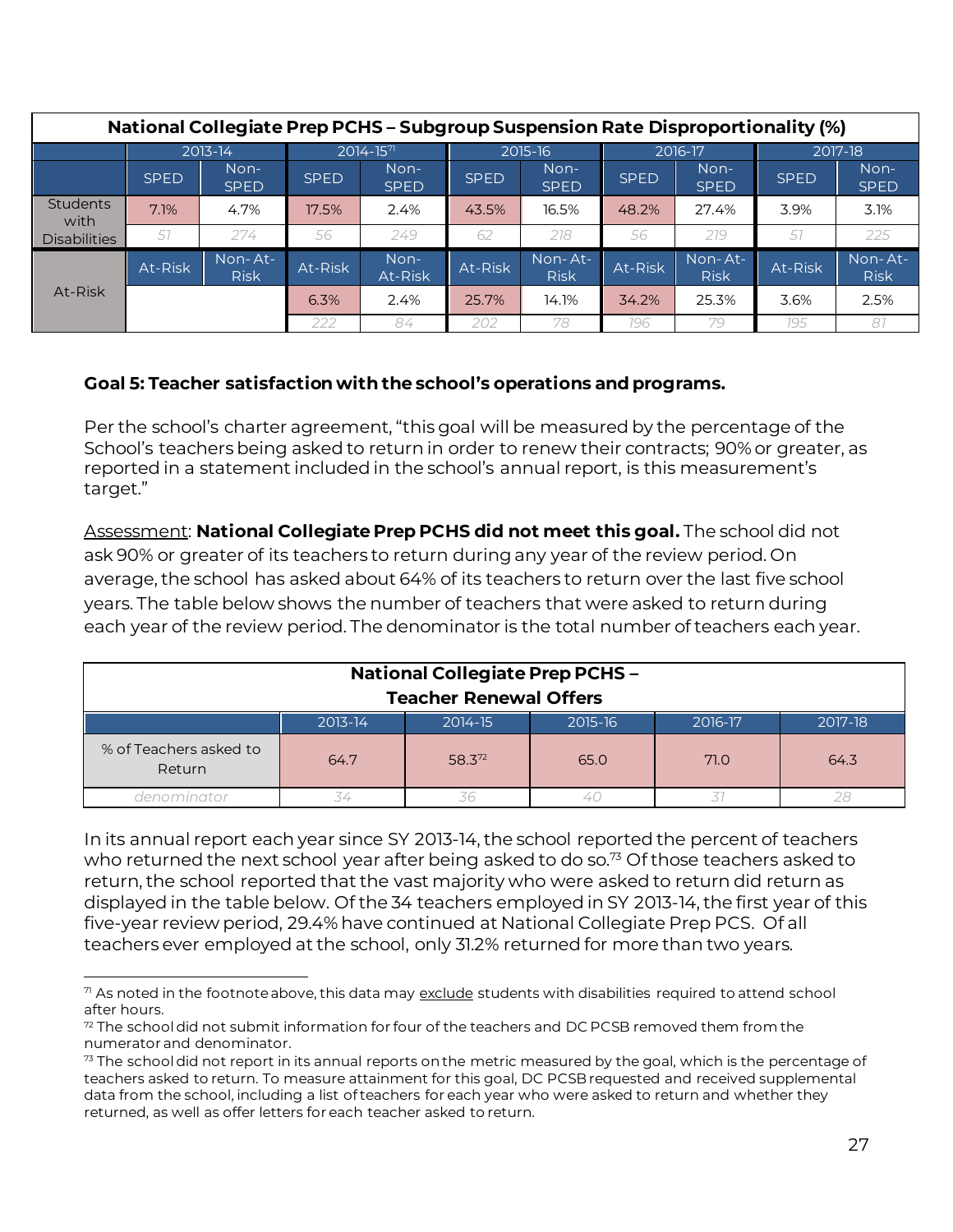| National Collegiate PCS - Accepted Teacher Renewal Offers                                                     |         |         |         |         |  |  |  |  |  |
|---------------------------------------------------------------------------------------------------------------|---------|---------|---------|---------|--|--|--|--|--|
| 2013-14                                                                                                       | 2014-15 | 2015-16 | 2016-17 | 2017-18 |  |  |  |  |  |
| <b>School stated goal</b><br>met as evidenced by<br>"Middle States<br><b>Accreditation survey</b><br>results" | 90%     | 100%    | 97%     | 93%     |  |  |  |  |  |

#### **Goal 6: Family/parents' support of the school and its mission.**

Per the school's charter agreement:

This goal will be measured by the percentage of the School Corporation's students withdrawing from the school at the end of the year in order to either attend other DC public schools, or to drop out of school, as evidenced by the My School DC Data Report, which provides student enrollment data based on the outcome of the annual Common Lottery, conducted by the Common Lottery Board; 15% or fewer is this measurement's target.

#### Assessment: **National Collegiate Prep PCHS partially met this goal.<sup>74</sup>**

To determine the percent of students who were at the school at the end of each year and withdrew to attend another DC LEA or dropped out, DC PCSB categorized all students in the following way across four years of data to determine whether or not a student should be included in the denominator of this measure:

Eligible for measure's denominator:

l

- Students enrolled in June, as this is the last month of National Collegiate Prep PCHS's school year per OSSE's Enrollment Management System, with the following exclusions:
	- Enrolled in a non-public at the end of the school year, as per OSSE's Enrollment Management System
	- Graduated from the school before the start of the new school year or September 1 as per OSSE's Certified Graduation List

<sup>74</sup> In the school's annual reports, the school produced percentages, referencing a MySchool DC Data Report. When DC PCSB asked for the underlying data, National Collegiate Prep PCHS said that it had not received the relevant reports from MySchool DC. Rather than determining that the goal was not met due to lack of evidence DC PCSB staff engaged with MySchool DC and OSSE, the agency that houses MySchool DC, to obtain the data required to assess this goal. DC PCSB used OSSE's enrollment management data in conjunction with DC PCSB's re-enrollment data as the data source for this measure. At MySchool DC's direction, DC PCSB reviewed the same data to evaluate the students withdrawing from the school at the end of the year to attend other DC public schools or drop out. See Emails from Aaron Parrot, Director of Data and Strategy, MySchool DC and from Cat Peretti, Executive Director, MySchool DC, Appendix L.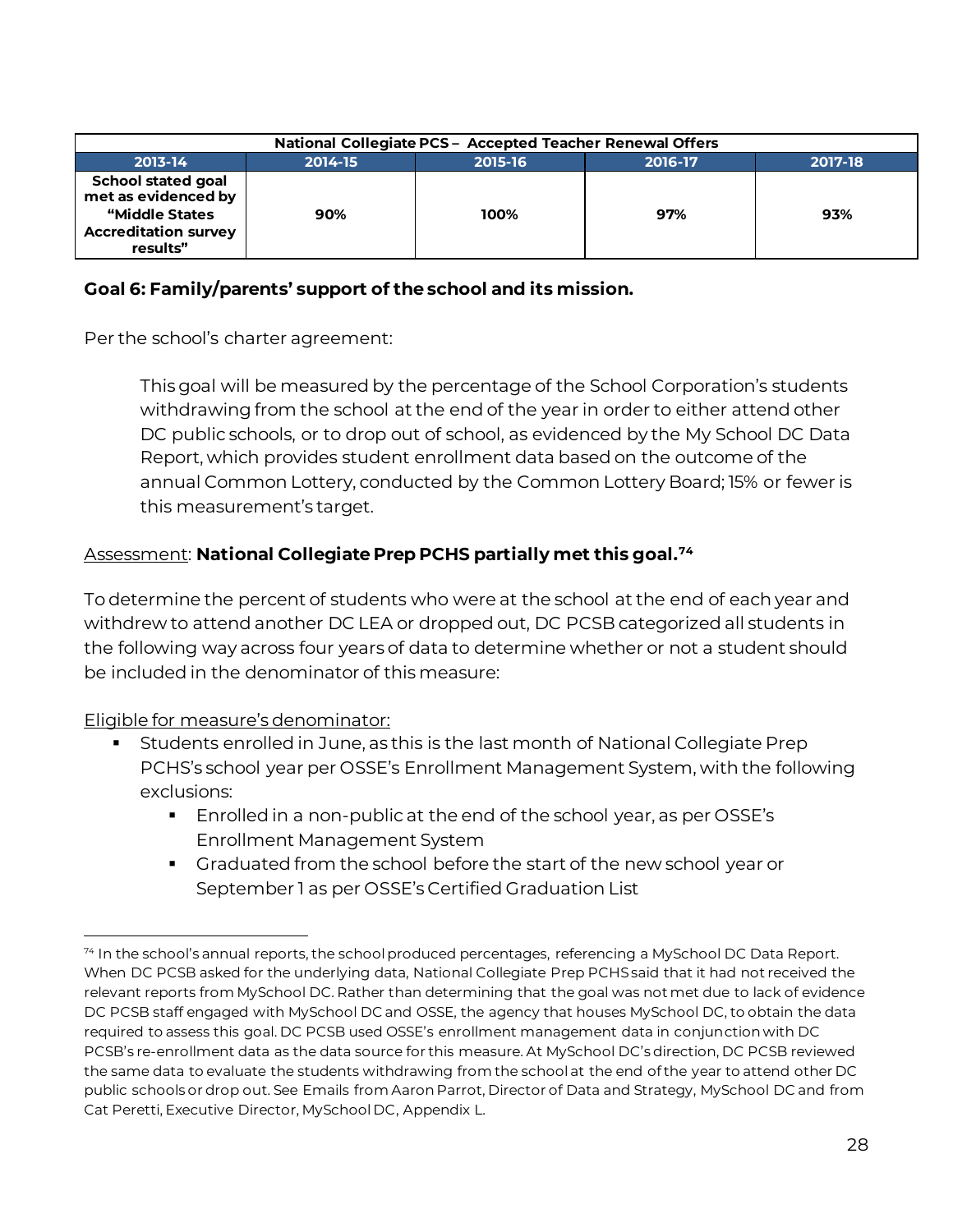- Student moved out of state over the summer, documents provided by the school for ACGR and re-enrollment measures on the PMF
- Student enrolled in vocational school or was incarcerated after the end of the school year per the school's self-report

#### Eligible for measure's numerator:

- Student not enrolled at National Collegiate Prep PCHS as per the following October Enrollment Audit and meets one or more the following:
	- **•** Transferred to another LEA in DC
	- No documentation to determine exemption from denominator as outlined above

The percentages of students determined to have withdrawn at the end of the year due to the reasons listed above are consistent with National Collegiate Prep PCHS's declining reenrollment rates as validated and displayed on the PMF. <sup>75</sup> The school met this goal in the first two years of the review period, but not in the following two. Students enrolled in SY 2015-16 and SY 2016-17 withdrew over the summer at a rate of 21.5% and 17.8%, respectively. The school's worst year of re-enrollment was in SY 2015-16 when 36 of the students (or 19.9%) enrolled at the end of the year chose to attend either DCPS or another LEA. When factoring in other reasons a student may not have reenrolled, this rate rose to 21.5%.

| <b>National Collegiate Prep PCHS -</b><br>% of Eligible Students Withdrawing over Summer |                                            |                                            |                                            |                                            |  |  |  |  |
|------------------------------------------------------------------------------------------|--------------------------------------------|--------------------------------------------|--------------------------------------------|--------------------------------------------|--|--|--|--|
|                                                                                          | 2013-14<br>(withdrew before<br>SY 2014-15) | 2014-15<br>(withdrew before<br>SY 2015-16) | 2015-16<br>(withdrew before<br>SY 2016-17) | 2016-17<br>(withdrew before<br>SY 2017-18) |  |  |  |  |
| Enrolled to End of<br>the Year <sup>76</sup>                                             | 7.7%                                       | 12.5%                                      | 21.5%                                      | 17.8%                                      |  |  |  |  |
|                                                                                          | 209                                        | 200                                        | 181                                        |                                            |  |  |  |  |

It must be emphasized that the figures above exclude students who withdrew from the school prior to the end of the year. The rates are higher than city averages for all high school students and for students with disabilities. In the most recent years, students with disabilities are withdrawing at over twice the rate as other high schools.

The school's high rates of mid-year withdrawals have been a long-standing area of concern. The school's five-year charter review highlighted higher than average mid-year

l <sup>75</sup> Values will not be an exact inverse of the school's PMF reenrollment rate due to business rule consideration, particularly the Enrolled to End of the Year values.

 $76$  Enrolled to End of Year refers to the number of students who remained enrolled on the last day of the given school year. The denominator includes only those students still enrolled, whereas the mid-year withdrawal rates include all students who appeared in the audit.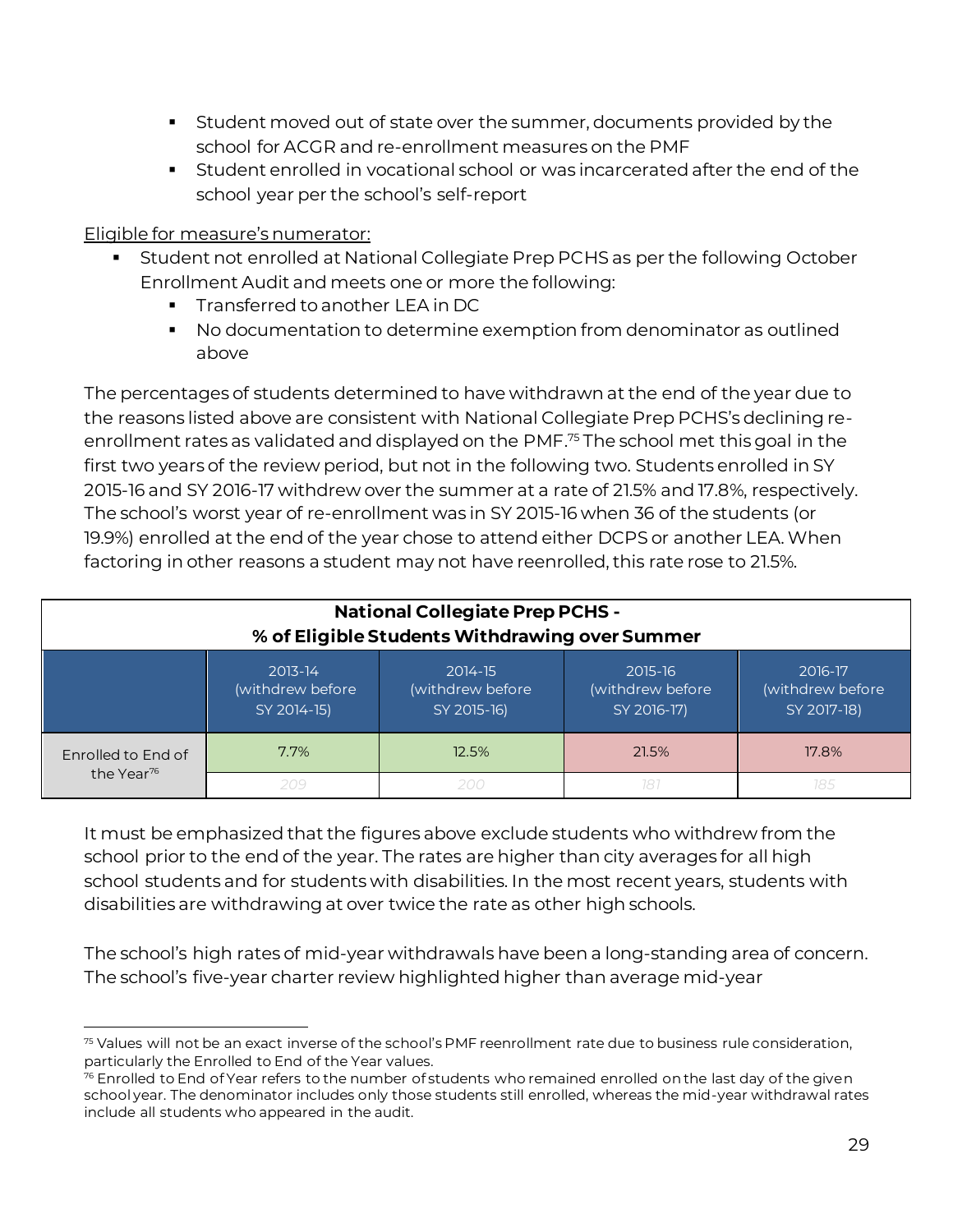withdrawals, especially for students with disabilities. This trend has continued over the past five years. The rates below are the mid-year withdrawal rates in the Equity Reports, published each year and validated by the school. The SY 2017-18 mid-year withdrawal rates that the school validated with OSSE use different business rules; to preserve comparability, the SY 2017-18 mid-year withdrawal rates provided below follow historic Equity Reports business rules based on student-level enrollment records validated by the school.

| <b>National Collegiate Prep PCHS -</b><br><b>Mid-Year Withdrawal Rates</b> |         |         |         |         |         |  |  |  |
|----------------------------------------------------------------------------|---------|---------|---------|---------|---------|--|--|--|
|                                                                            | 2013-14 | 2014-15 | 2015-16 | 2016-17 | 2017-18 |  |  |  |
| All Students                                                               | 13.6%   | 13.7%   | 9.3%    | 14.9%   | 13.8%   |  |  |  |
| denominator                                                                | 330     | 303     | 280     | 275     | 276     |  |  |  |
| All Student<br>Citywide HS<br>Average                                      | 9.0%    | 8.0%    | 4.0%    | 8.7%    | 8.7%    |  |  |  |
|                                                                            |         |         |         |         |         |  |  |  |
| Students with<br>Disabilities (SWD)                                        | 17.9%   | 8.8%    | 14.5%   | 21.4%   | 23.5%   |  |  |  |
| denominator                                                                | 56      | 57      | 62      | 56      | 57      |  |  |  |
| SWD Charter HS<br>Average                                                  | 11.2%   | 11.3%   | 7.1%    | 9.8%    | 9.4%    |  |  |  |

#### **Goal 7: The Board of Trustees will ensure that National Prep is financially viable and demonstrates fiduciary responsibility for all monies received by and for the school.**

Per the school's charter agreement, this goal is evaluated by the same measures tracked in the SY 2013-14 review report, measures based on general accounting principles that are generally considered as part of a school's financial review.

Assessment: **National Collegiate Prep PCHS met this goal.** The school has demonstrated adequate fiscal performance. Its financial audits confirm the school has adhered to generally accepted accounting principles (GAAP) and has adequate internal controls. The school has not engaged in a pattern of fiscal mismanagement, and it is economically viable. The school does have negative enrollment trends, however, that could jeopardize the school's long-term health. Please refer to "Section Three: Fiscal Management and Economic Viability" for more details.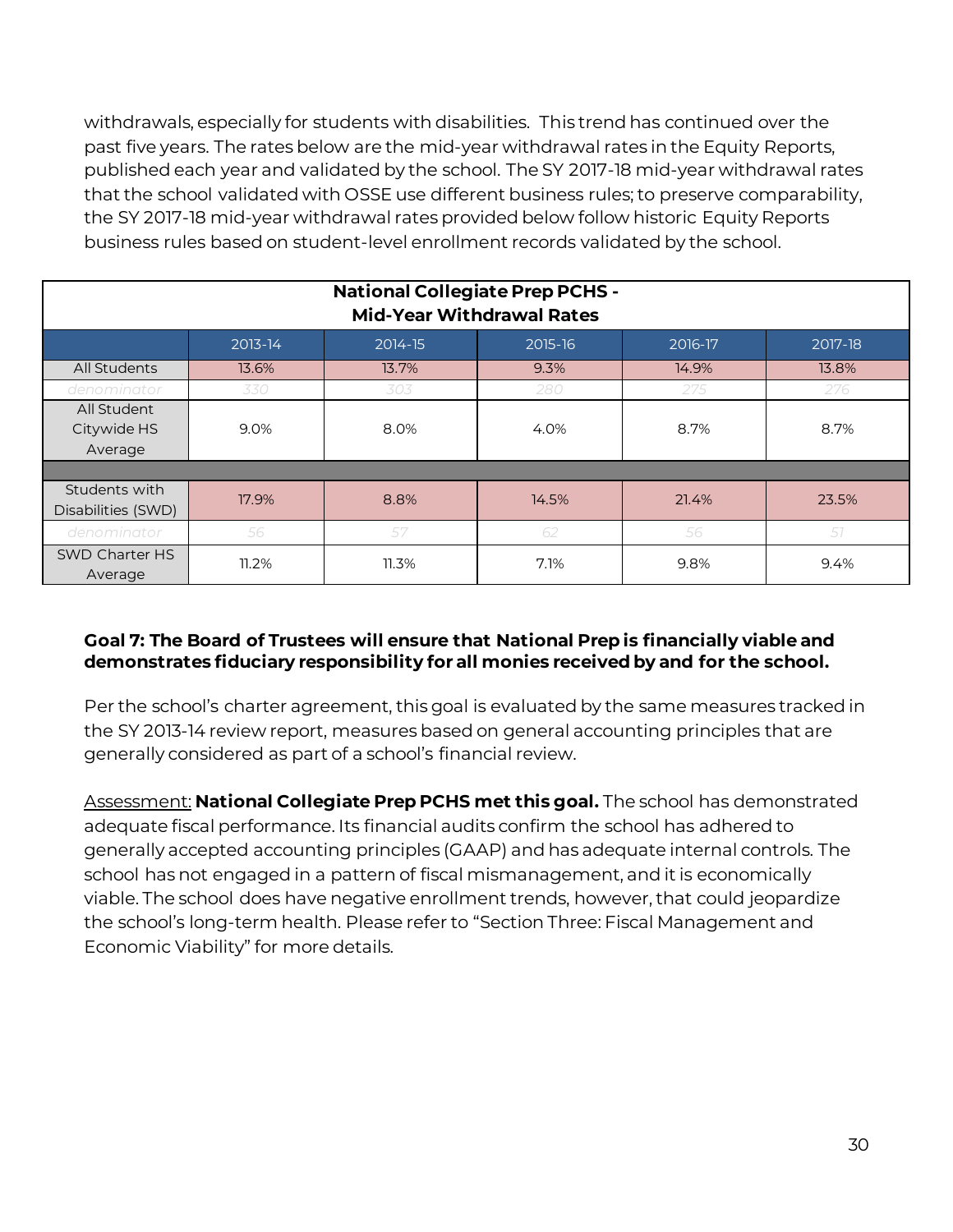#### **Goal 8: The Board of Trustees will ensure that National Collegiate Prep PCHS has access to appropriate and quality human and capital resources to support the education program.**

Per the school's charter agreement, this goal is evaluated by the same measures tracked in the SY 2013-14 review report, the rate that the school employs Highly Qualified Teachers (HQT) according to the Elementary and Secondary Education Act (ESEA).

Assessment: **National Collegiate Prep PCHS met this goal.** The school reports having employed a high rate of Highly Qualified Teachers (as defined by the federal Elementary and Secondary Education Act) during the entirety of the review period. Highly Qualified Teachers are teachers in a core academic subject, defined as English, reading or language arts, mathematics, science, foreign languages, civics and government, economics, arts, history, and geography.

| <b>National Collegiate Prep PCHS -</b><br><b>Highly Qualified Teachers (HQT)</b> |           |           |           |           |           |
|----------------------------------------------------------------------------------|-----------|-----------|-----------|-----------|-----------|
|                                                                                  | 2013-2014 | 2014-2015 | 2015-2016 | 2016-2017 | 2017-2018 |
| % of HQT                                                                         | 100%      | 96%       | 100%      | 100%      | 92%       |
| Total Teachers                                                                   |           | 26        | 26        | 26        | 26        |

#### **Goal 9: The Board of Trustees will ensure that National Collegiate Prep PCHS maintains and enforces its fiscal and organizational policies.**

Per the school's charter agreement, this goal is measured by 100% timeliness<sup>77</sup> and completion of the submission of all required documents as reported by the DC PCSB Compliance Report issued in January of each year.

#### Assessment: **National Collegiate Prep PCHS substantially met this goal.**While 100% compliant each year, in SY 2016-2017, the school was late on five submissions.

| <b>National Collegiate Prep PCHS -</b>                        |                |                               |                                          |                               |  |
|---------------------------------------------------------------|----------------|-------------------------------|------------------------------------------|-------------------------------|--|
| <b>Compliance Report Outcomes</b>                             |                |                               |                                          |                               |  |
| 2017-2018<br>2013-2014<br>2014-2015<br>2015-2016<br>2016-2017 |                |                               |                                          |                               |  |
| 100% Compliant                                                | 100% Compliant | 100% Compliant and<br>On-time | 100% Compliant;<br>Late on 5 Submissions | 100% Compliant and<br>On-time |  |

 $\overline{a}$ <sup>77</sup> DC PCSB did not begin assessing timeliness until SY 2015-16.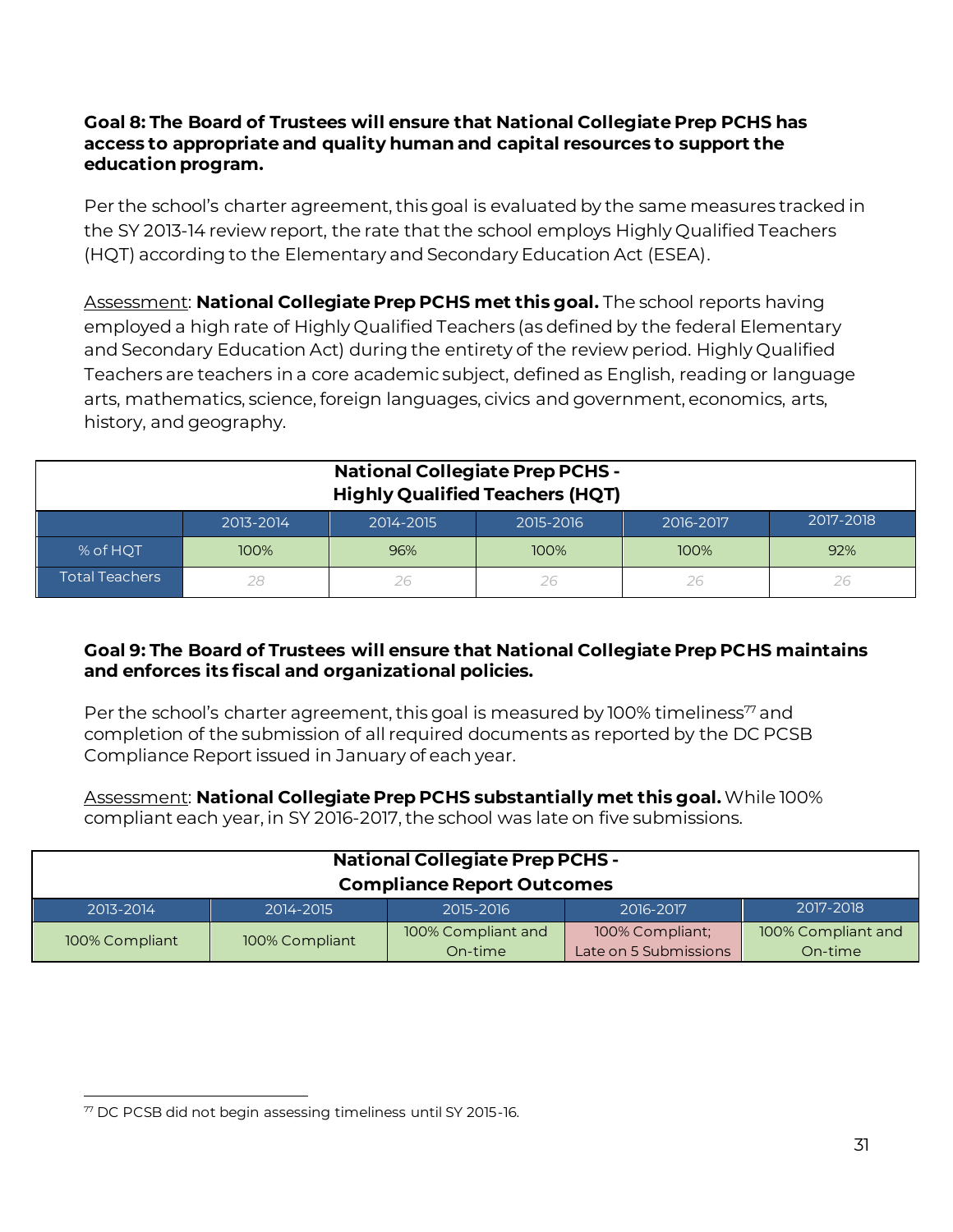**Goal 10: The School Corporation will earn at least 8% of the possible points on the College Readiness Indicator, which includes Advance Placement, International Baccalaureate, and Dual Enrollment Achievement, in school year (SY) 2015-16, 10% in SY 2016-17, 11% in SY 2017-18, and 12% in SY 2018-19 (its 10th year of operation).**

Per the school's charter agreement, this goal is assessed using points earned on DC PCSB's Performance Management Framework.

Assessment: **National Collegiate Prep PCHS met this goal.** The "college and career readiness indicator" on the PMF is calculated by dividing the number of passing grades earned in an IP, AP, or dual enrollment course (and in SY 2017-18, earning Career and Technical Education certificates) by the school's senior year enrollment. For example, the school's SY 2017-18 score for this indicator was 14.6, meaning that there were six passing grades on IB, AP, or dual enrollment courses out of 41 seniors.

| <b>National Collegiate Prep PCHS -</b><br>AP/IB/DE/CTE <sup>78</sup> |                |                |                |  |  |
|----------------------------------------------------------------------|----------------|----------------|----------------|--|--|
|                                                                      | 2015-2016      | 2016-2017      | 2017-2018      |  |  |
| <b>PMF Floor</b>                                                     | 0.0            |                | 3.3            |  |  |
| <b>PMF Target</b>                                                    | 45.4           | 45.4           | 33.6           |  |  |
| School's PMF Rate                                                    | 11.3<br>(7/62) | 10.7<br>(6/56) | 14.6<br>(6/41) |  |  |
| Percent of Points<br>24.9<br>37.4<br>23.6                            |                |                |                |  |  |
| Goal                                                                 | 8.0            | 10.0           | 11.0           |  |  |

While the school met this goal per percent of points earned on the PMF, it should be noted that its overall performance with IB, AP, and dual enrollment was weak. The three-year average for the percent of points earned by charter high schools for this measure was 52.9% for SYs 2015-16, 2016-17, and 2017-18, but National Collegiate Prep PCHS's average for this period fell well below average at 28.6%.

| <b>National Collegiate Prep PCHS -</b><br><b>Instances of Passing Tests</b> |         |                                      |               |                                      |           |                               |
|-----------------------------------------------------------------------------|---------|--------------------------------------|---------------|--------------------------------------|-----------|-------------------------------|
|                                                                             |         | 2015-2016                            | $2016 - 2017$ |                                      | 2017-2018 |                               |
|                                                                             | Passing | <b>Total Test</b><br><b>Attempts</b> | Passing       | <b>Total Test</b><br><b>Attempts</b> | Passing   | <b>Total Test</b><br>Attempts |
| Advanced<br>Placement (AP)                                                  |         | 23                                   | Ω             | 27                                   | Ω         |                               |
| International<br>Baccalaureate (IB)                                         | $\circ$ | 27                                   | 3             | 53                                   | 5         | 50                            |
| <b>Passing Dual</b><br>Enrollment (DE)<br>Grade                             | 6       | 8                                    | 3             | 3                                    |           | 3                             |
| Total Seniors <sup>79</sup>                                                 | 62      |                                      | 56            |                                      | 41        |                               |

l <sup>78</sup> The school did not submit CTE certificates for SY 2017-18.

 $79$  This includes all seniors enrolled at the end of the year, per PMF Policy and Technical Guide business rules.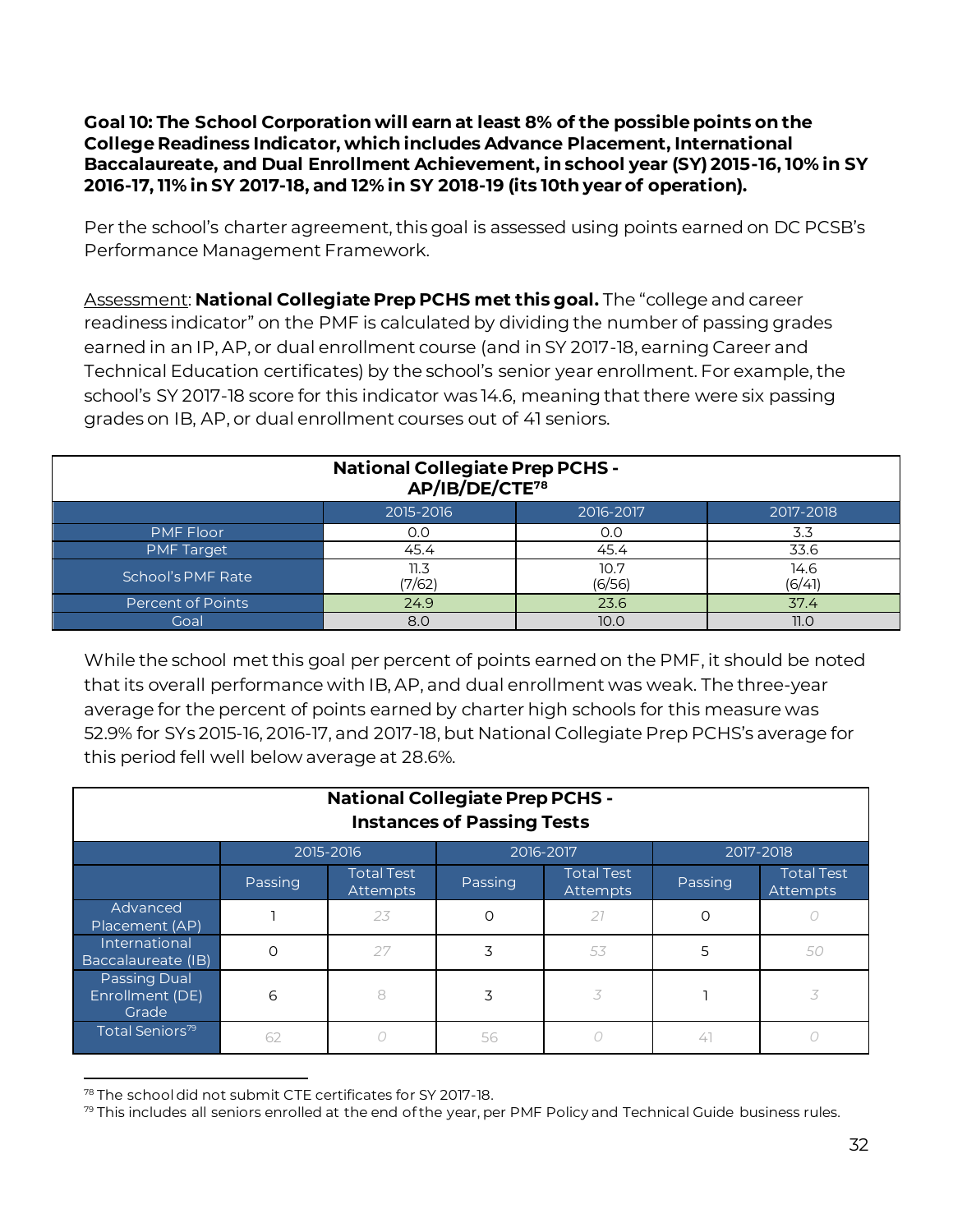Focusing specifically on IB, the school's performance here is also exceptionally weak. Part of the school's mission is "to provide an interdisciplinary curriculum which integrates international studies themes across the academic curriculum leading to an International Baccalaureate (IB) Diploma." Based on all evidence, the school is not delivering on this mission.

During the review period, there were only fifteen instances of students passing an IB assessment out of 235 total attempts—a 6.4% passing rate. Of the 56 total students attempting IB exams, only 29 took Theory of Knowledge, indicating that not all students attempting IB exams were eligible for the IB Diploma, as Theory of Knowledge is a required course. As noted, a student needs an average of a passing grade on assessments for all six of his or her courses to earn a diploma in addition to the Theory of Knowledge Requirement. Consequently, no student at the school has yet earned an IB diploma.

To earn an IB diploma, students must meet various criteria, including passing at least six IB assessments with a four or higher in a variety of subjects, and completing a Theory of Knowledge course and an extended essay.

During the 2013-14 school year, twelve students attempted a total of 72 core subject exams (the requisite six each). These students also took Theory of Knowledge and completed an extended essay. It should be noted that in SY 2017-18 no student was reported to have taken Theory of Knowledge. The IB program at the school has become less rigorous over the review period. The tables below provide a summary of student and exam level data by year.

| <b>National Collegiate Prep PCHS-</b><br><b>IB Student Summary</b> |                |            |            |            |            |
|--------------------------------------------------------------------|----------------|------------|------------|------------|------------|
|                                                                    | SY 2013-<br>14 | SY 2014-15 | SY 2015-16 | SY 2016-17 | SY 2017-18 |
| # of Students Who Attempted Any Exams                              | 12             | 77         | 9          | 77         | 13         |
| # of Students with a Minimum of 6 Exam<br>Attempts                 | 12             |            | $\Omega$   | 5          | 5          |
| # of Students with Grade in Theory of<br>Knowledge                 | 12             | 11         | $\circ$    | 6          |            |
| # of Students with Grade on an Extended<br>Essay                   | 12             | 11         | O          | 5          |            |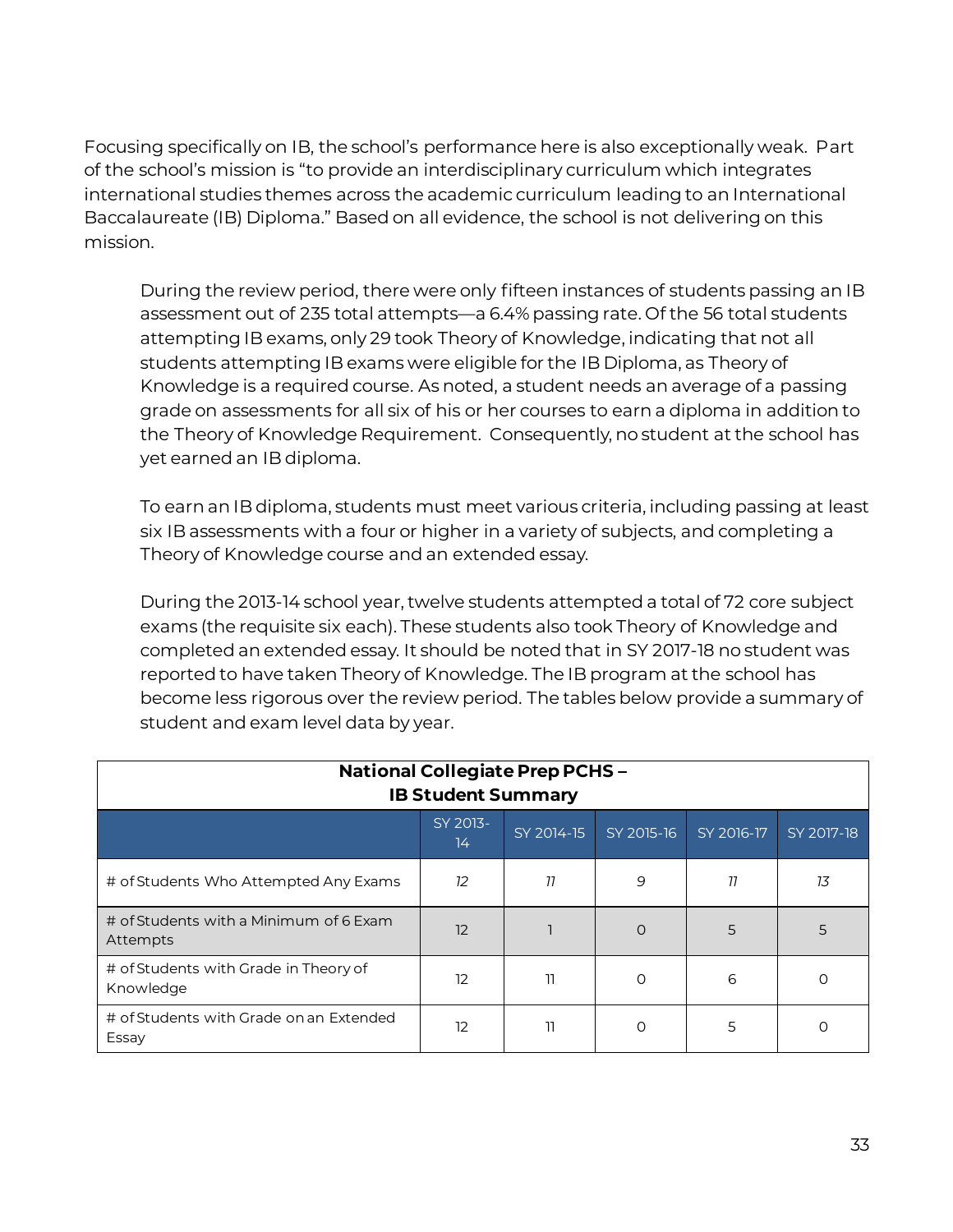| <b>National Collegiate Prep PCHS-</b><br><b>IB Core Subject Test Summary</b> |            |                |            |            |            |  |  |
|------------------------------------------------------------------------------|------------|----------------|------------|------------|------------|--|--|
|                                                                              | SY 2013-14 | SY 2014-15     | SY 2015-16 | SY 2016-17 | SY 2017-18 |  |  |
| # of Scores of 1                                                             | 6          | $\overline{2}$ | 7          | 15         | 6          |  |  |
| # of Scores of 2                                                             | 28         | 14             | 16         | 24         | 22         |  |  |
| # of Scores of 3                                                             | 30         | 8              | 4          |            | 17         |  |  |
| $\#$ of Scores of 4                                                          | 4          |                |            | 3          | 5          |  |  |
| # of Scores of 5, 6, or 7                                                    |            | Ω              |            |            |            |  |  |
| # of Scores Reported as "N"<br>っ<br>4<br>4                                   |            |                |            |            |            |  |  |
| <b>Total IB Exams</b>                                                        | 72         | 29             | .37        | 53         |            |  |  |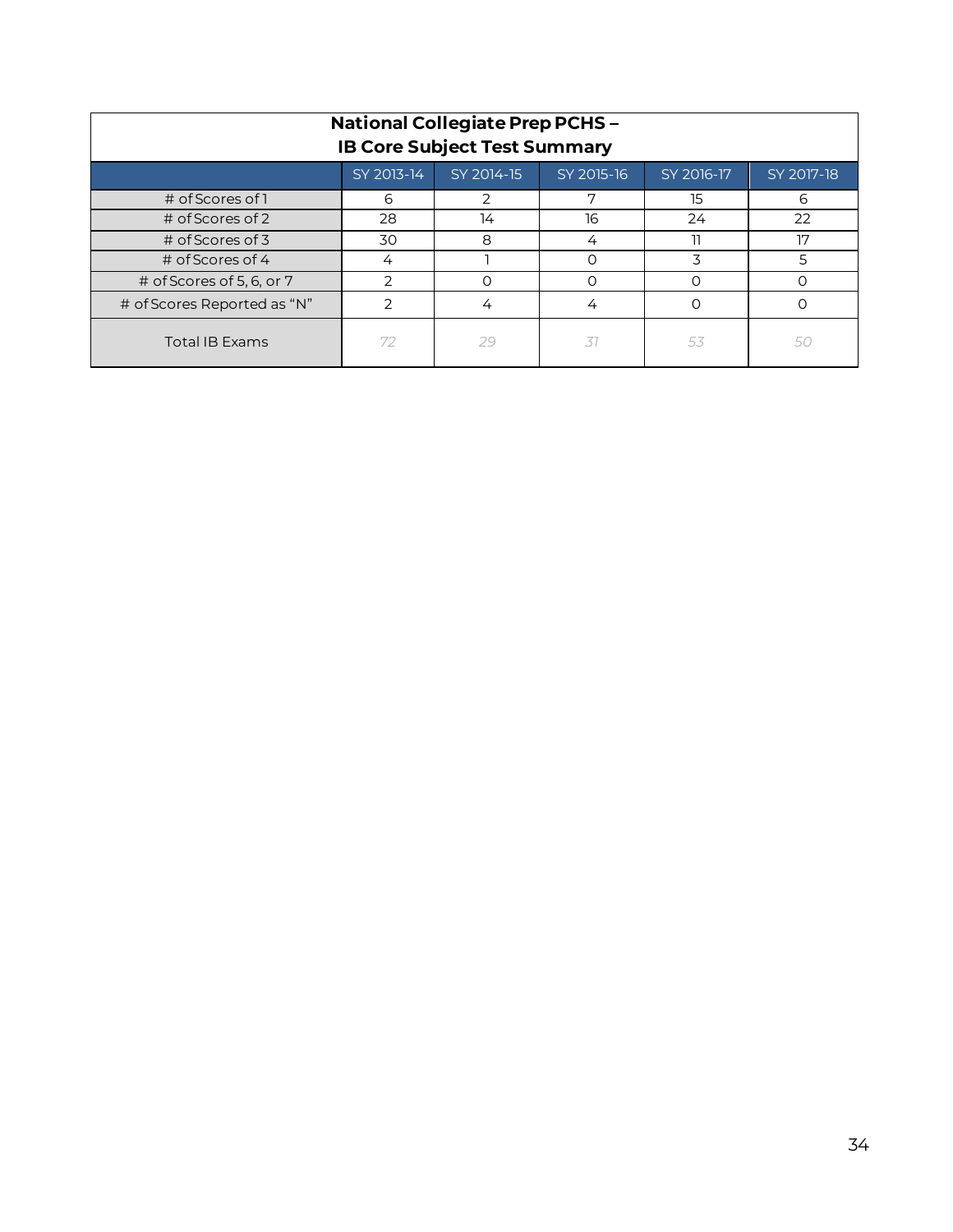# **SECTION TWO: COMPLIANCE WITH CHARTER AND APPLICABLE LAWS**

<span id="page-36-0"></span>The SRA requires DC PCSB to determine at least every five years whether a school has "committed a violation of applicable law or a material violation of the conditions, terms, standards, or procedures set forth in its charter, including violations relating to the education of children with disabilities."<sup>80</sup> The SRA contains a non-exhaustive list of applicable laws, and DC PCSB also monitors charter schools for compliance with additional laws in annual compliance reviews. DC PCSB has found National Collegiate Prep PCHS has been in substantial compliance since SY 2013-14 with all applicable laws detailed in the table below.

Since SY 2013-14, National Collegiate Prep PCHS has been compliant with **ALL** the following applicable laws.<sup>81</sup>

- **•** Fair Enrollment Process (D.C. Code § 38-1802.06)
- Notice and Due Process for Suspensions and Expulsions (D.C. Code § 38-1802.06(g))
- **EXEC** Student Health and Safety (D.C. Code §§ 38-1802.04(c)(4), 4-1321.02, 38-651)
- **Equal Employment** D.C. Code § 38-1802.04(c)(5))
- Insurance (As required by the school's charter)
- Facility Licenses (D.C. Code § 47-2851.03(d); D.C. Mun. Regs., tit. 14, §§ 14-1401 *et seq*.)
- Proper Composition of Board of Trustees (D.C. Code § 38-1802.05(a))
- Accreditation Status (D.C. Code § 38-1802.02(16))

# **Procurement Contracts**

D.C. Code § 38-1802.04(c)(1) requires DC charter schools to use a competitive bidding process for any procurement contract valued at \$25,000 or more, and within three days of awarding such a contract, to submit to DC PCSB all bids received, the contractor selected, and the rationale for which contractor was selected. To ensure compliance with this law, DC PCSB requires schools to submit a data form to detail any qualifying procurement contract that the school has executed.

l

<sup>80</sup> SRA § 38.1802.13(a).

<sup>81</sup> Detailed compliance chart may be found in Appendix M.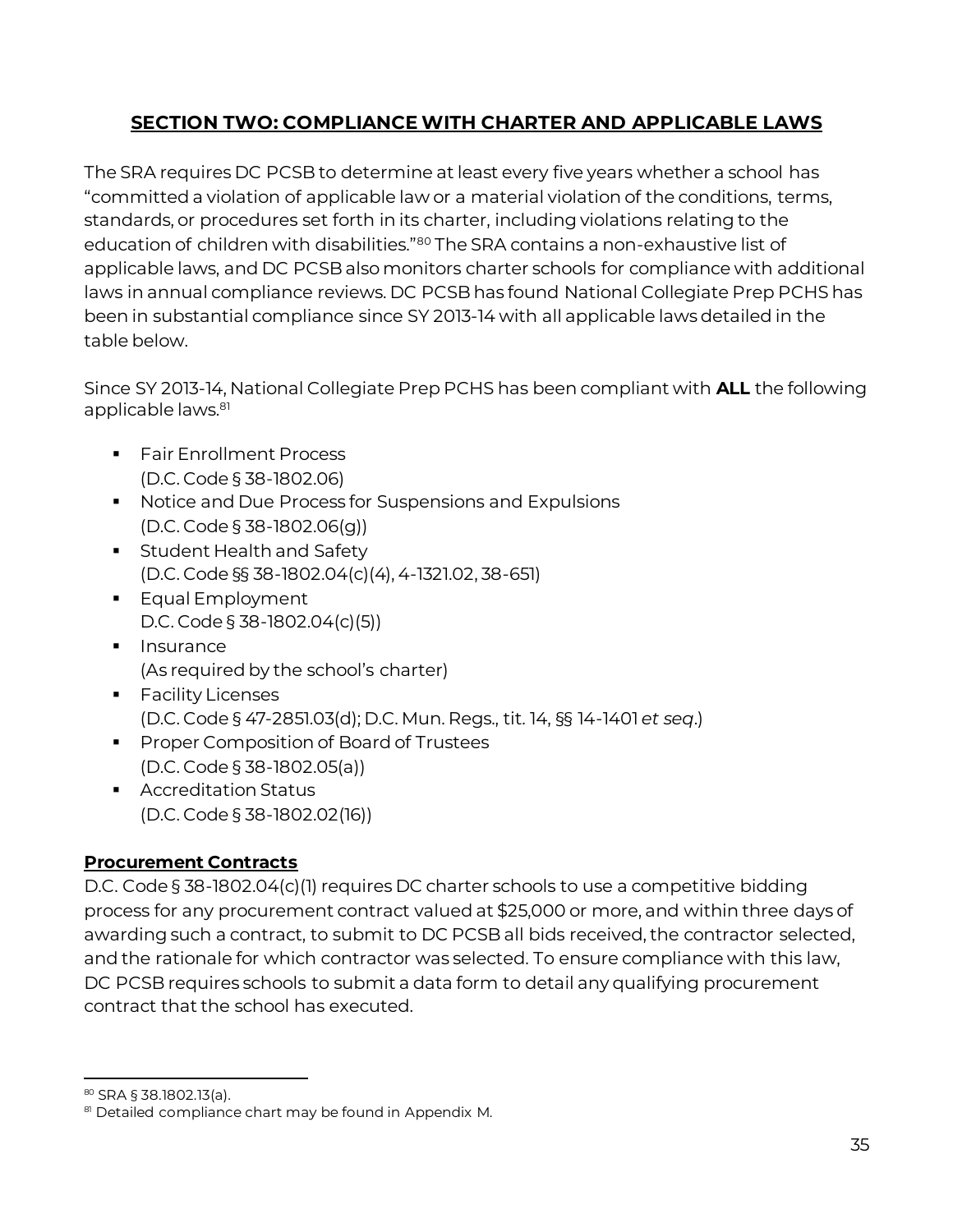National Collegiate Prep PCHS has sporadically complied with DC PCSB's Procurement Contract Submission Requirements. The table below captures the number of procurement contracts for which documentation was submitted during the last five fiscal years. Some of the contracts included in the table below were not supported by full contract packages, including bidding documentation, because the school either did not properly bid the contract or was not able to produce documentation.

| <b>Fiscal Year Submitted</b> | <b>Number of Contracts</b> |
|------------------------------|----------------------------|
| 2014                         |                            |
| 2015                         | 21                         |
| 2016                         |                            |
| 2017                         | 16                         |
| 2018                         | 15                         |

DC PCSB began implementing a new Procurement Contract Submission and Conflicting Interest Policy on July 1, 2018. Since that date, the school has not submitted documentation for any new contracts, but did submit outstanding documentation for three contracts entered into during FY 2017. The school's most recent procurement contract bidding submission to DC PCSB documenting a new contract was on December 7, 2017. Because the school has not submitted documentation for any new contracts since December 2017, DC PCSB staff is concerned that the school is not properly reporting procurement contracts.

The LEA has been contacted regarding noncompliance with the current Procurement Contract Submission and Conflict of Interest Policy. During DC PCSB's review of FY 2016-17 procurement contract submissions, staff found that National Collegiate Prep PCHS did not submit complete packages for three vendors uploaded and/or effective during that time and requested additional documentation. National Collegiate Prep PCHS uploaded its FY 2016-17 assurance statement stating that DC PCSB's list of vendors was correct, but the school did not upload the requested documentation. An Early Warning Notice was sent to the school on October 3, 2018 requesting that the missing documentation be uploaded by October 10, 2018 to avoid receiving an Out of Compliance Notice. When the school missed that deadline, it received an Out of Compliance Notice on October 17, 2018 and was informed that it must submit the necessary document by October 19, 2018 to avoid receiving a Notice of Concern. The school submitted the documentation before the deadline.

# **Special Education Compliance**

Charter schools are required to comply with all federal and local special education laws, including the Individuals with Disabilities Education Act<sup>82</sup> (IDEA) and Section 504 of the Rehabilitation Act of 1973.<sup>83</sup> The following section summarizes National Collegiate Prep PCHS's special education compliance from SY 2013-14 to the present.

l <sup>82</sup> 20 U.S.C. §§ 1400 *et seq*. See 20 U.S.C. § 1413(a)(5)*.*

<sup>83</sup> 29 U.S.C. § 794.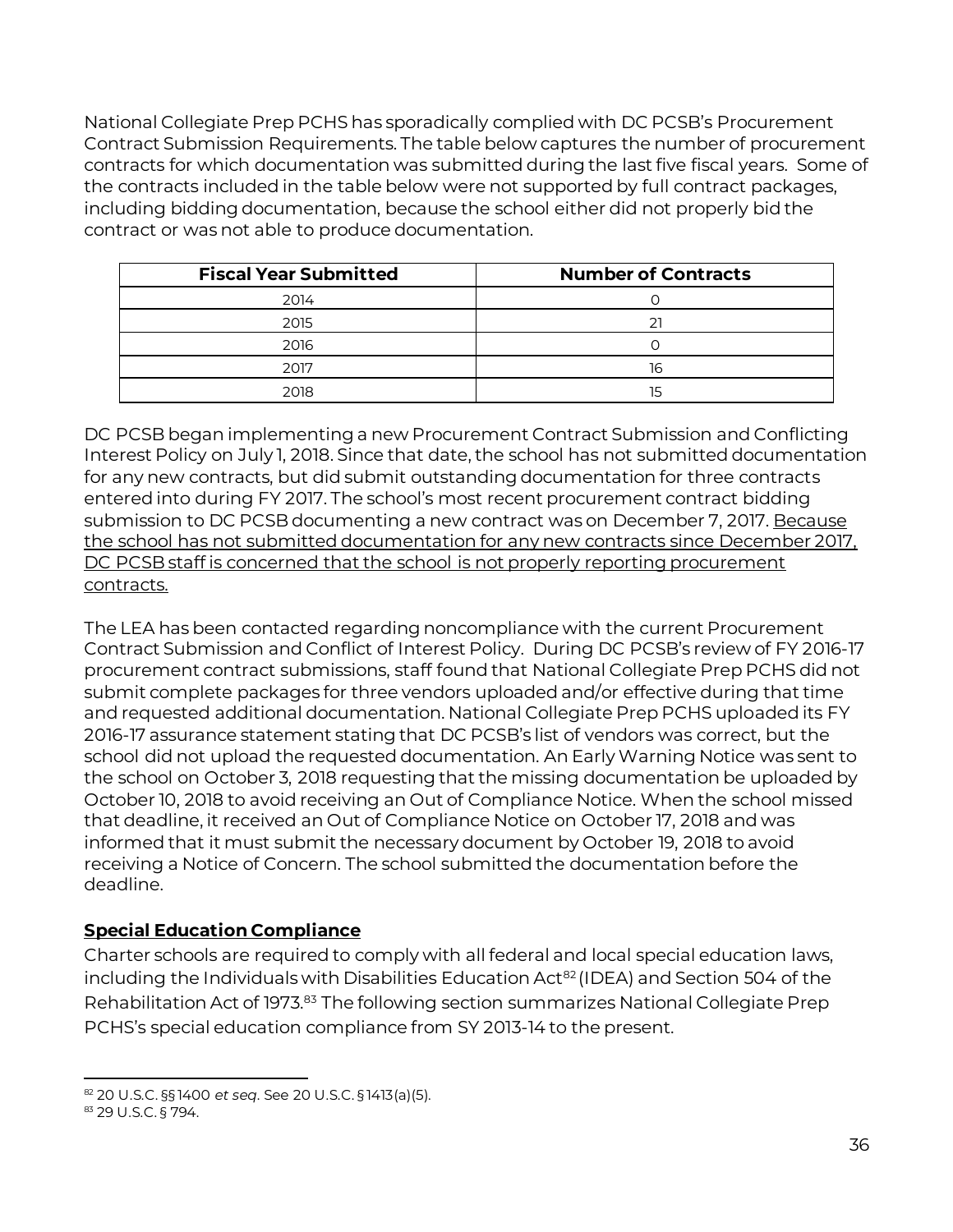#### OSSE Special Education Compliance Reviews

OSSE monitors charter schools' special education compliance and publishes three primary types of reports detailing these findings: (1) Annual Determinations; (2) On-Site Monitoring; and (3) Special Conditions Reports. OSSE's findings regarding special education compliance are summarized below.

# (1) Annual Determinations

As required by federal regulation, OSSE annually analyzes each LEA's compliance with special education compliance indicators, and it publishes these findings in an Annual Determination report.<sup>84</sup> Each year's report is based on compliance data collected from the prior federal fiscal year. For example, in SY 2017-18, OSSE published its 2015 Annual Determination reports (based on the school's 2015-16 performance).

National Collegiate Prep PCHS's Annual Determination compliance performance is detailed in the table below.<sup>85</sup>

| School<br>Year | <b>Percent Compliant with Audited Special</b><br><b>Education Federal Requirements</b> | Determination Level <sup>86</sup> |
|----------------|----------------------------------------------------------------------------------------|-----------------------------------|
| 2014           | 78%                                                                                    | <b>Needs Assistance</b>           |
| 2015           | 70%                                                                                    | Needs Assistance                  |
| 2016           | 61%                                                                                    | Needs Assistance                  |

National Collegiate Prep PCHS received a Needs Assistance designation in its 2014 Determination. OSSE recommended that the school's team seek training and technical assistance to improve overall performance. However, the LEA is not legally required to undertake the recommendations or any actions. Nonetheless, National Collegiate Prep PCHS received a second Needs Assistance designation in its 2015 Determination. In accordance with IDEA section 616(e)(2)(B) and 34 CFR §§300.600(a) and 300.604, if an LEA is determined to need assistance for two or more consecutive years, OSSE must: advise the LEA of available sources of technical assistance; direct the use of LEA funds; and/or identify the LEA as a high-risk grantee and impose special conditions on the LEA's grant under Part B of the Act. As such, per the 2015 Annual Determination letter, OSSE required that the LEA:<sup>87</sup>

l 84 As required by federal regulation 34 CFR § 300.600(c).

<sup>85</sup> See Annual Determination reports, attached to this report as Appendix B.

<sup>86</sup> IDEA requires OSSE, as the State educational agency (SEA), to make determinations annually about the performance of LEAs. OSSE is required to use the same categories that the United States Department of Education, Office of Special Education Programs (OSEP) uses for state determinations as outlined in Section 616(d) of IDEA. These categories are: Meets Requirements, Needs Assistance, Needs Intervention, and Needs Substantial Intervention.

<sup>87</sup> See National Collegiate PCHS's 2015 Annual Determination letter, Appendix B.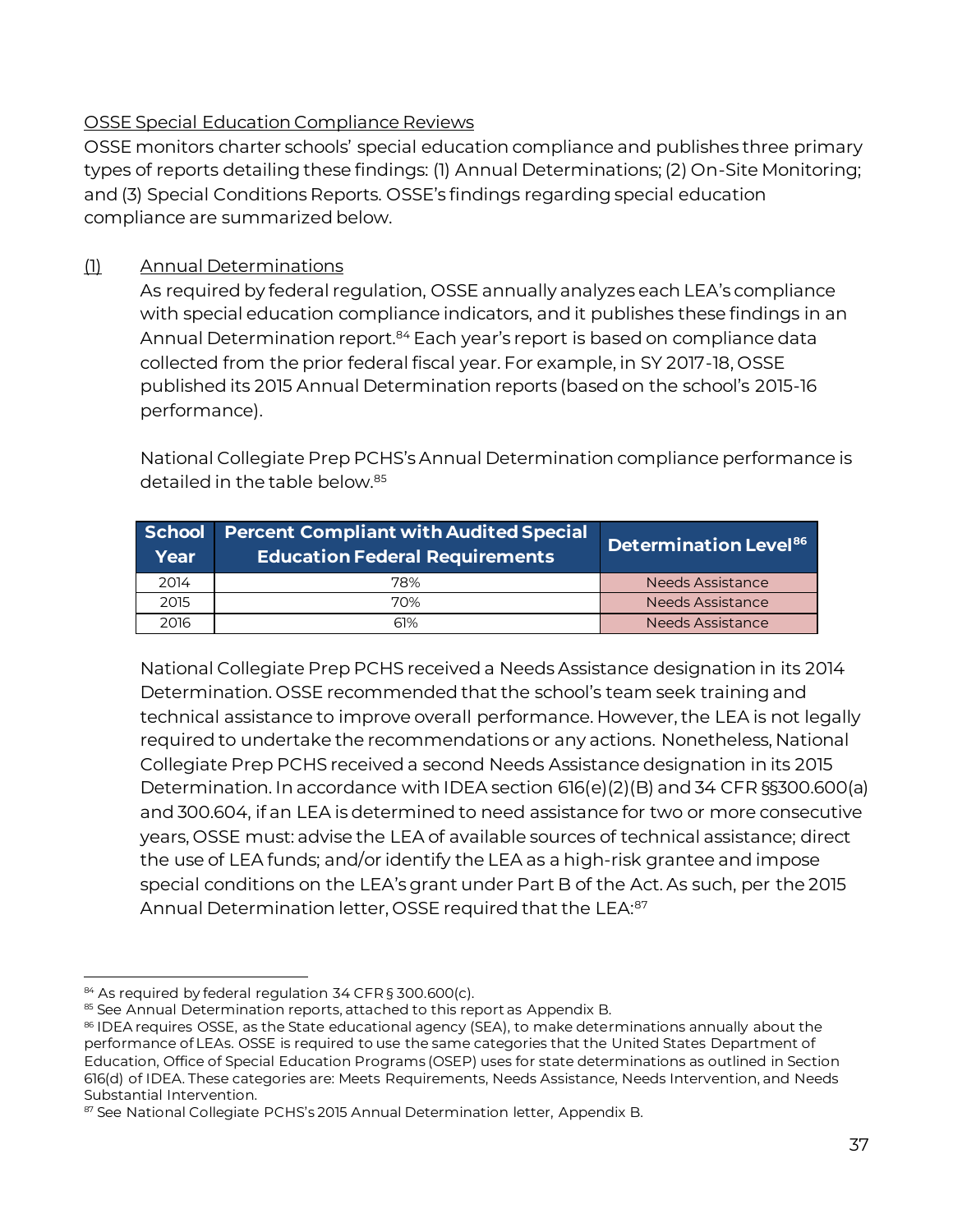- 1. Develop a corrective action plan that addresses identified areas of noncompliance and includes due dates for submission of proposed evidence demonstrating completion of the corrective action plan. The corrective action plan must reflect that all corrective actions will be completed by no later than August 23, 2018.
- 2. Submit a copy of the corrective action plan for approval to its OSSE LEA monitor.

National Collegiate Prep PCHS submitted a corrective action plan to OSSE, in accordance with the deadline imposed by OSSE in its 2015 Determination, and OSSE approved the plan.

National Collegiate Prep PCHS received a third consecutive Needs Assistance designation in its 2016 Determination. As described in its 2016 Annual Determination letter, OSSE required that the LEA:<sup>88</sup>

- 1. Develop a corrective action plan that addresses identified areas of noncompliance and includes due dates for submission of proposed evidence demonstrating completion of the corrective action plan. The corrective action plan must reflect that all corrective actions will be completed by no later than August 2, 2019.
- 2. Submit a copy of the corrective action plan for approval to its OSSE LEA monitor.

National Collegiate Prep PCHS submitted a corrective action plan to OSSE, though it was untimely based on the deadline imposed by OSSE in its 2016 Determination. Though OSSE received the plan, it still has not approved the plan due to it being insufficient and is still working with the school to resolve this matter.

# (2) On-Site Monitoring Report

OSSE conducts an on-site assessment of an LEA's special education compliance with student-level and LEA-level indicators in alignment with its coordinated Risk-Based Monitoring,<sup>89</sup> and publishes its findings in an On-Site Monitoring Report. Annually, OSSE assigns a risk designation to each LEA based on several criteria, including its IDEA Part B performance, $90$  which OSSE then uses to determine if an LEA will receive

l 88 See National Collegiate Prep PCHS's 2016 Annual Determination letter, Appendix B.

<sup>89</sup> See [https://osse.dc.gov/publication/risk-based-monitoring-guidance.](https://osse.dc.gov/publication/risk-based-monitoring-guidance)

<sup>90</sup> Part B of IDEA applies to students ages 3-22.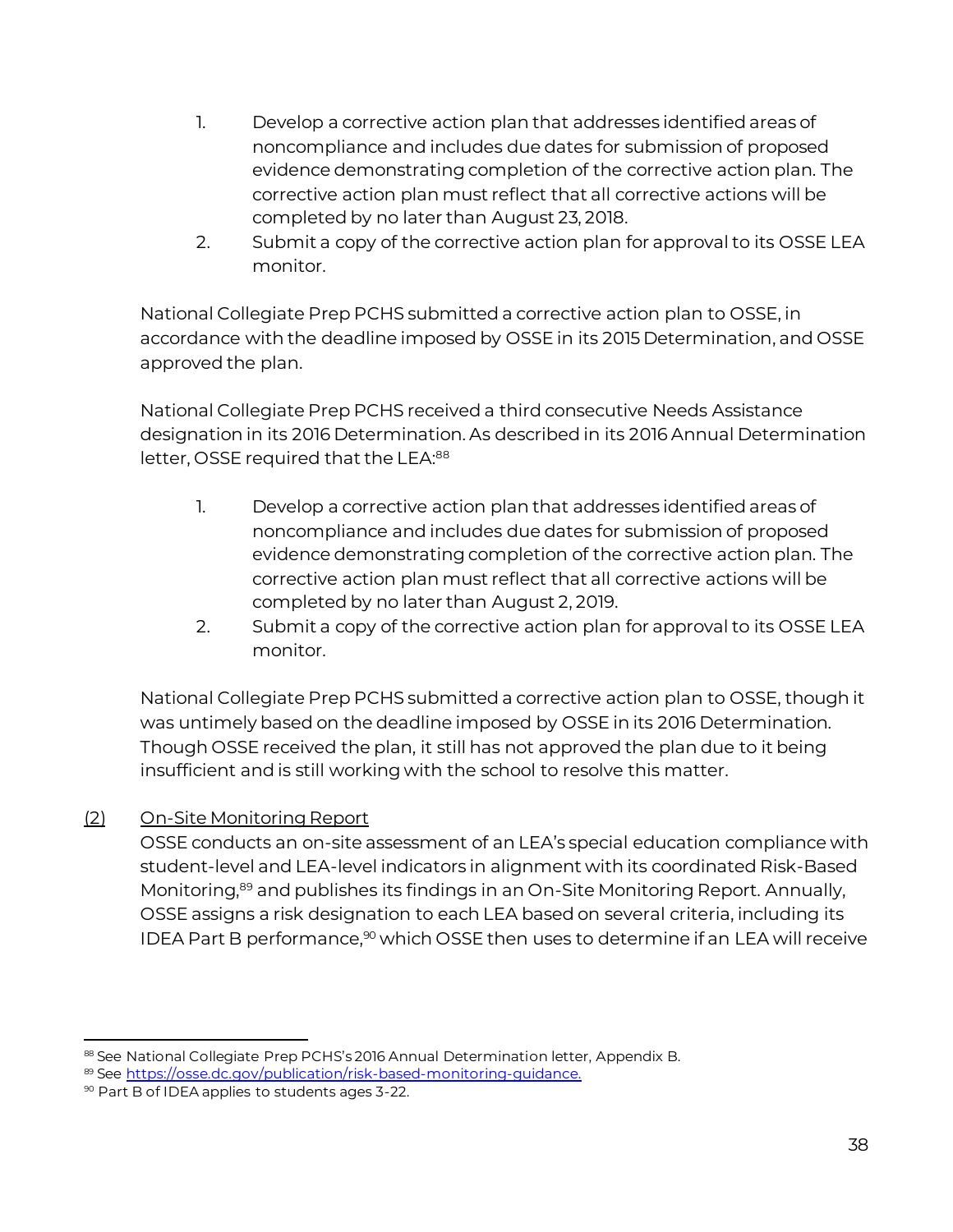on-site monitoring.<sup>91</sup> LEAs are responsible for being 100% compliant with studentlevel indicators and LEA-level indicators on On-Site Monitoring Reports.<sup>92</sup>

In 2017, OSSE published an On-Site Compliance Monitoring Report of National Collegiate Prep PCHS based on the school's performance in SY 2016-17.93 The school has since corrected all areas of noncompliance.

| SY 2016-17 On-Site Monitoring Report - LEA-Level Compliance |                                |                                                  |            |  |  |
|-------------------------------------------------------------|--------------------------------|--------------------------------------------------|------------|--|--|
| <b>Compliance Area</b>                                      | <b>Compliant?</b>              | <b>Noncompliant Indicators</b>                   | Corrected? |  |  |
| Least Restrictive<br>Environment<br>(LRE)                   | 1 of 1 indicator<br>compliant  | N/A                                              | N/A        |  |  |
| Individual<br>Education<br>Program (IEP)                    | 1 of 1 indicator<br>compliant  | N/A                                              | N/A        |  |  |
| Data                                                        | 1 of 2 indicator<br>compliant  | LEA Timely Implements Corrective<br>٠<br>Actions | Corrected  |  |  |
| Fiscal                                                      | 4 of 4 indicators<br>compliant | N/A                                              | N/A        |  |  |

|                                                 | SY 2016-17 On-Site Monitoring Report - Student-Level Compliance |                                                                                                                                                                                                                                                                                                                                                     |            |  |  |
|-------------------------------------------------|-----------------------------------------------------------------|-----------------------------------------------------------------------------------------------------------------------------------------------------------------------------------------------------------------------------------------------------------------------------------------------------------------------------------------------------|------------|--|--|
| <b>Compliance Area</b>                          | <b>Compliant?</b>                                               | <b>Noncompliant Indicators</b>                                                                                                                                                                                                                                                                                                                      | Corrected? |  |  |
| Initial Evaluation<br>and Reevaluation          | 2 of 2 indicators<br>compliant                                  | N/A                                                                                                                                                                                                                                                                                                                                                 | N/A        |  |  |
| IEP<br>(Individualized<br>Education<br>Program) | 8 of 19 indicators<br>compliant                                 | Parent/Student Notified of<br>Meeting<br>'Parent' Meets Definition in<br>$\blacksquare$<br><b>IDEA Regulations</b><br><b>Regular Education Teacher</b><br>٠<br>Attended IEP Meeting<br><b>Special Education Teacher</b><br>٠<br>Attended IEP Meeting<br>LEA Designee Attended IEP<br>Meeting<br>Evaluation Interpreter Attended<br>٠<br>IEP Meeting | Corrected  |  |  |

l 91 The type of monitoring an LEA will receive varies depending on its designation as a "high," "medium," or "low risk" sub-grantee. An on-site monitoring visit will occur for LEAs classified as "high" risk.

 $92$  If OSSE determined an LEA was less than 100% compliant with a student-level indicator that could not be corrected retroactively, OSSE would identify the point of noncompliance as an LEA-level violation and give the LEA 365 days to correct the finding.

<sup>93</sup> See SY 2016-17 On-Site Monitoring Report Attachments, attached to this report as Appendix N.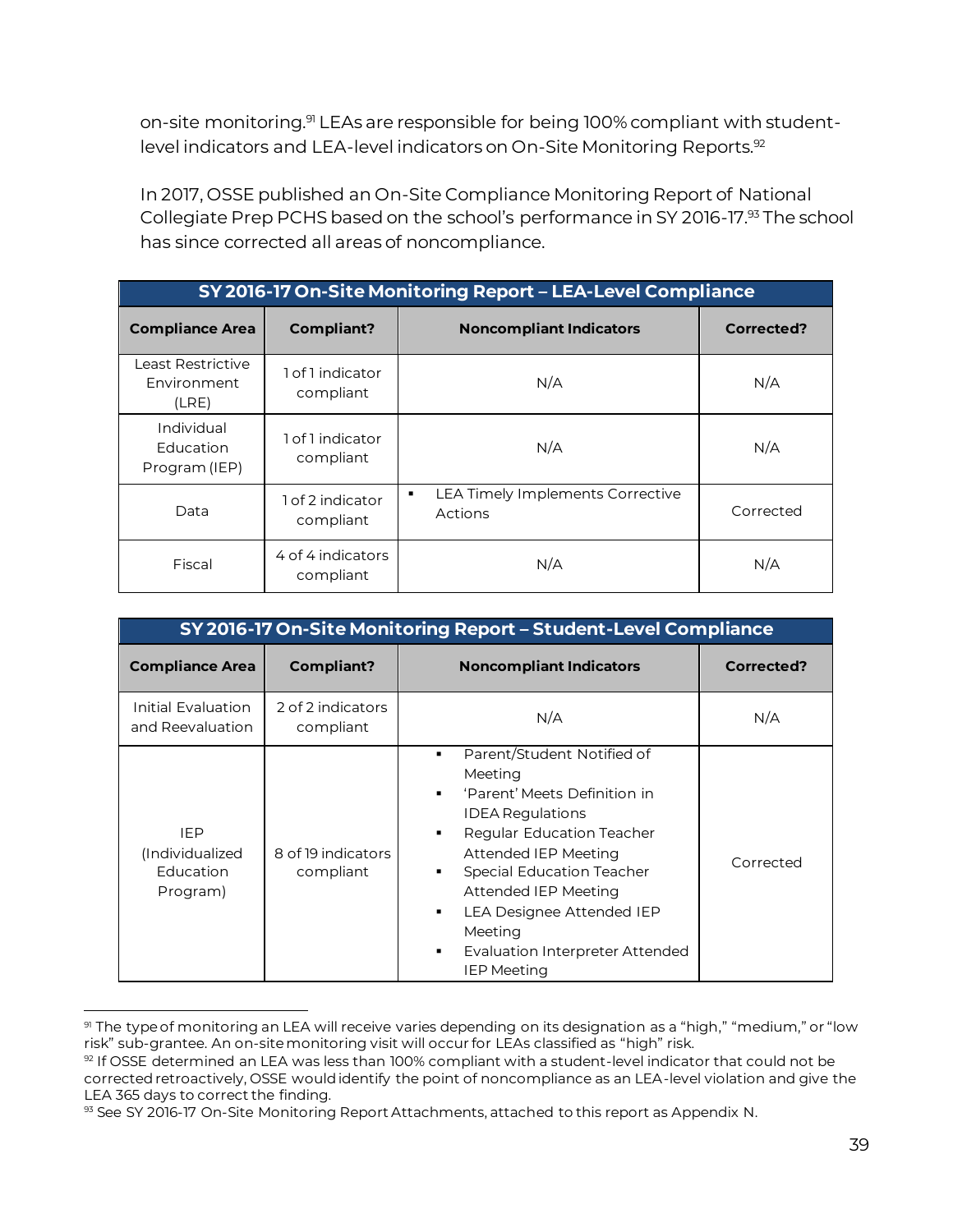|                                           | SY 2016-17 On-Site Monitoring Report - Student-Level Compliance |                                                                                                                                                                                                                                                                                                                                                                   |            |  |  |
|-------------------------------------------|-----------------------------------------------------------------|-------------------------------------------------------------------------------------------------------------------------------------------------------------------------------------------------------------------------------------------------------------------------------------------------------------------------------------------------------------------|------------|--|--|
| <b>Compliance Area</b>                    | <b>Compliant?</b>                                               | <b>Noncompliant Indicators</b>                                                                                                                                                                                                                                                                                                                                    | Corrected? |  |  |
|                                           |                                                                 | <b>IEP Team Considered Strategies</b><br>٠<br>to Address Behavior<br><b>ESY Determined on Individual</b><br>$\blacksquare$<br><b>Basis</b><br>IEP Review of Progress of<br>$\blacksquare$<br>Annual Goal<br><b>IEP Statement of Special</b><br>$\blacksquare$<br><b>Education and Related Services</b><br>Implementation of Related<br>$\blacksquare$<br>Services |            |  |  |
| LRE (Least<br>Restrictive<br>Environment) | 2 of 4 indicators<br>compliant                                  | <b>IFPI east Restrictive</b><br>$\blacksquare$<br>Environment in Regular<br>Education<br>Supplemental Aids/Services<br>٠<br>Used Before Removal from<br>Regular Education                                                                                                                                                                                         | Corrected  |  |  |

In 2018, OSSE published an On-Site Compliance Monitoring Report of National Collegiate Prep PCHS based on the school's performance in SY 2017-18.<sup>94</sup> As of September 2018, identified areas of noncompliance are not yet due for correction.

| SY 2017-18 On-Site Monitoring Report - LEA-Level Compliance |                             |                                |            |  |  |
|-------------------------------------------------------------|-----------------------------|--------------------------------|------------|--|--|
| <b>Compliance Area</b>                                      | Compliant?                  | <b>Noncompliant Indicators</b> | Corrected? |  |  |
| Least Restrictive<br>Environment (LRE)                      | 1 of 1 indicator compliant  | N/A                            | N/A        |  |  |
| Individual Education<br>Program (IEP)                       | 1 of 1 indicator compliant  | N/A                            | N/A        |  |  |
| Data                                                        | 2 of 2 indicator compliant  | N/A                            | N/A        |  |  |
| Dispute Resolution                                          | 2 of 2 indicators compliant | N/A                            | N/A        |  |  |
| Fiscal                                                      | 4 of 4 indicators compliant | N/A                            | N/A        |  |  |

 $\overline{a}$ 94 See SY 2017-18 On-Site Monitoring Report Attachments, attached to this report as Appendix O.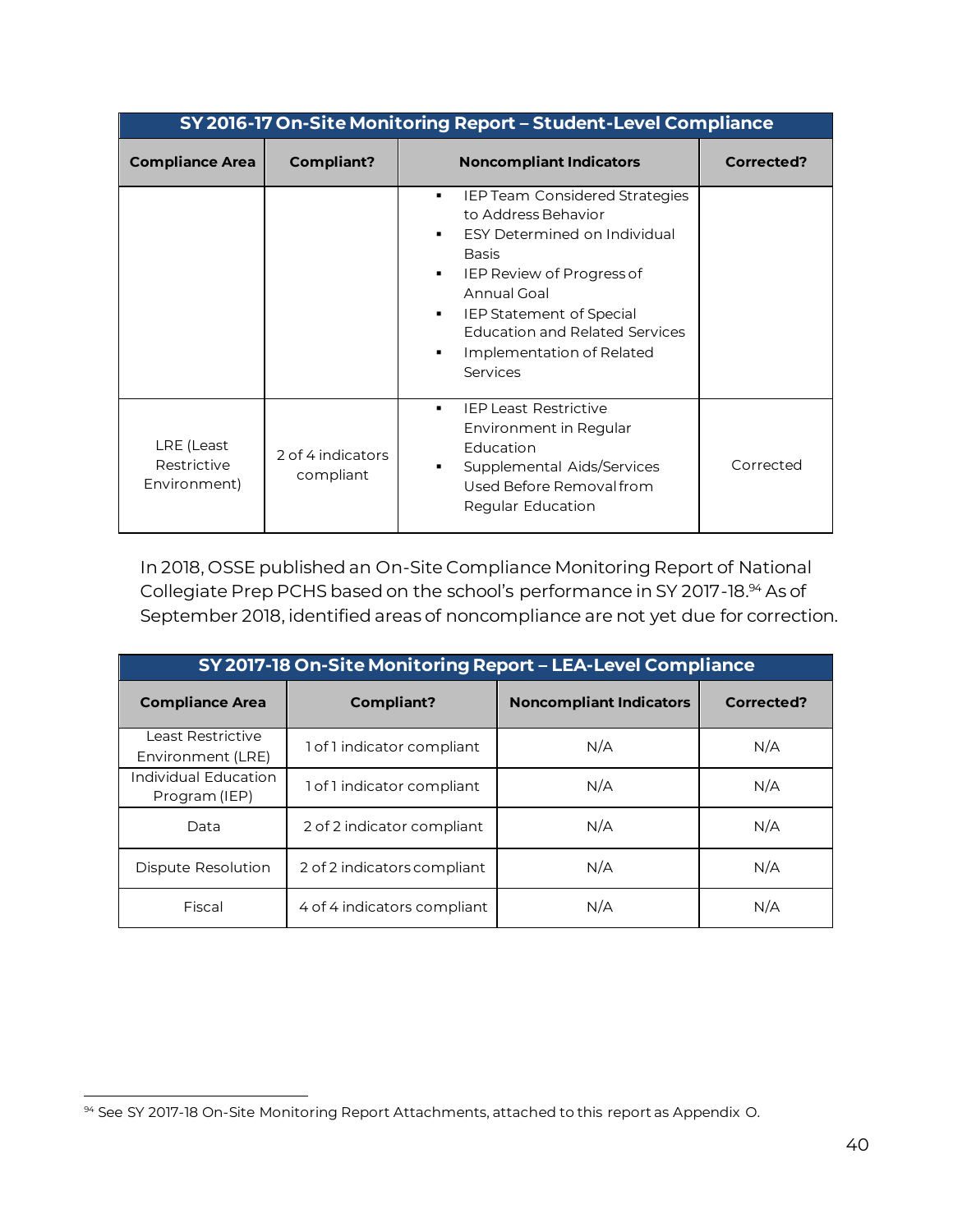|                                           | SY 2017-18 On-Site Monitoring Report - Student-Level Compliance |                                                                                                                                                                                                                                                                                                                                |                   |  |  |  |  |  |  |
|-------------------------------------------|-----------------------------------------------------------------|--------------------------------------------------------------------------------------------------------------------------------------------------------------------------------------------------------------------------------------------------------------------------------------------------------------------------------|-------------------|--|--|--|--|--|--|
| <b>Compliance</b><br>Area                 | <b>Compliant?</b>                                               | <b>Noncompliant</b><br><b>Indicators</b>                                                                                                                                                                                                                                                                                       | <b>Corrected?</b> |  |  |  |  |  |  |
| Initial Evaluation and<br>Reevaluation    | 5 of 5 indicators compliant                                     | N/A                                                                                                                                                                                                                                                                                                                            | N/A               |  |  |  |  |  |  |
| IEP (Individualized<br>Education Program) | 18 of 22 indicators<br>compliant                                | Parent/Student<br>$\blacksquare$<br>Invited to IEP Meeting<br><b>LEA Designee</b><br>$\blacksquare$<br>Attended IEP Meeting<br><b>PLAAFP States Effect</b><br>$\blacksquare$<br>of Disability in General<br>Curriculum/<br>Appropriate Activities<br>IEP Statesmen of<br>٠<br>Special Education and<br><b>Related Services</b> | Not yet due       |  |  |  |  |  |  |
| LRE (Least<br>Restrictive<br>Environment) | 4 of 4 indicators compliant                                     | N/A                                                                                                                                                                                                                                                                                                                            | N/A               |  |  |  |  |  |  |

#### (3) Special Conditions Reports

OSSE submits reports to the U.S. Department of Education's Office of Special Education Programs (OSEP) three times annually,<sup>95</sup> detailing statewide compliance in three areas: (1) Initial Evaluation timeliness;<sup>96</sup> (2) Reevaluation timeliness; and (3) Secondary Transition requirements (for students at age 16 and up). National Collegiate Prep PCHS is evaluated in adhering to all three areas of compliance. The outcomes are detailed in the tables below.

| <b>Special Conditions Reporting Period - April 2014 through March 2015</b> |                                               |                                    |               |  |  |  |  |
|----------------------------------------------------------------------------|-----------------------------------------------|------------------------------------|---------------|--|--|--|--|
|                                                                            | <b>August 1 Report</b><br>(April 1 - June 30) | May 1 Report<br>(Oct 1 - March 31) |               |  |  |  |  |
| <b>Initial Evaluation</b><br><b>Timeliness</b>                             | N/A                                           | N/A                                | N/A           |  |  |  |  |
| Reevaluation<br><b>Timeliness</b>                                          | Not compliant                                 | Compliant                          | Compliant     |  |  |  |  |
| Secondary<br><b>Transition</b>                                             | Not compliant                                 | Not compliant                      | Not compliant |  |  |  |  |

l <sup>95</sup> Prior to SY 2014-15, OSSE conducted reviews quarterly. The data for the special conditions from that timeframe is thus organized across four quarters.

<sup>96</sup> Starting with SY 2017-18, the District of Columbia is no longer under special conditions with OSEP for Initial Evaluations. Moving forward, OSSE will only be required by OSEP to submit Special Condition reporting on statewide Reevaluation and Secondary Transition. Initial evaluation data will still be periodically reviewed for compliance and included in Public Reporting for Annual Performance Reports (APRs). For the purposes of this report, Initial Evaluations are included since OSSE reported on this area of compliance in the past.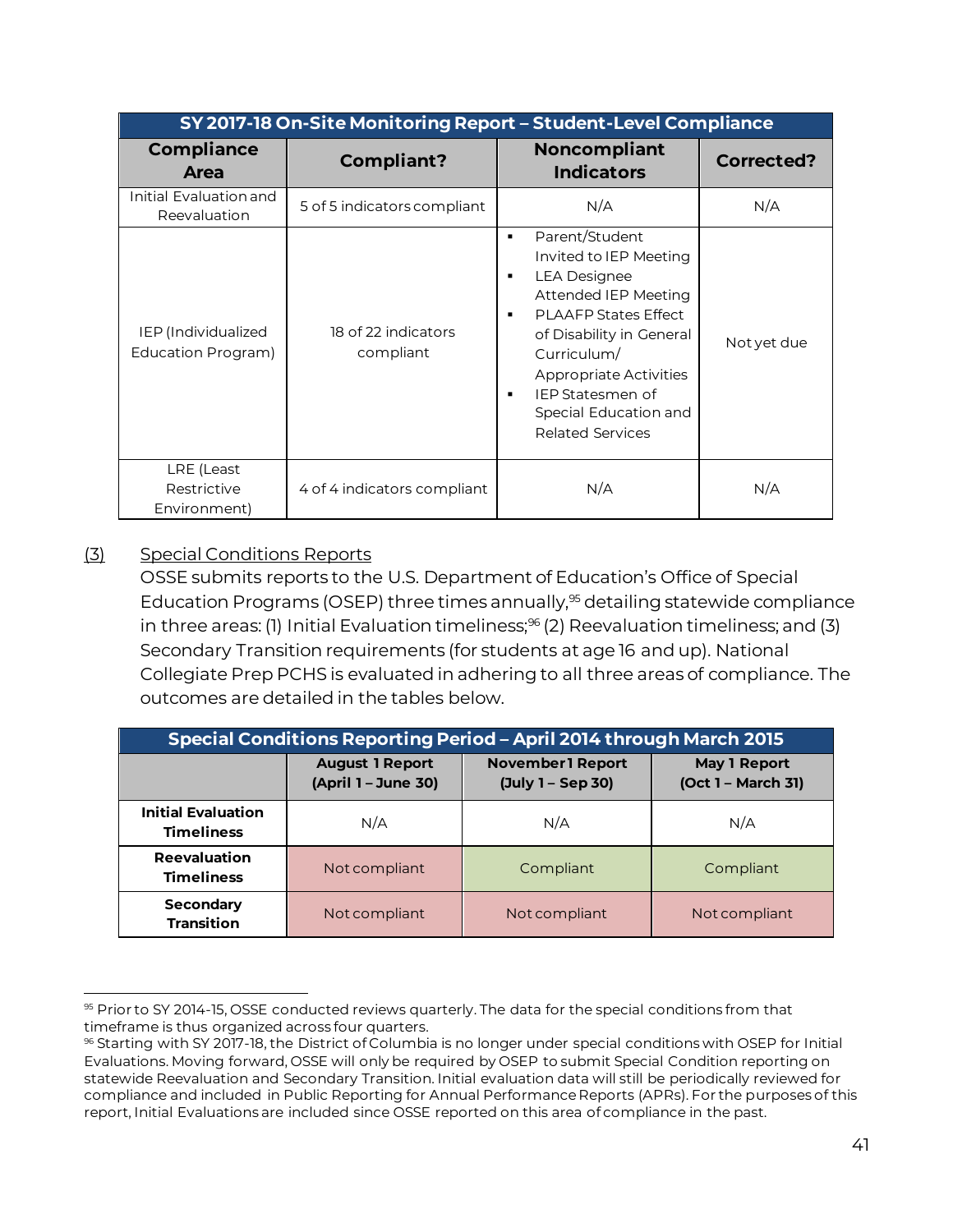| <b>Special Conditions Reporting Period - April 2015 through March 2016</b> |                                               |                                         |               |  |  |  |
|----------------------------------------------------------------------------|-----------------------------------------------|-----------------------------------------|---------------|--|--|--|
|                                                                            | <b>August 1 Report</b><br>(April 1 - June 30) | <b>May 1 Report</b><br>(Oct 1 - Mar 31) |               |  |  |  |
| <b>Initial Evaluation</b><br><b>Timeliness</b>                             | N/A                                           | N/A                                     | Not compliant |  |  |  |
| <b>Reevaluation Timeliness</b>                                             | Not compliant                                 | N/A                                     | Not compliant |  |  |  |
| <b>Secondary Transition</b>                                                | Compliant                                     | N/A                                     | Not compliant |  |  |  |

| Special Conditions Reporting Period - April 2016 through March 2017 |                                               |                                         |           |  |  |  |  |
|---------------------------------------------------------------------|-----------------------------------------------|-----------------------------------------|-----------|--|--|--|--|
|                                                                     | <b>August 1 Report</b><br>(April 1 - June 30) | <b>May 1 Report</b><br>(Oct 1 - Mar 31) |           |  |  |  |  |
| <b>Initial Evaluation</b><br><b>Timeliness</b>                      | N/A                                           | N/A                                     | N/A       |  |  |  |  |
| <b>Reevaluation Timeliness</b>                                      | Compliant                                     | N/A                                     | N/A       |  |  |  |  |
| <b>Secondary Transition</b>                                         | Not compliant                                 | Not compliant                           | Compliant |  |  |  |  |

| <b>Special Conditions Reporting Period - April 2017 through March 2018</b> |                                                                                                                                           |     |     |  |  |  |  |
|----------------------------------------------------------------------------|-------------------------------------------------------------------------------------------------------------------------------------------|-----|-----|--|--|--|--|
|                                                                            | <b>November1 Report</b><br><b>August 1 Report</b><br><b>May 1 Report</b><br>(April 1 - June 30)<br>$(Oct1 - Mar 31)$<br>(July 1 - Sep 30) |     |     |  |  |  |  |
| <b>Initial Evaluation</b><br><b>Timeliness</b>                             | N/A                                                                                                                                       | N/A | N/A |  |  |  |  |
| <b>Reevaluation Timeliness</b>                                             | Compliant                                                                                                                                 | N/A | N/A |  |  |  |  |
| <b>Secondary Transition</b>                                                | Compliant                                                                                                                                 | N/A | N/A |  |  |  |  |

#### Child Find Monitoring Report

"Child find" is a set of policies, procedures, and public awareness activities designed to locate, identify, and evaluate children who may require special education and related services. Each LEA must have policies and procedures in effect to ensure that all children with disabilities in need of special education and related services, regardless of severity of disability, are identified, located, and evaluated. As a result of the D.L. v. District of Columbia<sup>97</sup> special education litigation, in SY 2017-18 OSSE audited every LEA's identification rate of enrolled students receiving special education services under IDEA against the 8.5% threshold established in the case. OSSE also conducted desktop reviews of all LEA child find policies to ensure that identification rates were not the results of

l <sup>97</sup> D.L. v. The District of Columbia (Case No. 1:05-cv-01437), 860 F.3d 713, (DC Cir. 2017).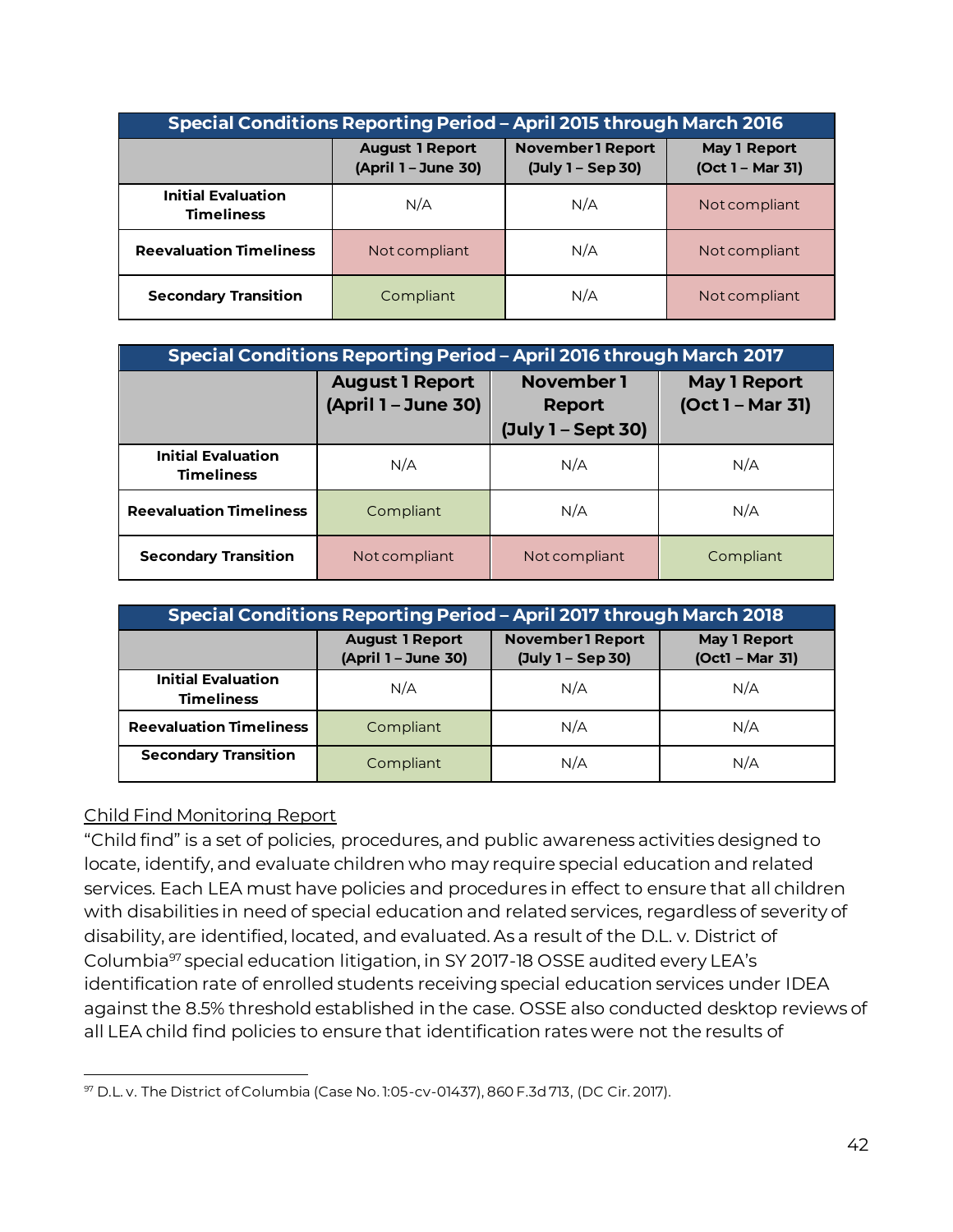inappropriate policies and procedures.<sup>98</sup> Based on this review, OSSE determined if an LEA's identification rate and child find policies were compliant with IDEA and local law. LEAs deemed out of compliance were required to submit to OSSE their revised child find policies and proof of staff training. OSSE will continue child find monitoring moving forward, but it will not conduct this extensive review again in SY 2018-19.

In the updated Child Find review process, OSSE reviews LEA identification rates and LEA's Child Find Policies during the Spring of each school year. Based on this review, OSSE makes a determination of whether the LEA is out of compliance due to a low identification rate, its Child Find policy and procedures, or both. OSSE states in its notification letter to the LEA the result of its review and, if required, what actions the LEA is required to take to be deemed compliant.

During SY 2017-18, OSSE found that National Collegiate Prep PCHS identified 29.9% of its students eligible for special education, which is above the District's 2017-18 identification rate of 8.5%. Further, OSSE reviewed National Collegiate Prep PCHS's Child Find Policy, practices, and procedures. The results of the focused monitoring activities were sent to the LEA's leader.<sup>99</sup> Upon review, OSSE determined that the LEA is compliant with Child Find requirements and no further action is required.

# Significant Discrepancy Finding

OSSE annually reviews LEAs' rates of suspension and expulsion for students with disabilities as compared to their non-disabled peers. This review is based on the prior school year's data. OSSE will annually define what constitutes "significant discrepancy" between these two rates. In SY 2017, this definition required two conditions to be met:

- Any excess in the rate of long-term suspension and expulsion between students with disabilities and students without disabilities; and,
- A rate ratio of 1.5 or higher, meaning students with disabilities from a particular racial or ethnic group are suspended or expelled at a rate that is at least one and a half times greater than the rate for all students without disabilities.

For those LEAs found to have significant discrepancy, OSSE requires the LEA to complete and submit a self-study to review its own policies and practices related to the development and implementation of individualized education programs (IEPs), procedural safeguards, and the use of positive behavioral interventions and supports. An LEA will be cited for noncompliance only if the significant discrepancy was found to be the result of the aforementioned documents not complying with regulatory requirements.

l <sup>98</sup> For more information, see OSSE's "Dear Colleague" letter on key IDEA requirements related to D.L. v. District of Columbia a[t https://osse.dc.gov/publication/dear-colleague-letter-key-idea-requirements-related-dl-v](https://osse.dc.gov/publication/dear-colleague-letter-key-idea-requirements-related-dl-v-district-columbia)[district-columbia.](https://osse.dc.gov/publication/dear-colleague-letter-key-idea-requirements-related-dl-v-district-columbia)

<sup>99</sup> Please find the Child Find Focused Monitoring Report for National Collegiate Prep PCHS attached as Appendix P.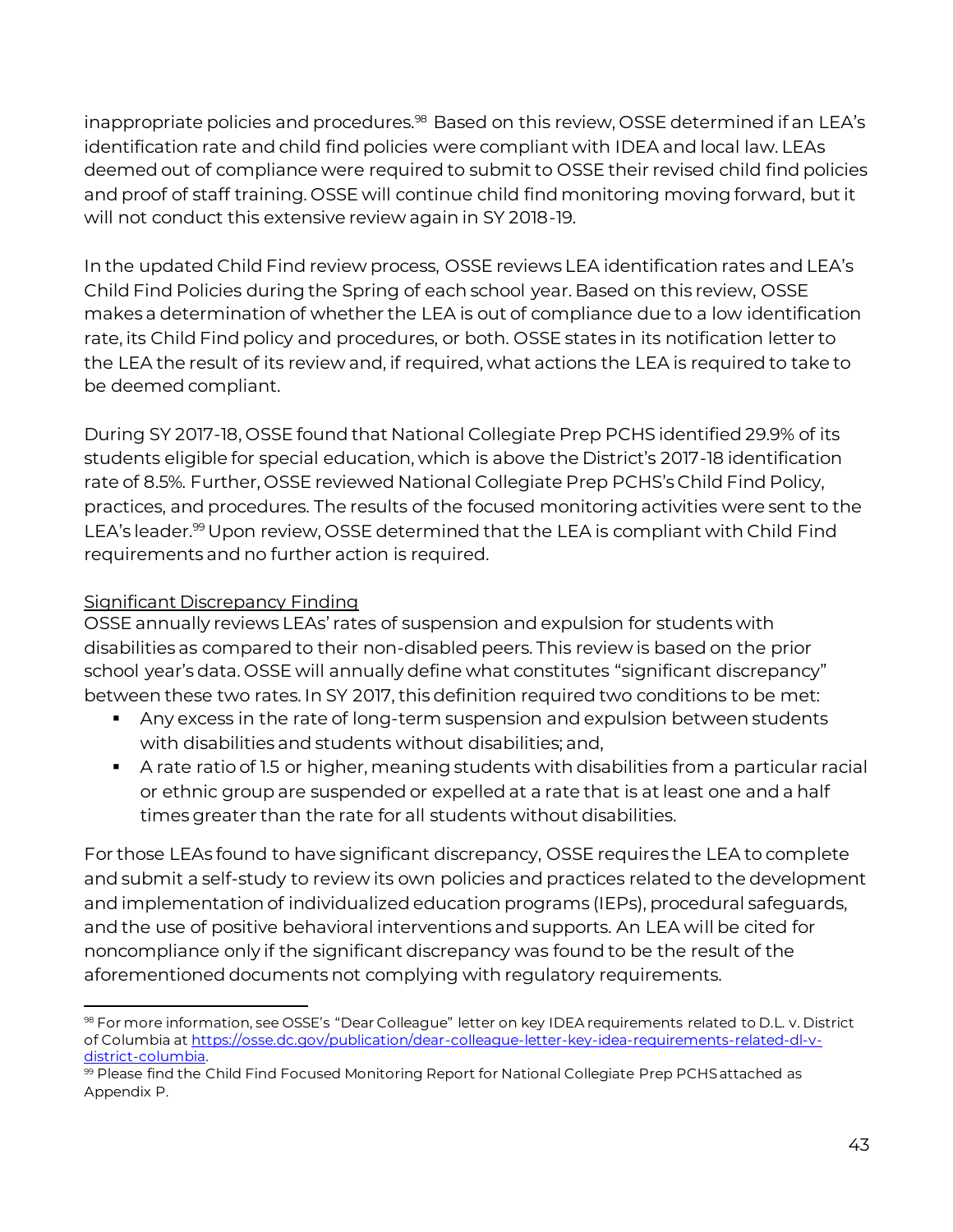In May 2018,<sup>100</sup> OSSE notified National Collegiate Prep PCHS that its review of SY 2016-17 data concluded that the school had a significant discrepancy in the rate of long-term suspensions and expulsions between African-American students with disabilities and all students without disabilities. OSSE requested in its notification letter to the school that the LEA complete and submit a self-study assessment. After review of the self-study, OSSE issued National Collegiate Prep PCHS a finding of noncompliance for significant discrepancy due to the following:

- Failure to notify the parents and provide parents with procedural safequards on the date on which a decision was made to make a removal that constituted a change in placement;
- Failure to conduct functional behavior assessments, and develop and implement behavior intervention plans;
- Failure to conduct manifestation determination meetings; and
- Failure to provide educational services to enable the students to continue to participate in the general education curriculum, although in another setting.

To address the areas of noncompliance, OSSE required that National Collegiate Prep PCHS develop and implement a continuous improvement plan. On August 2018, the LEA has submitted its plan to OSSE, and it will provide evidence of progress in November 2018 and February 2019.

Hearing Officer Determination (HOD) Implementation Review OSSE manages and oversees compliance through the HOD Tracker (formerly called the Blackman Jones database) that tracks the timely implementation of actions required by HODs. The chart below shows the two special education administrative due process complaints brought against the school that resulted in a finding of noncompliance by a Hearing Officer.<sup>101</sup>

| $\overline{\rm{1}}$ Transmittal Date $^{\rm{102}}$ | <b>HOD Implementation and</b><br>Timeliness Status <sup>103</sup> |  |  |
|----------------------------------------------------|-------------------------------------------------------------------|--|--|
| April 2016                                         | Implemented timely                                                |  |  |
| December 2016                                      | Not implemented and untimely                                      |  |  |

l 100 See 2016-17 Significant Discrepency Review Report Attachments, attached to this report as Appendix C. 101 HODs are the written decisions issued as a result of a due process complaint that proceeded to hearing. Many other complaints are withdrawn for a number of reasons, including settlement. Not all outcomes are required to be tracked; thus, for the purposes of charter reviews and renewals, DC PCHSB reports only on HODs that resulted in a finding of noncompliance against the LEA.

<sup>102</sup> This is the date the Office of Dispute Resolution transmits the HOD to the database a few days after the hearing officer has issued a decision.

<sup>103</sup> An HOD may be implemented timely, implemented untimely, or not implemented and is untimely.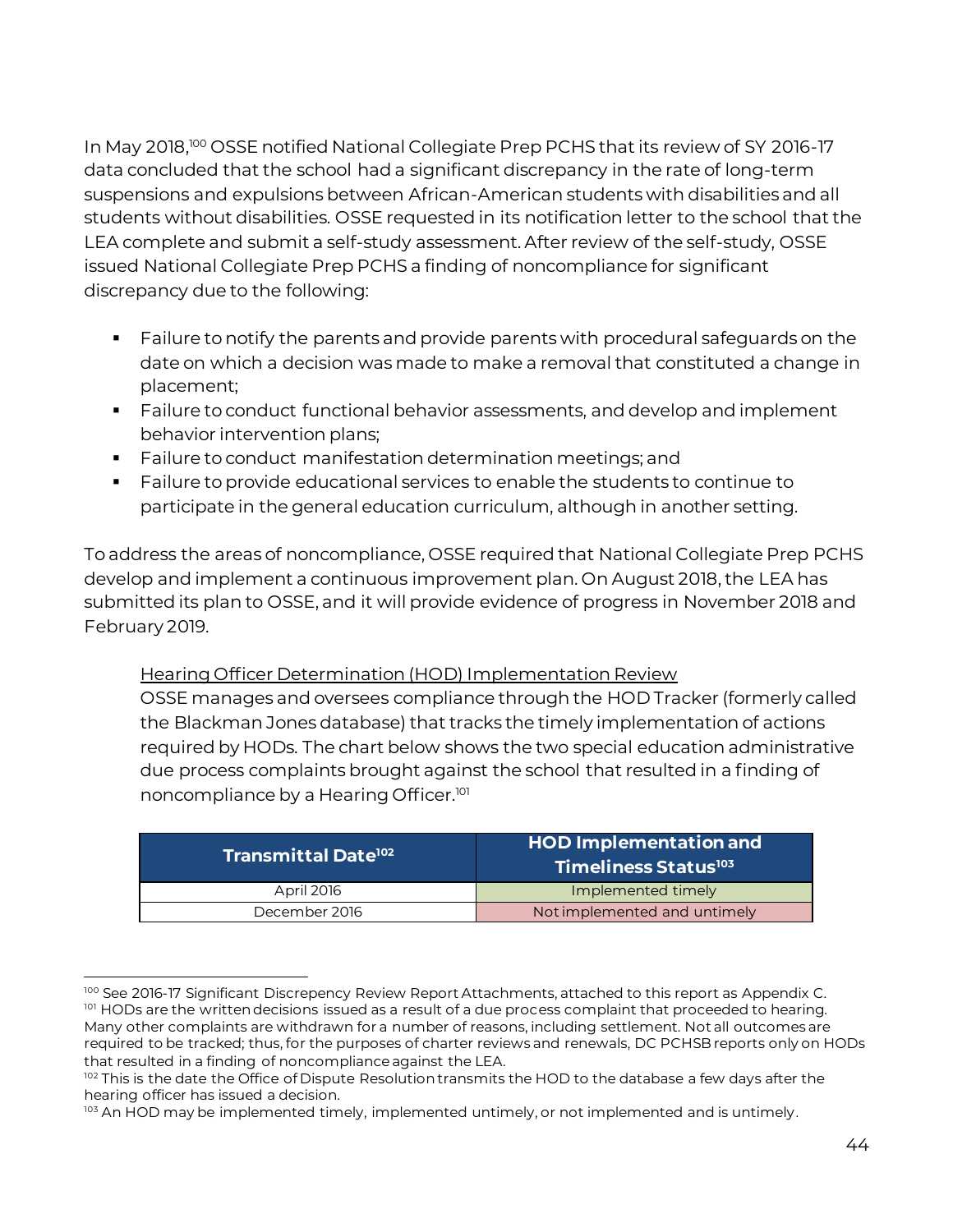# **SECTION THREE: FISCAL MANAGEMENT AND ECONOMIC VIABILITY**

# <span id="page-46-0"></span>**Introduction**

The SRA requires DC PCSB to revoke a school's charter if DC PCSB determines that the school:

- Has engaged in a pattern of nonadherence to generally accepted accounting principles (GAAP);
- Has engaged in a pattern of fiscal mismanagement; and/or
- **E** Is no longer economically viable.<sup>104</sup>

DC PCSB has assessed National Collegiate Prep PCHS's financial performance by reviewing the previous five years of audited financials and DC PCSB's Financial Analysis Review (FAR) reports, dating from FY 2013 through FY 2017. DC PCSB also reviewed the school's unaudited financials for FY 2018 and incorporated this data when relevant. For the purpose of this report, DC PCSB used the FY 2017 FAR Report's "meets expectation" ranges to compare the financial strength of individual measures. The ranges were established where the upper end of the range was the "target" for financial performance and the lower end was the "floor." Schools performing at or above the established targets are determined to be in a strong financial position for the specific metric being assessed. When schools' metrics fall below the established floors, they are further reviewed to determine whether this poses financial concerns. DC PCSB assesses the school's financial condition holistically in order to determine whether operations are adequately managed, sustainable, and economically viable.

|                   | <b>KEY for Fiscal Management and Economic Viability Charts</b>                                                                                                                                                                                                                                                          |
|-------------------|-------------------------------------------------------------------------------------------------------------------------------------------------------------------------------------------------------------------------------------------------------------------------------------------------------------------------|
| <b>No Shading</b> | Within an average, financially healthy range based on the FAR and general<br>finance principles.                                                                                                                                                                                                                        |
| <b>Red</b>        | Falling within a range which is cause for concern based on the FAR and general<br>$\bullet$<br>finance principles. Though this does not necessarily show fiscal mismanagement<br>on the part of the school, it indicates that this specific measure fell below the<br>targets that DC PCSB considers financially sound. |

# **Summary of Findings**

National Collegiate Prep PCHS has demonstrated adequate fiscal performance. Its financial audits confirm the school has adhered to GAAP and has adequate internal controls. The school has not engaged in a pattern of fiscal mismanagement, and it is economically viable.

Overall, the school's financial performance is healthy, with positive net assets of \$653k, sufficient liquidity, and low debt leverage. Trends in enrollment, however, have shown that National Collegiate Prep PCHS has not been able to consistently retain or grow its enrollment numbers, which could be problematic for its long-term viability. The school has

 $\overline{a}$ <sup>104</sup> See D.C. Code § 38-1802.13(b).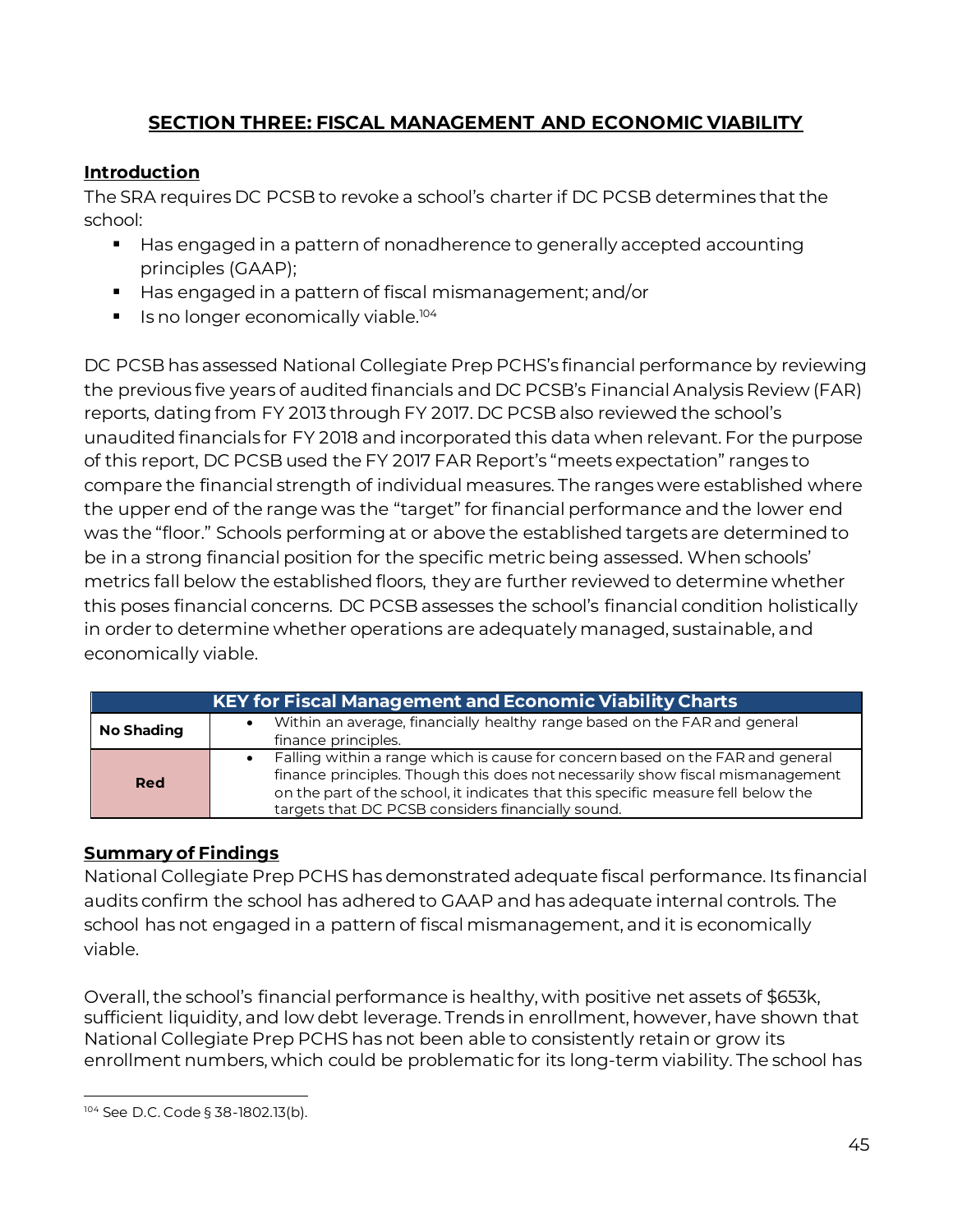generated operating surpluses for three of the past five years and its net asset position has been sufficient to cover the deficits generated. However, continued deficits, complimented with negative enrollment trends, could pose a threat for the school's viability. If the school is continued, its enrollment numbers should be monitored going forward to ensure negative enrollment trends do not continue. The school's five-year review noted weak economic viability, as measured by liquidity position and net assets. This financial condition has improved, as evidenced by an increase in: Days of Cash on Hand, Current Ratio, and the Primary Reserve Ratio. Further details on each of these components are provided below.

#### **Financial Overview**

Overall, the school has exhibited adequate financial performance. The following table provides an overview of National Collegiate Prep PCHS's financial information between FY 2013 and FY 2017. National Collegiate Prep PCHS has steadily grown revenue through 2018, with unaudited financial results reflecting approximately an 11% increase total revenues from 2013. The school's days of cash on hand has increased from 10 days in 2013 to 32 days in 2018, and its current ratio has increased from 1.1 in 2013 to 4.3 in 2018, based on unaudited results. The school's net assets have also increased 93%, from 2013 to 2018, which resulted in an overall increase in its primary reserve ratio from 6% to 10%. One lingering concern for DC PCSB is the school's declining enrollment numbers given National Collegiate Prep PCHS' enrollment has been trending negatively since 2013. The school's inability to attract and retain overtime may negatively impact its fiscal performance moving forward.

| <b>Financial Highlights (\$ in 000s)</b>      |                 |          |         |         |          |         |  |  |  |
|-----------------------------------------------|-----------------|----------|---------|---------|----------|---------|--|--|--|
| 2018*<br>2015<br>2016<br>2013<br>2014<br>2017 |                 |          |         |         |          |         |  |  |  |
| Maximum Enrollment <sup>105</sup>             | 500             | 500      | 500     | 500     | 500      | 500     |  |  |  |
| <b>Audited Enrollment</b>                     | 310             | 330      | 306     | 280     | 275      | 276     |  |  |  |
| <b>Total Revenue</b>                          | \$5,688         | \$6,050  | \$6,616 | \$6,116 | \$5,972  | \$6,293 |  |  |  |
| Surplus/(Deficit) <sup>106</sup>              | \$306           | ( \$192) | \$615   | \$46    | ( \$200) | \$41    |  |  |  |
| <b>Unrestricted Cash Balances</b>             | \$145           | \$233    | \$262   | \$610   | \$717    | \$550   |  |  |  |
| Number of Days of Cash on                     | 10 <sup>°</sup> | 14       | 16      | 37      | 43       | 32      |  |  |  |
| Hand <sup>107</sup>                           |                 |          |         |         |          |         |  |  |  |
| Net Asset Position <sup>108</sup>             | \$339           | \$147    | \$762   | \$809   | \$608    | \$653   |  |  |  |
| Primary Reserve Ratio <sup>109</sup>          | 6%              | 2%       | 13%     | 13%     | 10%      | 10%     |  |  |  |

\*Based on unaudited financials

#### **Fiscal Management**

Based on DC PCSB's assessment of the school's liquidity, debt burden, and cost management, the school has shown evidence of adequate fiscal management. Specifically,

l 105 Maximum Enrollment represents the largest possible number of students for which the school may receive public funding. It may be higher than the school's targeted or budgeted enrollment but provides a good proxy for the school's enrollment expectations over time.

<sup>106</sup> Surplus / (Deficit) is total revenue minus total expenses.

<sup>107</sup> Number of Days of Cash on Hand equals unrestricted cash and cash equivalents divided by daily operating expenses (which equals annual operating expenses divided by 365 days). It is a measure of the school's ability to pay debts and claims as they come due.

<sup>108</sup> Net Asset Position equals total assets minus total liabilities.

<sup>109</sup> Primary Reserve Ratio equals total net assets, less intangible assets, divided by total annual expenses.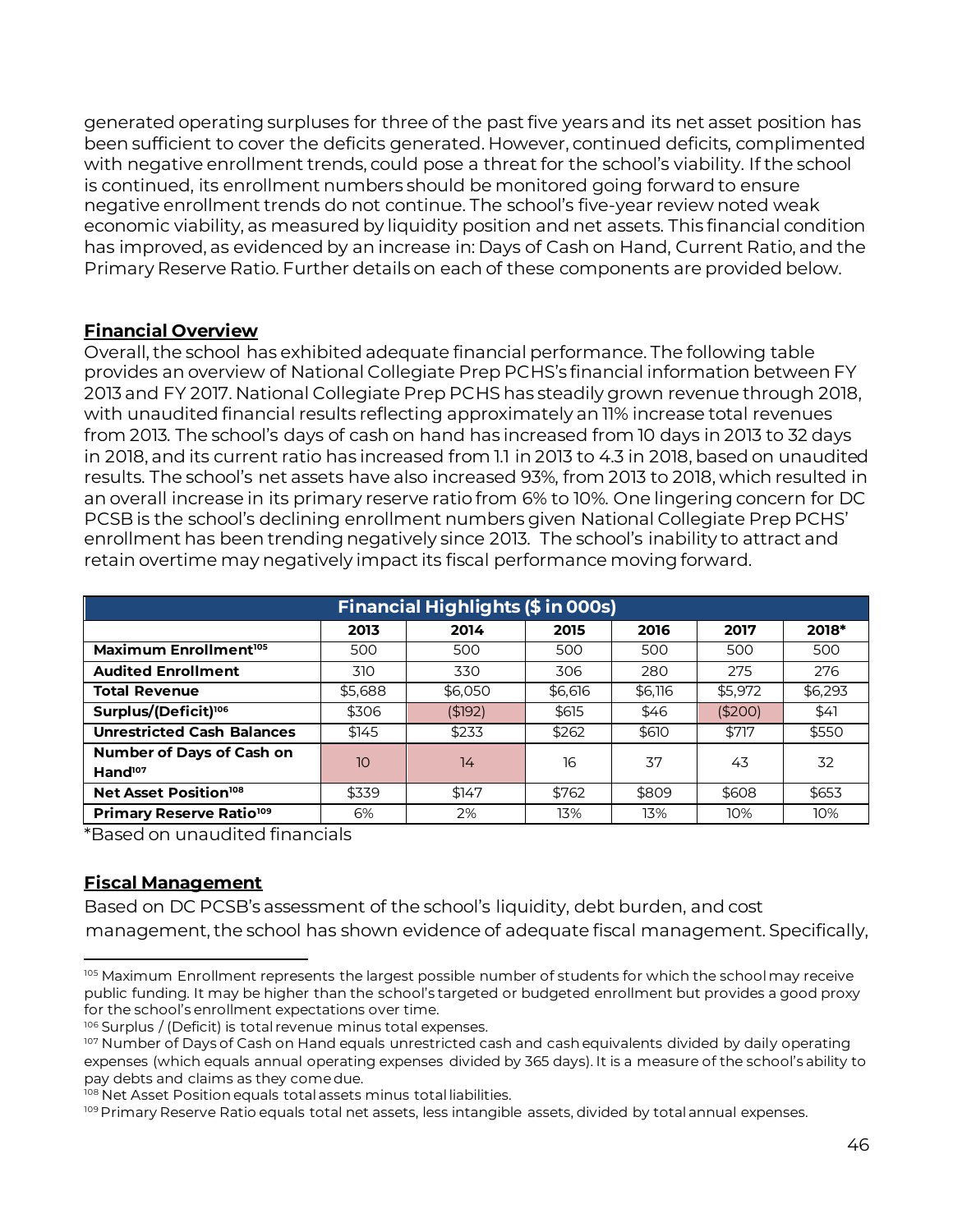liquidity is sufficient; the school has no outstanding debt to service; costs are effectively managed; and the internal control environment appears to be strong. These areas are discussed further below.

| <b>Liquidity</b>                     |       |                        |      |      |      |      |      |       |  |
|--------------------------------------|-------|------------------------|------|------|------|------|------|-------|--|
|                                      | Floor | <b>Target</b><br>range | 2013 | 2014 | 2015 | 2016 | 2017 | 2018* |  |
| <b>Current Ratio</b>                 | 0.7   | 1.0                    | 1.1  | 0.7  | 2.7  | 3.4  | 2.1  | 4.3   |  |
| Number of<br>Days of Cash<br>on Hand | 15    | 45                     | 10   | 13   | 16   | 36   | 43   | 32    |  |

#### **Liquidity**

\* Based on unaudited financials

Liquidity refers to the school's ability convert assets to cash in order to meet its immediate financial obligations, particularly in the short-term. DC PCSB measures liquidity by assessing two metrics—the Current Ratio<sup>110</sup> and Days of Cash on Hand<sup>111</sup>—as well as considering the school's solvency.

Current Ratio: The current ratio divides a school's current assets by its current liabilities. "Current" means being available or coming due within the next year. The school's current ratio has consistently been above the target of 1.0, except in 2014, meaning the school has the means to meet obligations that will come due in the next year. Since 2014, the school has improved its current ratio significantly, showing more than adequate liquidity to meet its financial obligations.

Days of Cash on Hand: This measure determines how many days of expenses a school can meet with the cash it has in the bank. The school's cash on hand has increased significantly over the past five years, with an increase of approximately 22 days of cash on hand. In 2013, the school only held 10 days of cash on hand; if draws on the line of credit of \$60K were omitted from the school's outstanding cash balance, cash on hand would have been only six days. In 2016, the school paid off its line of credit and opted not to renew the agreement. As of 2017, the school held 43 days of cash, which is close to DC PCSB's 45-day target.

Solvency: The final measure of liquidity is solvency,<sup>112</sup> which considers the school's overall ability to pay outstanding obligations, including amounts due to vendors, employees, and lenders if the school's charter were to be revoked. DC PCSB reviewed National Collegiate Prep PCHS's FY 2017 audited financial statements to determine the risk to third parties in

l 110 A school's current ratio is its current assets divided by current liabilities.

<sup>111</sup> Days of Cash on Hand is the amount of unrestricted cash and cash equivalents divided by daily operating expenses, excluding depreciation & amortization.

<sup>112</sup> Except when the school owns a facility, solvency equals unrestricted cash plus receivables with a high probability of collection, minus liabilities and closure expenses.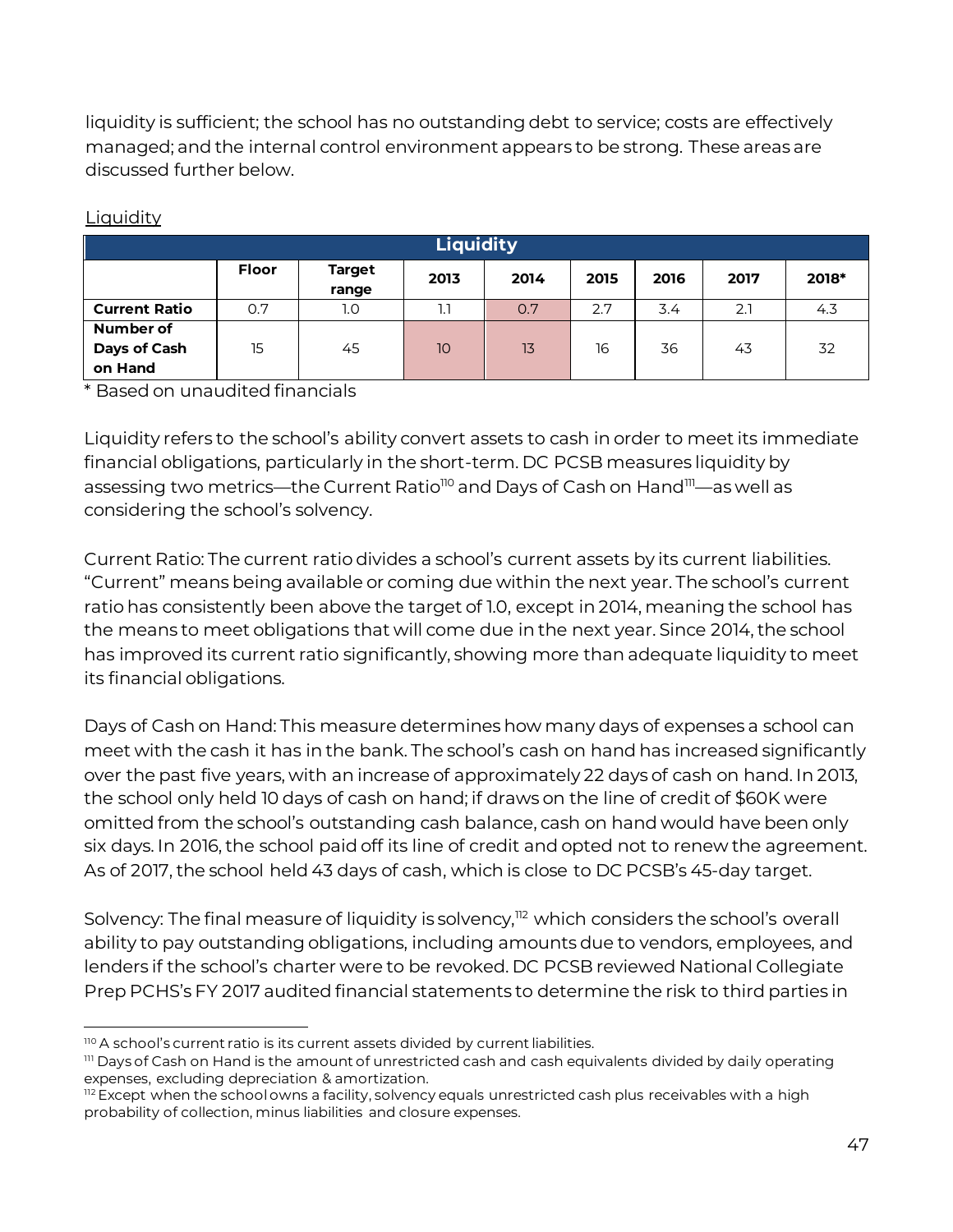the event of school closure. Should the DC PCSB Board vote to close National Collegiate Prep PCHS, staff expects that the school would be able to meet its operating obligations, including estimated closure costs, and the school would not have a shortfall in meeting obligations due to vendors and employees. This analysis remains unchanged for FY 2018 based on the available unaudited financials. Given the overall financial health of the school, National Collegiate Prep PCHS's solvency is not an area of concern.

| <b>Debt Burden</b>                           |              |               |      |      |      |                                            |                  |            |
|----------------------------------------------|--------------|---------------|------|------|------|--------------------------------------------|------------------|------------|
|                                              | <b>Floor</b> | <b>Target</b> | 2013 | 2014 | 2015 | 2016                                       | 2017             | 2018*      |
| <b>Debt Ratio</b>                            | 0.9          | 0.5           | 0.5  | 0.8  | 0.3  | 0.2                                        | 0.4              | 0.2        |
| <b>Debt Service</b><br><b>Coverage Ratio</b> |              | 1.0           |      | 1.2  |      | $N/A$ – metric<br>introduced in FY<br>2016 | outstanding debt | $N/A - No$ |

#### Debt Burden

\*Based on unaudited financials

Based on DC PCSB's assessment, there are no current concerns related to National Collegiate Prep PCHS's debt burden. DC PCSB reviews two ratios related to debt management—the debt ratio<sup>113</sup> and the debt service coverage ratio (DSC).<sup>114</sup>

Debt Ratio: In FY 2014, the school was highly leveraged, with liabilities almost equal to total assets (e.g., a debt ratio of 0.8), which is approaching the floor for this metric. Since then, the debt ratio has consistently improved to 0.4 in FY 2017, with the unaudited financials reflecting even better performance for FY 2018.

Debt Service Coverage Ratio: The debt service coverage ratio compares a school's current year operating surplus with the interest and principal due on its debt. A high ratio implies sufficient resources were available for debt service, while a low ratio indicates a school's inability to service its debt. The school has not had outstanding long-term debt to service within the last five years, therefore, this metric was not considered.

l 113 Debt Ratio equals the total liabilities divided by the total assets.

<sup>114</sup> Debt Service Coverage (DSC) Ratio equals Earnings Before Interest, Depreciation, and Amortization divided by the sum of scheduled principal payments and interest paid (not including balloon payments).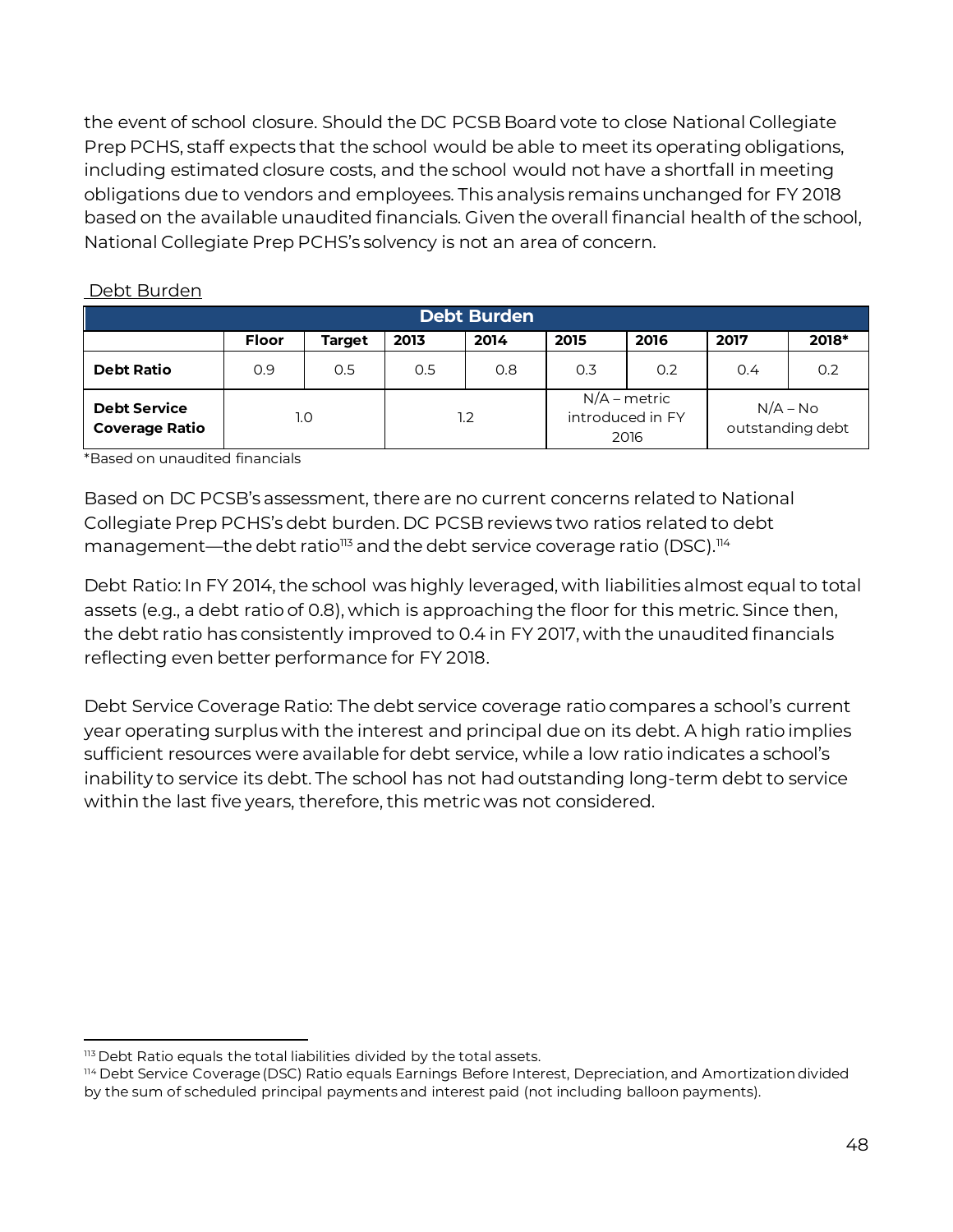#### Cost Management

| Components of Expenses (\$ in 000s)  |         |         |         |         |         |  |  |  |  |
|--------------------------------------|---------|---------|---------|---------|---------|--|--|--|--|
| 2016<br>2017<br>2013<br>2014<br>2015 |         |         |         |         |         |  |  |  |  |
| <b>Salaries and Benefits</b>         | \$3.206 | \$3.653 | \$3.644 | \$3.982 | \$4,059 |  |  |  |  |
| <b>Direct Student Costs</b>          | \$522   | \$714   | \$580   | \$672   | \$703   |  |  |  |  |
| <b>Occupancy Expenses</b>            | \$815   | \$895   | \$851   | \$860   | \$867   |  |  |  |  |
| General Expenses <sup>115</sup>      | \$837   | \$981   | \$925   | \$556   | \$544   |  |  |  |  |

| <b>As a Percent of Expenses</b> |      |      |      |      |      |                       |  |
|---------------------------------|------|------|------|------|------|-----------------------|--|
|                                 | 2013 | 2014 | 2015 | 2016 | 2017 | <b>FY 2017</b>        |  |
|                                 |      |      |      |      |      | <b>Sector Average</b> |  |
| <b>Salaries and Benefits</b>    | 60%  | 59%  | 61%  | 66%  | 66%  | 62%                   |  |
| <b>Direct Student Costs</b>     | 10%  | 11%  | 10%  | 11%  | 11%  | 10%                   |  |
| <b>Occupancy Expenses</b>       | 15%  | 14%  | 14%  | 14%  | 14%  | 16%                   |  |
| <b>General Expenses</b>         | 16%  | 16%  | 15%  | 9%   | 9%   | 10%                   |  |

The tables above provide an overview of the school's spending decisions over the past five years. It appears that National Collegiate Prep PCHS's expenses are in line with sector averages.

#### Internal Controls

At the highest level, internal controls are processes assuring achievement of an organization's objectives in operational effectiveness and efficiency, reliable financial reporting, and compliance with laws, regulations, and policies.

Audits of National Collegiate Prep PCHS establish that the school has adhered to GAAP. The school's auditors issued unmodified audit opinions for all years and there were no material weaknesses identified in internal controls over financial reporting. Additionally, no other findings were identified in internal control over compliance and going concern considerations determined that the school has been stable over time. Based on this assessment, National Collegiate Prep PCHS appears to have an adequate internal control environment.

l 115 DC PCSB has worked with the Financial Oversight Task Force to revise definitions of cost categories, including combining Office Expenses and General Expenses beginning in FY 2016. Other category definitions have also changed over time.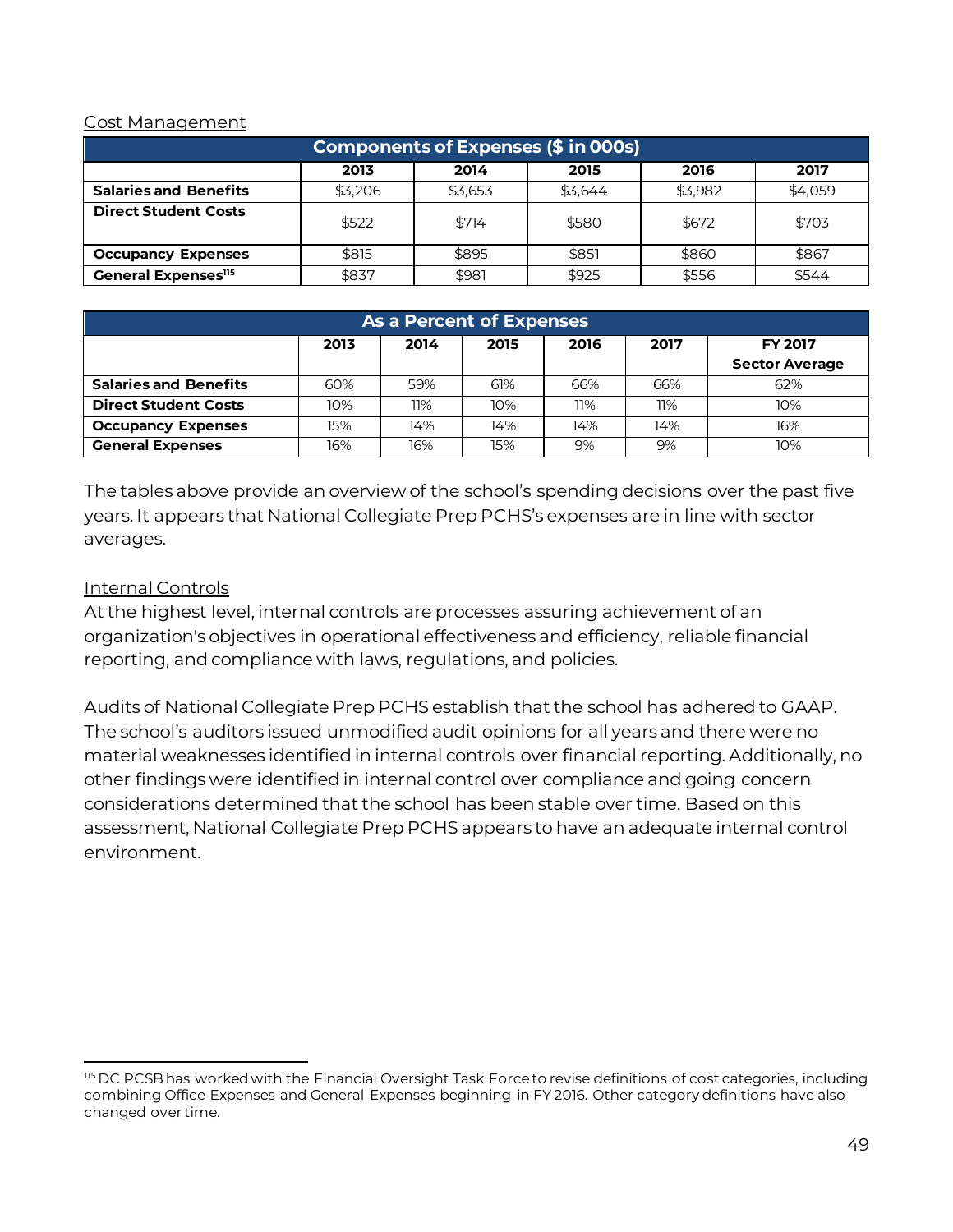| <b>Internal Controls</b>                                                                                         |           |           |           |      |           |  |  |  |
|------------------------------------------------------------------------------------------------------------------|-----------|-----------|-----------|------|-----------|--|--|--|
|                                                                                                                  | 2013      | 2014      | 2015      | 2016 | 2017      |  |  |  |
| Modified Statement Opinion. The auditor issues an                                                                |           |           |           |      |           |  |  |  |
| opinion letter on the basic financial statements. An                                                             |           |           |           |      |           |  |  |  |
| unmodified opinion means the auditor is satisfied                                                                |           |           |           |      |           |  |  |  |
| professionally that the statements present fairly the                                                            | <b>No</b> | <b>No</b> | No        | No   | <b>No</b> |  |  |  |
| financial position of the school and the results of                                                              |           |           |           |      |           |  |  |  |
| operations. Should there be areas of doubt, the opinion                                                          |           |           |           |      |           |  |  |  |
| may be modified, adverse, or disclaimed.                                                                         |           |           |           |      |           |  |  |  |
| Material Weakness. A material weakness is a deficiency,                                                          |           |           |           |      |           |  |  |  |
| or combination of deficiencies, in internal control over                                                         |           |           |           |      |           |  |  |  |
| financial reporting, such that there is a reasonable                                                             | No        | <b>No</b> | <b>No</b> | No   | No.       |  |  |  |
| possibility that a material misstatement of the school's                                                         |           |           |           |      |           |  |  |  |
| financial statements will not be prevented, or detected                                                          |           |           |           |      |           |  |  |  |
| and corrected in a timely manner.                                                                                |           |           |           |      |           |  |  |  |
| Statement Non-Compliance. The auditor tests for                                                                  |           |           |           |      |           |  |  |  |
| compliance with certain provisions of laws, regulations,                                                         |           |           |           |      |           |  |  |  |
| contracts, and grant agreements. Non-compliance could                                                            | <b>No</b> | No        | <b>No</b> | No.  | No.       |  |  |  |
| have a direct and material effect on the determination of                                                        |           |           |           |      |           |  |  |  |
| financial statement amounts.                                                                                     |           |           |           |      |           |  |  |  |
| Modified Program Opinion (Uniform Guidance). When                                                                |           |           |           |      |           |  |  |  |
| expenditures of federal funds are greater than \$750,000,                                                        |           |           |           |      |           |  |  |  |
| the auditor performs an extended review and issues an                                                            |           |           |           |      |           |  |  |  |
| opinion letter on compliance with the requirements of                                                            | <b>No</b> | <b>No</b> | <b>No</b> | No   | <b>No</b> |  |  |  |
| laws, regulations, contracts, and grants applicable to each                                                      |           |           |           |      |           |  |  |  |
| of the school's major federal programs. A modified opinion                                                       |           |           |           |      |           |  |  |  |
| indicates instances of non-compliance.                                                                           |           |           |           |      |           |  |  |  |
| Program Material Weakness (Uniform Guidance). In                                                                 |           |           |           |      |           |  |  |  |
| planning and performing the audit of major federal                                                               |           |           |           |      |           |  |  |  |
| programs, the auditor considers internal controlover                                                             |           |           |           |      |           |  |  |  |
| compliance with the requirements of applicable laws,                                                             |           |           |           |      |           |  |  |  |
| regulations, contracts, and grants. A material weakness in                                                       | <b>No</b> | No        | No        | No   | No.       |  |  |  |
| internal control indicates that there is a reasonable                                                            |           |           |           |      |           |  |  |  |
| possibility of material non-compliance with a requirement                                                        |           |           |           |      |           |  |  |  |
| of a federal program that will not be prevented, or                                                              |           |           |           |      |           |  |  |  |
| detected and corrected, on a timely basis.                                                                       |           |           |           |      |           |  |  |  |
| Findings & Questioned Costs. The auditor discloses audit                                                         |           |           |           |      |           |  |  |  |
| findings that are important enough to merit attention by                                                         | $\circ$   | $\circ$   | $\circ$   | 0    | 0         |  |  |  |
| those charged with governance, with documentation of                                                             |           |           |           |      |           |  |  |  |
| corrective action plans noting the responsible party.                                                            |           |           |           |      |           |  |  |  |
| Unresolved Prior Year Findings. The auditor discloses<br>prior year audit findings that have not been corrected. | No        | No        | No        | No   | No        |  |  |  |
| Going-Concern Issue. The auditor indicates that the                                                              |           |           |           |      |           |  |  |  |
| financial strength of the school is questioned.                                                                  | No        | No        | No        | No.  | No        |  |  |  |
| Debt-Compliance Issue. The audit discloses that the                                                              |           |           |           |      |           |  |  |  |
| school was not in compliance with certain debt covenants.                                                        | No        | No        | No        | No   | No        |  |  |  |
| A debt-compliance issue may prelude insolvency.                                                                  |           |           |           |      |           |  |  |  |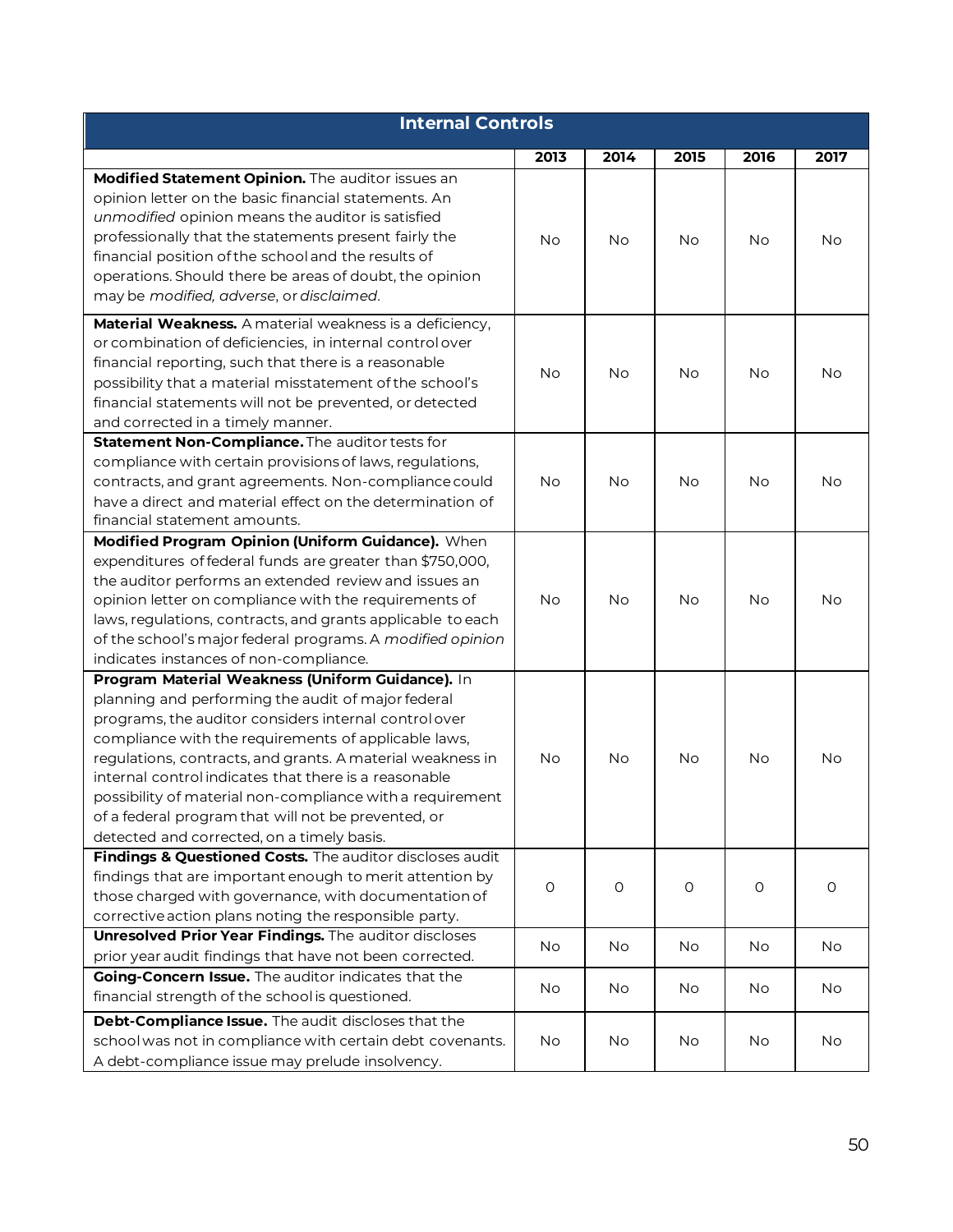# **Economic Viability**

Considering earnings, cash flows, reserves, and trends in both enrollment and revenue, DC PCSB staff has concerns regarding National Collegiate Prep PCHS's long-term economic viability. Trends in enrollment have shown that National Collegiate Prep PCHS has not been able to consistently retain or grow its enrollment numbers, which could be problematic for its long-term viability. The school has generated operating surpluses for three of the past five years and reserve numbers have been sufficient to cover the deficits generated. However, continued deficits, complimented with negative enrollment trends, could pose a threat for the school's viability.

| $($ in OOS)$                                                      | <b>Floor</b> | 2013  | 2014      | 2015  | 2016  | 2017    | 2018* |
|-------------------------------------------------------------------|--------------|-------|-----------|-------|-------|---------|-------|
| Surplus/(Deficit)                                                 | $<$ O        | \$306 | (\$192)   | \$615 | \$46  | (\$200) | \$41  |
| <b>Earnings before</b><br><b>Depreciation and</b><br>Amortization | $<$ O        | \$396 | $($ \$84) | \$736 | \$145 | (\$118) | \$107 |

\*Based on unaudited financials

#### Earnings and Operating Cash Flow

One measure of economic viability is whether a school runs a surplus—put simply, whether revenues exceed expenditures. While healthy schools can occasionally run deficits, in most years they do not. Earnings before Depreciation and Amortization (EBDA) removes major non-cash items from the earnings calculation and is an indicator of whether the school has generated positive cash for the year. 116

National Collegiate Prep PCHS had positive earnings and positive EBDA in three of the last five years, with FY 2018 reflecting positive results. The school has not consistently operated at a deficit and net assets have been sufficient to cover these losses.

| $(\$ in OOS)$                       | Floor | <b>Target</b> | 2013  | 2014  | 2015  | 2016  | 2017  | 2018* |
|-------------------------------------|-------|---------------|-------|-------|-------|-------|-------|-------|
| <b>Net Asset</b><br><b>Position</b> | \$0   | N/A           | \$339 | \$147 | \$762 | \$809 | \$608 | \$653 |
| <b>Primary Reserve</b><br>Ratio     | 0%    | 25 %          | 6%    | 2%    | 13%   | 13%   | 10%   | 10%   |

\*Based on unaudited financials

#### Net Asset Position

Net Asset Position measures a school's assets less its liabilities. DC PCSB would be concerned with net assets reserves below zero. The school has consistently been in a positive net asset position since FY 2013, with net assets growing over 92% to \$653k in FY 2018, based on unaudited FY 2018 results.

 $\overline{a}$ 116 EBDA is the change in net assets plus depreciation and amortization.